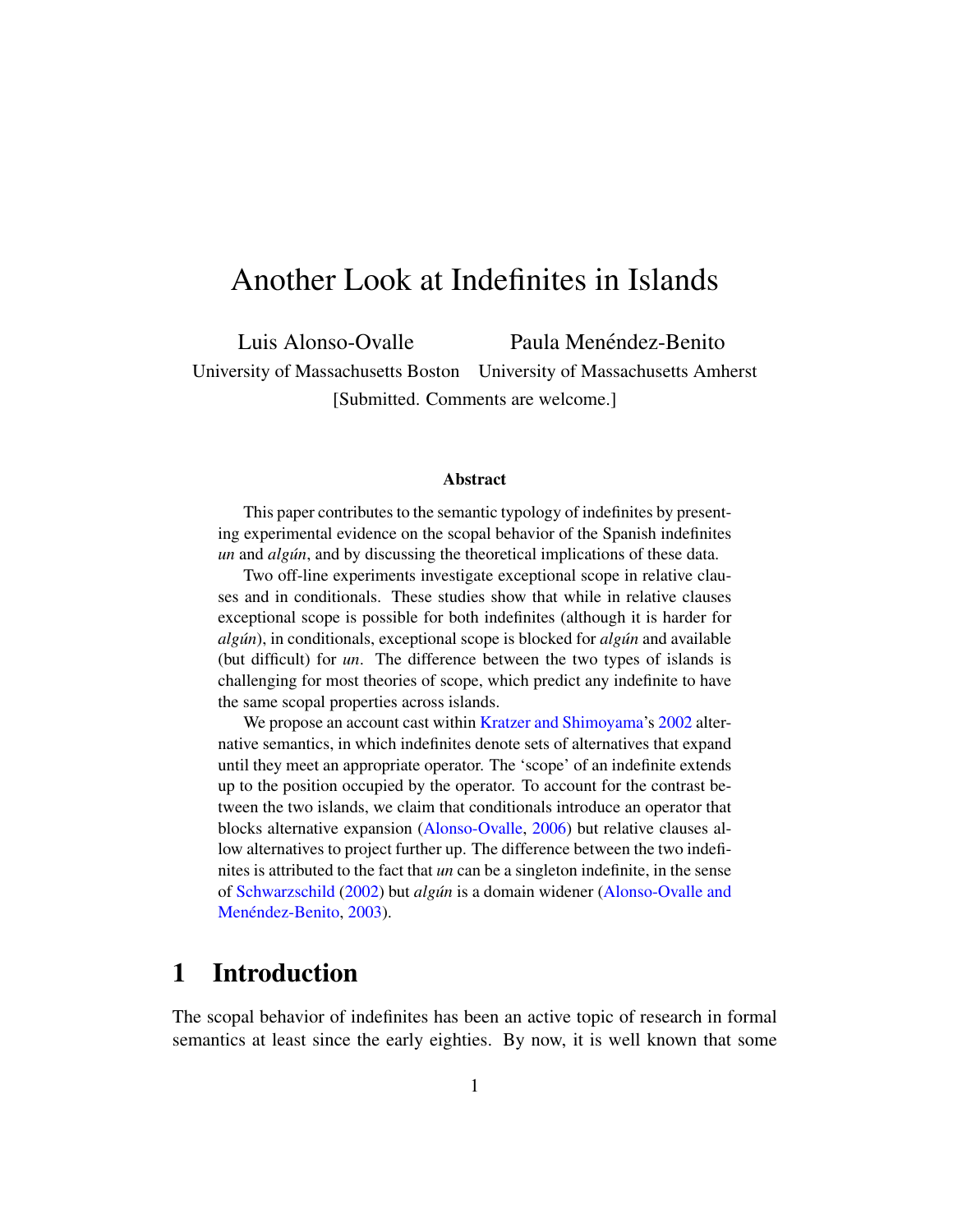indefinites display scope properties that are unavailable to run-of-the-mill quantifiers (see [Fodor and Sag](#page-52-0) [1982;](#page-52-0) [Farkas](#page-52-1) [1981;](#page-52-1) [King](#page-54-1) [1988;](#page-54-1) [Abusch](#page-51-2) [1993-1994;](#page-51-2) [Cresti](#page-51-3) [1995;](#page-51-3) [Kratzer](#page-54-2) [1998;](#page-54-2) [Matthewson](#page-54-3) [1999;](#page-54-3) [Reinhart](#page-55-1) [1995,](#page-55-1) [1997;](#page-55-2) [Ruys](#page-55-3) [1992](#page-55-3) and [Winter](#page-55-4) [1997,](#page-55-4) among others.) There are certain syntactic environments ("syntactic islands") which limit the scope of quantifiers. Relative clauses and the antecedent of conditional are among them, as illustrated by [\(1\)](#page-1-0) and [\(2\)](#page-1-1) below: the sentence in [\(1a\)](#page-1-0) cannot be paraphrased as in [\(1b\)](#page-1-2), where the quantifier phrase *each of the six candidates* scopes out of the relative clause; [\(2a\)](#page-1-1) cannot be read as in [\(2b\)](#page-1-3), where *each of the six candidates* scopes out of the conditional.

- <span id="page-1-2"></span><span id="page-1-0"></span>(1) a. John read the paper that each of the six candidates had submitted.
	- b.  $\neq$  For each of the six candidates: John read the paper that she submitted.

[\(Schwarzschild,](#page-55-0) [2002\)](#page-55-0)

- <span id="page-1-3"></span><span id="page-1-1"></span>(2) a. If each of the six candidates submits a paper, then John will recuse himself.
	- b.  $\neq$  For each of the six candidates: if she submits a paper, then John will recuse himself.

[\(Schwarzschild,](#page-55-0) [2002\)](#page-55-0)

The situation is different for indefinites like English *a* and *some*. The classic examples in [\(3\)](#page-1-4) below show that these indefinites can be interpreted as if they had scoped out of *if*-clauses and relative clauses. The sentence in [\(3a\)](#page-1-4) can convey that there is a certain friend of the speaker's whose death would have resulted in the speaker inheriting a fortune, the sentence in  $(3b)$ , that there is a particular poem by Pindar such that every student who recited it got a prize, and the sentence in [\(3c\)](#page-2-0) that there is some condition proposed by Chomsky for which all students must propose three solutions. The sentence in [\(3c\)](#page-2-0) can also be read as if *some* had intermediate scope (narrower than the scope of *each student* but wider than the scope of *three arguments*): it can convey that for each student there is a certain proposal by Chomsky that he or she must show to be flawed.

<span id="page-1-4"></span>(3) a. If a friend of mine had died in the fire, I would have inherited a fortune.

[\(Fodor and Sag,](#page-52-0) [1982\)](#page-52-0)

<span id="page-1-5"></span>b. John gave an A to every student who recited a difficult poem by Pindar.

[\(Farkas,](#page-52-1) [1981\)](#page-52-1)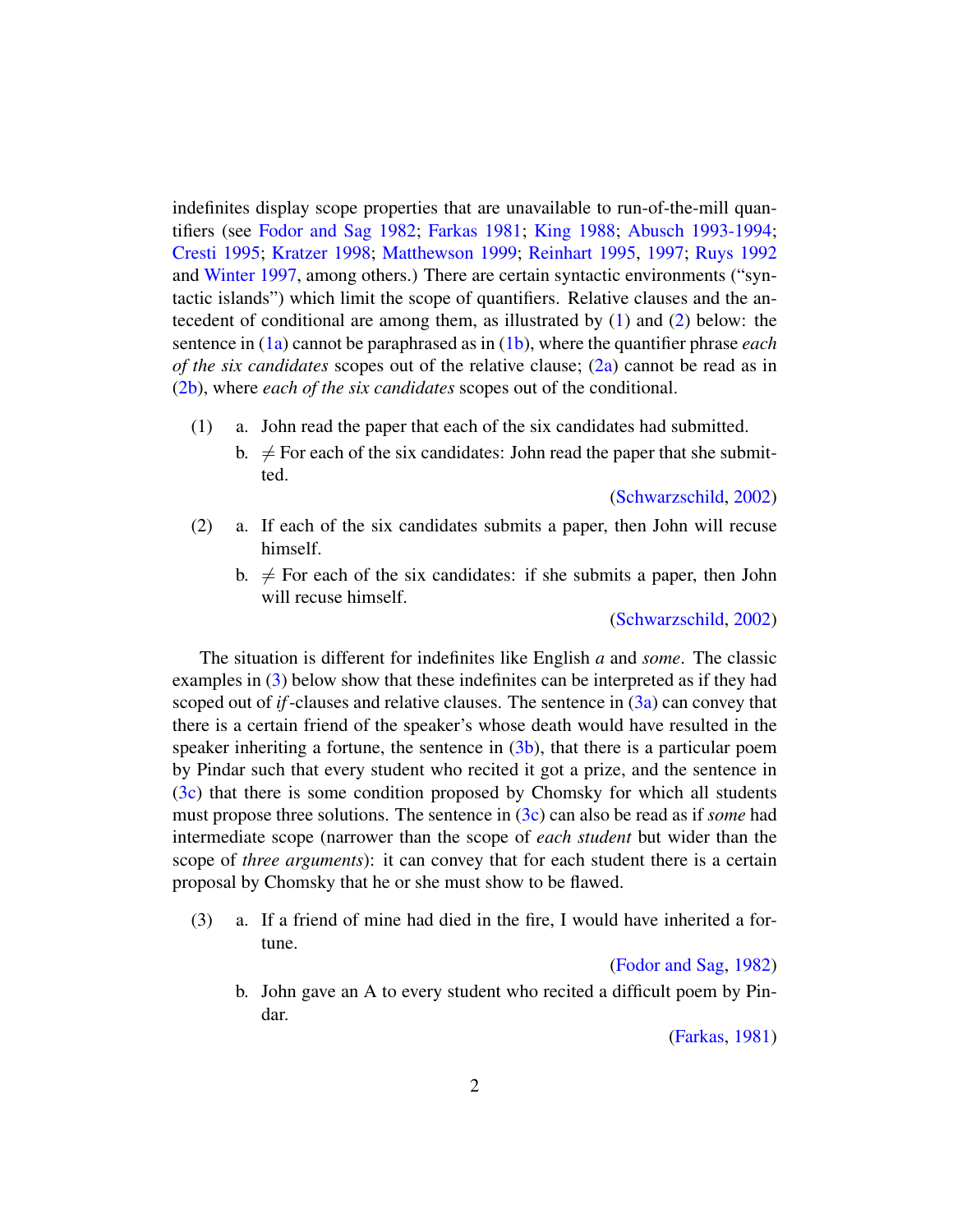<span id="page-2-0"></span>c. Each student has to come up with three arguments that show that some condition proposed by Chomsky is wrong.

#### [\(Farkas,](#page-52-1) [1981\)](#page-52-1)

Not all indefinites behave alike with respect to exceptional scope, though. Focusing just on English, we see that while *some* and *a* can have narrow, wide, or intermediate scope readings, *a certain* can only have wide or intermediate scope [\(Kratzer](#page-54-2) [1998;](#page-54-2) [Hintikka](#page-53-0) [1986\)](#page-53-0), *at least n* indefinites resist exceptional wide scope [\(Liu](#page-54-4) [1997;](#page-54-4) [Beghelli](#page-51-4) [1993;](#page-51-4) [Kratzer](#page-54-2) [1998;](#page-54-2) [Szabolcsi](#page-55-5) [1995\)](#page-55-5) and bare plurals can only have the narrowest possible scope. Recent work has further shown that, in other languages, indefinites also differ amongst them with respect to their scope possibilities (see, for instance, [Matthewson](#page-54-3) [1999](#page-54-3) on Lilloet Salish, [Farkas](#page-52-2) [2002](#page-52-2) on Romanian, [Yanovich](#page-55-6) [2005](#page-55-6) on Russian, [Lin](#page-54-5) [2004](#page-54-5) and [Kim](#page-53-1) [2004](#page-53-1) on Mandarin Chinese, and Martí [2007](#page-54-6) on Spanish.) Investigating the behavior of yet more indefinites across languages will be crucial to develop a fully comprehensive theory of exceptional scope.

The investigation of the scope properties of indefinites has often relied on generalizations drawn on the basis of the researcher's own intuitions. Unfortunately, judgments in this area have proved to be extremely hard, as the history of the research on this topic illustrates: [Fodor and Sag'](#page-52-0)s seminal paper [\(Fodor](#page-52-0) [and Sag,](#page-52-0) [1982\)](#page-52-0), for instance, explicitly denied the existence of intermediate scope readings, only to be followed by a number of studies showing that these readings were in fact possible (see, among others, [Farkas](#page-52-1) [1981](#page-52-1) and [King](#page-54-1) [1988\)](#page-54-1). Quite recently, some experimental work on indefinite scope has seen the light: [Frazier](#page-52-3) [and Bader](#page-52-3) [\(2007\)](#page-52-3) discuss four experiments on the availability of reconstructed scope for three German indefinites (*ein*, *irgendein* and the existential generalized quantifier *mindestens ein*), and Martí [\(2007\)](#page-54-6) investigates the scope possibilities of the Spanish plural indefinite *algunos*. [1](#page-0-0) The conclusions of the latter study go against previous descriptions of the behavior of *algunos* which were based only on intuitions: Mart´ı's experiment shows that the scope of *algunos* is restricted by syntactic islands, unlike what had been claimed in Martí [2005,](#page-54-7) Gutiérrez-Rexach [1999a](#page-52-4)[,b](#page-52-5) and Gutiérrez-Rexach [2001.](#page-53-2) This suggests that we must use experimental work to find out whether there are general reliable scopal patterns. In discussing the results of her study, Martí explicitly calls for more experimental research on the scope of indefinites. She suggests "that we review and test experimentally our empirical generalizations about the scope of indefinites in other languages, and

<sup>&</sup>lt;sup>1</sup>See [Frazier and Bader](#page-52-3) [2007](#page-52-3) for an overview of previous psycholinguistic studies on quantifier scope.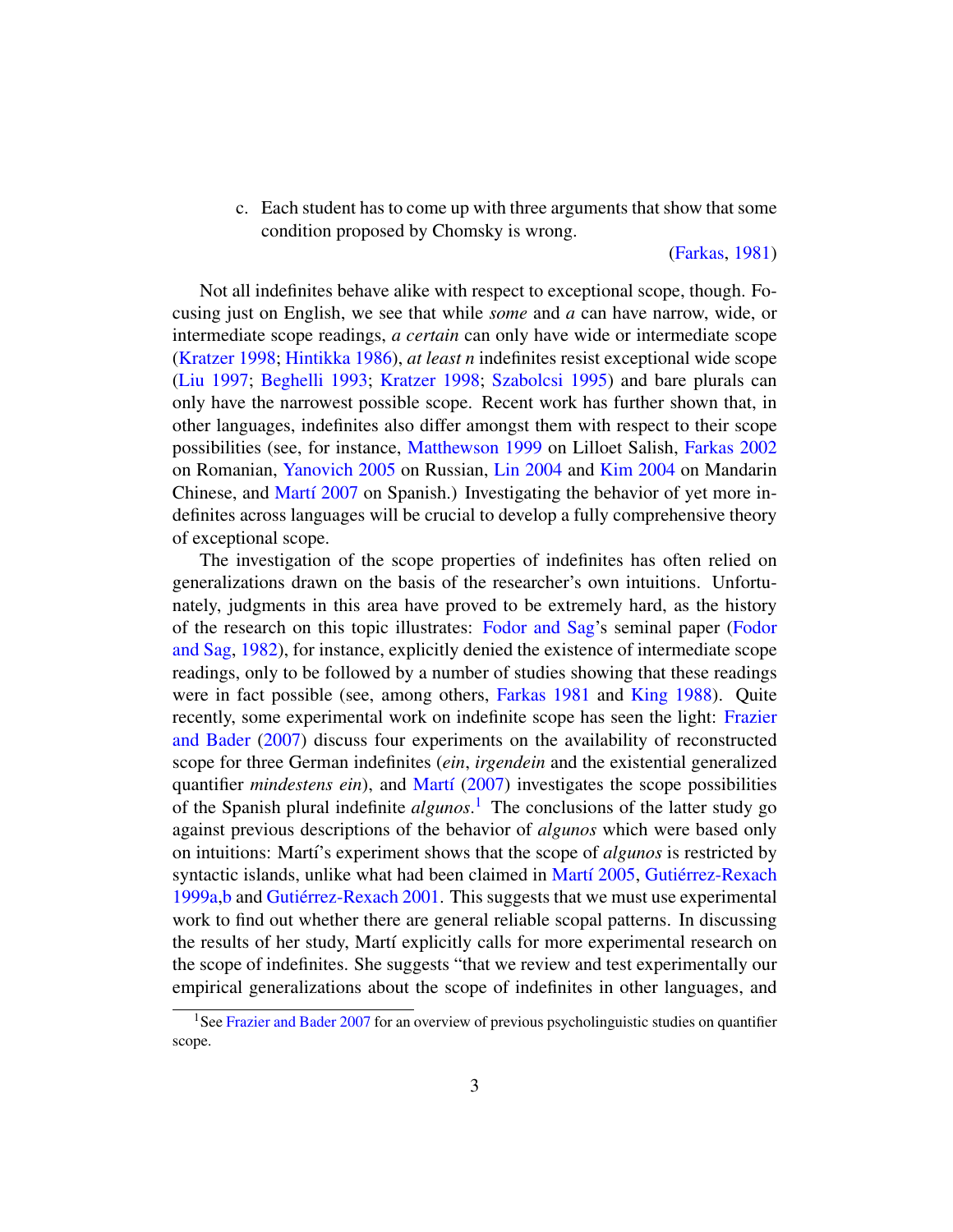other indefinites in Spanish, perhaps following methodology similar to the one used here and in other (experimental) work on scope  $\ldots$  "(Martí, [2007,](#page-54-6) 18). The present work can be seen as a response to this call.

This paper presents two experiments on the scopal behavior of the Spanish indefinites *un* and *algun*. The results show that the availability of exceptional scope readings varies with the type of indefinite and with the type of syntactic island: while in relative clauses intermediate scope is possible for both *un* and *algun´* (although it is harder for *algun´* ), in conditionals it is impossible for *algun´* and possible (although hard) for *un*. The contrast between relative clauses and conditionals is surprising from the standpoint of well-known theories of indefinite scope, which predict the scope properties of any given indefinite to be constant across types of islands. We will argue that [Kratzer and Shimoyama'](#page-54-0)s alternative semantics for indefinites [\(Kratzer and Shimoyama,](#page-54-0) [2002\)](#page-54-0) provides us with the right tools for explaining these puzzling results.<sup>[2](#page-0-0)</sup>

The paper is organized as follows. Section [2](#page-3-0) presents Experiment 1, a study that looks at the availability of intermediate scope readings for *un* and *algun´* in relative clauses and embedded conditionals. Sections [3](#page-16-0) and [4](#page-27-0) put forth our analysis of the results, and lay out some of its predictions. Section [5](#page-29-0) reports a second study which tests these predictions. Finally, section [6](#page-40-0) concludes by discussing an open issue and summarizing the main results.

# <span id="page-3-0"></span>2 Experiment 1

Experiment 1 is motivated by the theory of exceptional scope presented in [Schwar](#page-55-0)[zschild](#page-55-0) [2002.](#page-55-0) Schwarzschild claims that indefinites are quantifiers, and, that, therefore, their scope is limited by syntactic islands. Apparent island violations result from restricting the domain of the indefinite to a singleton set. The Spanish indefinites *un* and *algun* provide an ideal testing ground for Schwarzschild's theory, because, as we will see below, narrowing the domain down to a singleton is possible with *un*, but not with *algun*. Thus, Schwarzschild's account predicts

<sup>&</sup>lt;sup>2</sup>As noted above, Martí [\(2007\)](#page-54-6) shows that the scope of the plural indefinite *algunos* is constrained by a wide range of syntactic islands. Furthermore, her data suggest that wide scope readings are harder in the conditional case. This reflects the same type of difference found in our studies. However, it is not clear to which extent we can draw a comparison between her data and ours: Alonso-Ovalle and Menéndez-Benito [\(2007\)](#page-51-5) have found several semantic differences between singular *algun´* and plural *algunos* that go beyond what we would expect if *algunos* is simply the plural version of *algun*.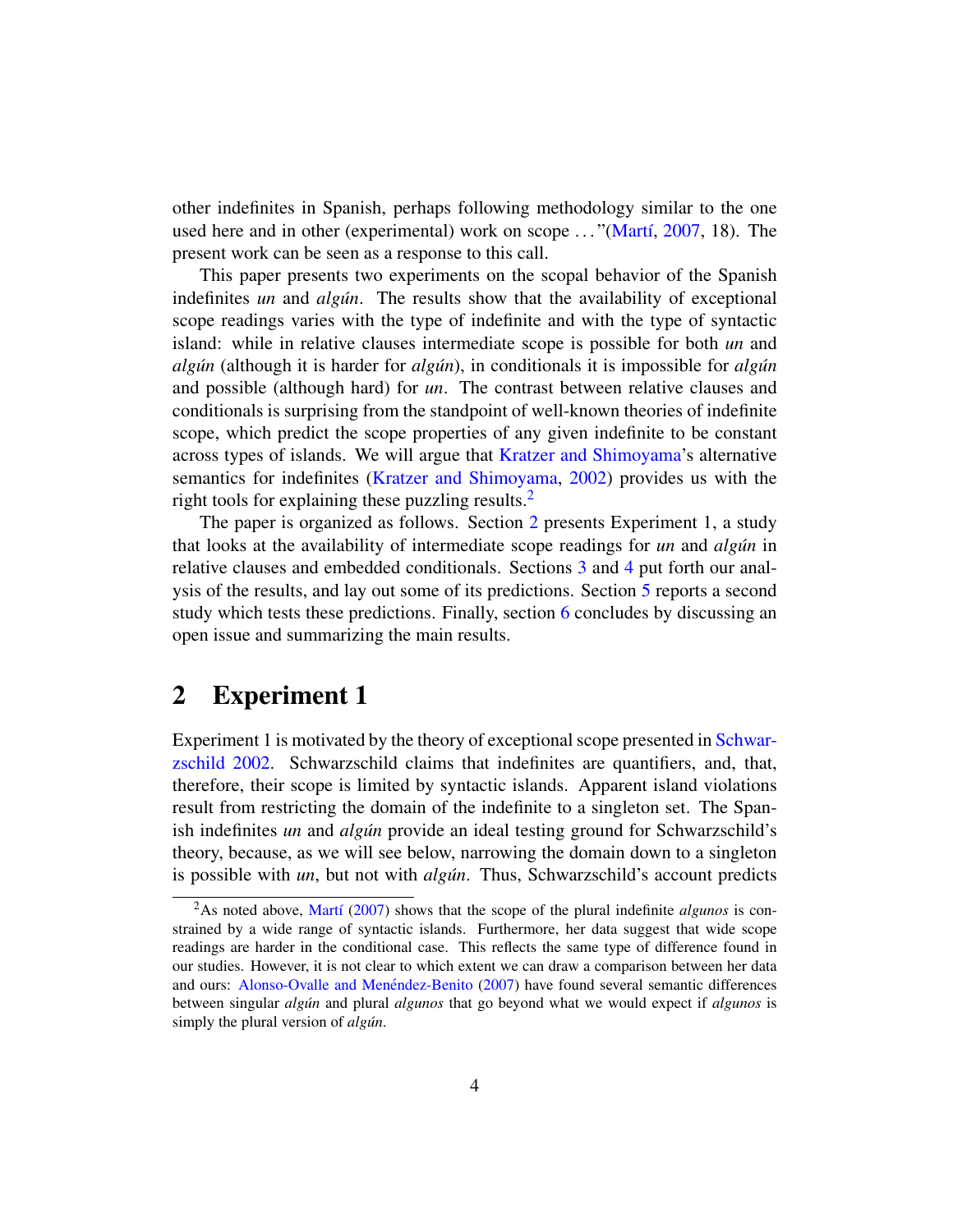that *un* will be able to get exceptional scope, but *algun´* will not. Experiment 1 tests this prediction by looking at the availability of intermediate scope readings for *un* and *algun* in two types of islands: relative clauses (subexperiment 1A) and the antecedent of conditionals (subexperiment 1B).

This section is organized as follows: section [2.1](#page-4-0) presents Schwarzschild's theory, section [2.2](#page-6-0) shows that only *un* can range over a singleton, and section [2.3](#page-8-0) discusses Experiment 1.

### <span id="page-4-0"></span>2.1 Schwarzschild 2002

[Schwarzschild](#page-55-0) [\(2002\)](#page-55-0) takes indefinites to be existential quantifiers. Their scope, just like that of any other quantifier, is constrained by islands. Apparent cases of exceptional scope are instances of scope-neutralization. To see how scope neutralization may come about, consider the following example.

<span id="page-4-1"></span>(4) Everyone at the party voted to watch a movie that Phil said was his favorite.

[\(Schwarzschild,](#page-55-0) [2002\)](#page-55-0)

If indefinites are quantifiers with existential force, [\(4\)](#page-4-1) will be true if and only if for every individual that was at the party, there is a movie that Phil said was his favorite and which that individual voted to watch. Suppose that Phil only said of one movie, namely "Casablanca", that it was his favorite. Then, the domain of quantification of the indefinite in [\(4\)](#page-4-1) will be the singleton set in [\(5\)](#page-4-2) below.

<span id="page-4-2"></span>(5) {"Casablanca"}

Given this, sentence [\(4\)](#page-4-1) will be true if and only if for every individual that was at the party there is a movie in the set in [\(5\)](#page-4-2) which that individual voted to watch. In other words, [\(4\)](#page-4-1) will be true if and only if there is a particular movie that everyone in the party voted to see. Restricting the domain of the indefinite to a singleton results in scope neutralization.

For an indefinite to range over a singleton, there need not be an explicit domain restriction, as in the case of the sentence in [\(4\)](#page-4-1). We can get a singleton domain via contextual restrictions. Consider, for instance, the indefinite in [\(6\)](#page-4-3).

<span id="page-4-3"></span>(6) Everyone at the party voted to watch a movie that Phil liked.

[\(Schwarzschild,](#page-55-0) [2002\)](#page-55-0)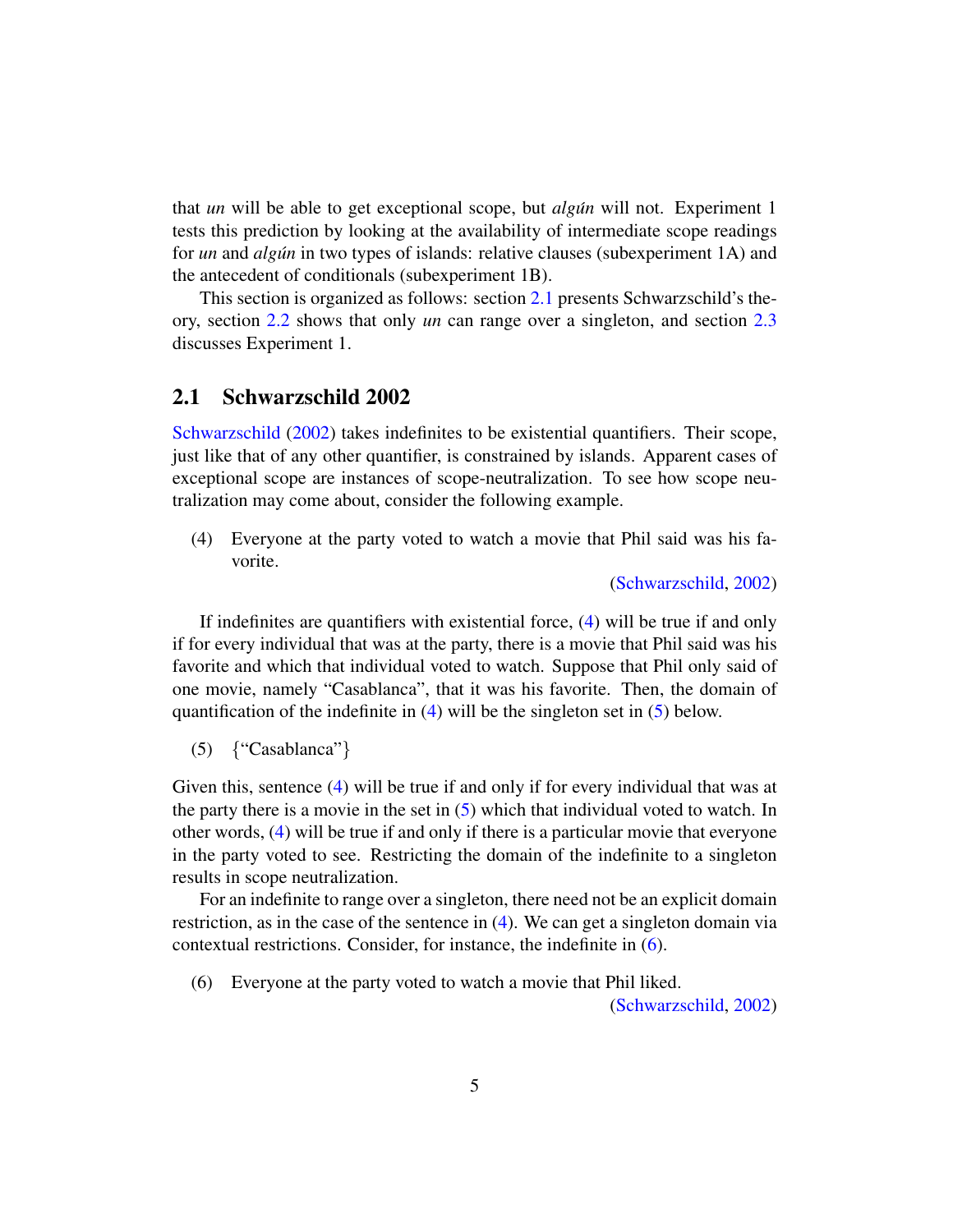If Phil likes more than one movie, the NP *movie that Phil likes* does not denote a singleton set. However, it is well-known that quantifiers can be contextually restricted. When uttering, for instance, the sentence in [\(7\)](#page-5-0), we do not mean to talk about everybody in the whole world, but rather about all the individuals with a contextually relevant property (say, all individuals that were at my birthday party yesterday.) Following much research, we will assume that quantifiers restrict their domain with the help of an implicit resource domain variable (represented by *C* in [\(7b\)](#page-5-1)) whose value is determined by the context (see [von Fintel](#page-52-6) [1994,](#page-52-6) [Stanley and](#page-55-7) Szabó [2000](#page-55-7) and Martí [2003,](#page-54-8) among others).

- <span id="page-5-1"></span><span id="page-5-0"></span>(7) a. Everybody had a good time.
	- b. Everybody<sub>*C*</sub> had a good time.

Indefinite noun phrases, like other quantifiers, can be contextually restricted. The truth-conditions of the sentence in  $(6)$ , for instance, will be represented as in  $(8)$ . That is, the sentence in  $(6)$  will be true if and only if for every x that was at the party, there is a movie *y* that Phil liked, which also has the property picked up by the resource domain variable *C*, and *x* voted to watch *y*.

<span id="page-5-2"></span>(8)  $\forall x$ [at-the-party(*x*) →  $\exists y$ [movie(*y*) & liked(Phil, *y*) & *C*(*y*) & voted(*x*, *y*)]]

Assume now that we evaluate the sentence in [\(6\)](#page-4-3) with respect to a variable assignment *g* that maps *C* to the set of Woody Allen's movies, and assume, furthermore, that there is only one Woody Allen movie that Phil liked, say "Annie Hall". In this context, the indefinite in [\(6\)](#page-4-3) will be a singleton indefinite. The sentence in [\(6\)](#page-4-3) would then be true in that particular context if and only if there is a particular movie that everyone at the party voted to watch. Again, we get scope neutralization.

Scope neutralization can also yield apparent intermediate scope readings. To see how, consider now the sentence in [\(9\)](#page-5-3).

<span id="page-5-3"></span>(9) Every member of the club was convinced that if a friend of his from Texas had died in the fire, he would have inherited a fortune.

[\(von Fintel,](#page-52-7) [2000\)](#page-52-7)

The sentence in [\(9\)](#page-5-3) can be interpreted as if the indefinite had intermediate scope (scope under the universal quantifier in subject position, but over the conditional): it can convey that every member of the club is convinced that she would have inherited a fortune if a particular friend of hers from Texas had died in the fire. According to Schwarzschild, to get this reading, we consider, for every member of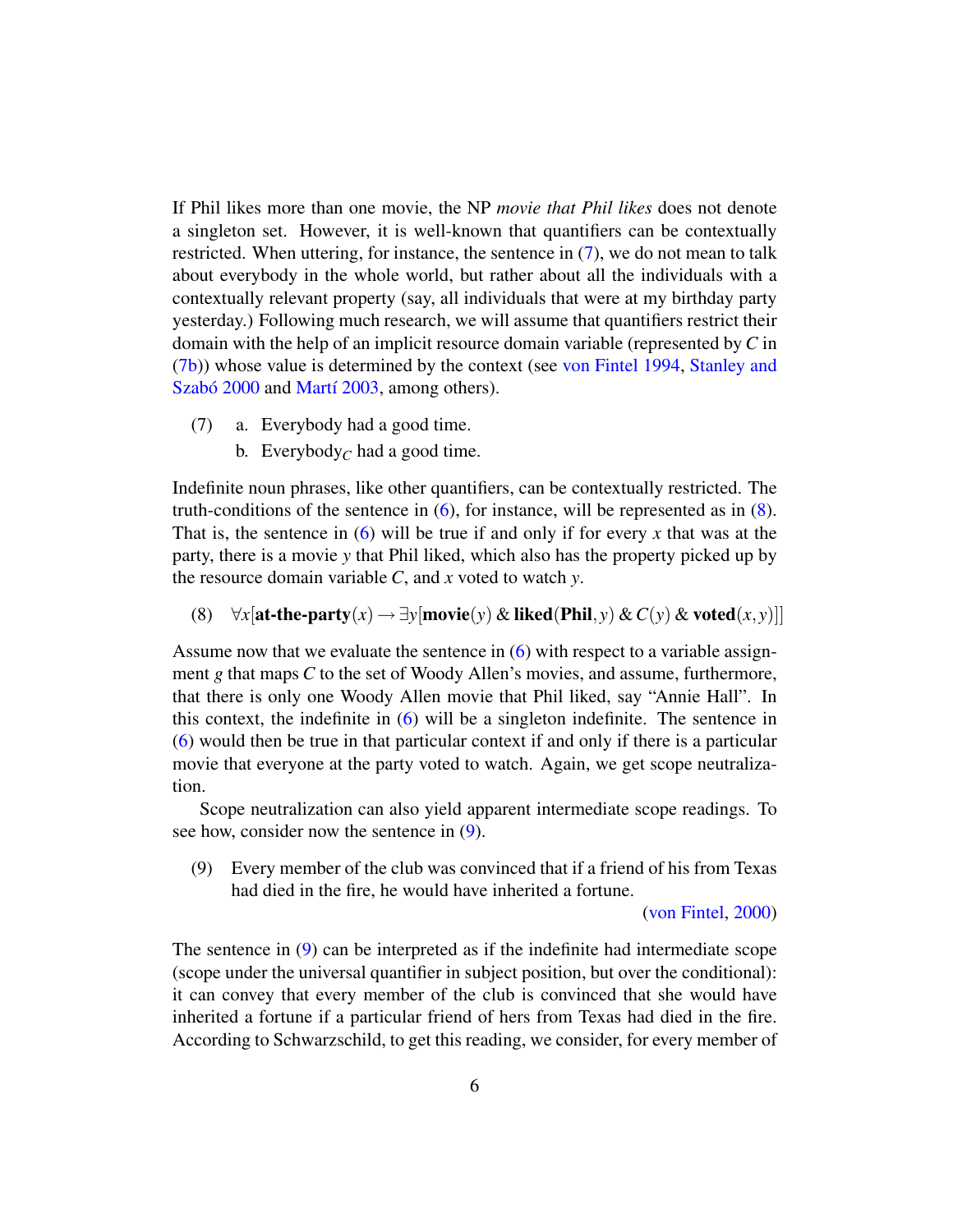the club, a set containing only one of her friends. That is, we consider a singleton set for each value of the variable bound by the higher quantifier. This, Schwarzschild maintains, is no different from what happens with other quantifiers. The implicit restriction of quantifiers may contain a bound variable (see, e.g., [von Fin](#page-52-6)[tel](#page-52-6) [1994](#page-52-6) and Stanley and Szabó [2000\)](#page-55-7). A case at point is the sentence in  $(10)$ .

<span id="page-6-1"></span>(10) Only one class was so bad that no student passed the exam.

[\(Heim](#page-53-3) [1991;](#page-53-3) quoted in [von Fintel](#page-52-8) [1999\)](#page-52-8)

The domain of the quantifier *no student* in [\(10\)](#page-6-1) varies with the classes that *only one class* ranges over. The sentence conveys that there is only one class *x*, such that no student in  $x$  passed the exam. We can capture that reading by assuming that the domain resource variable ranges over functions mapping a class x to the set of students in x, as in  $(11)$  below.

<span id="page-6-2"></span>(11) Only one class *x* was so bad that  $\text{no}_{C(x)}$  student passed the exam. [\(Heim](#page-53-3) [1991;](#page-53-3) quoted in [von Fintel](#page-52-8) [1999\)](#page-52-8) (intended value of *C*: the function  $f_{\langle e, \langle e, t \rangle}$  that takes a class and yields the students in that class (see [von Fintel](#page-52-8) [1999\)](#page-52-8).)

Likewise, the indefinite in [\(9\)](#page-5-3) can be restricted by a function mapping each member of the club to a set containing only one her friends. Given that restriction, for  $(9)$  to be true it has to be the case that for each member of the club *x*, there is a particular friend of *x* from Texas, such that if that friend had died in the fire, *x* would have inherited a fortune. This gives us the 'intermediate scope' reading.

(12) For every member of the club *x*: *x* was convinced that if a friend of *x* from Texas in  $C(x)$  had died in the fire, x would have inherited a fortune. [\(von Fintel,](#page-52-7) [2000\)](#page-52-7)

(intended value for *C*: the function  $f_{\langle e, \langle e, t \rangle}$  that takes members of the club and returns a singleton containing only one of his friends).

## <span id="page-6-0"></span>2.2 *Un* Can be a Singleton Indefinite, *Algun´* Cannot

Schwarzschild's account predicts that if an indefinite cannot have a singleton domain, it will not display exceptional scope properties. Spanish *algún* seems to be such an indefinite. Following [Kratzer and Shimoyama'](#page-54-0)s analysis of German *irgendein* [\(Kratzer and Shimoyama,](#page-54-0) [2002\)](#page-54-0), Alonso-Ovalle and Menéndez-Benito [\(2003\)](#page-51-1) claimed that *algun´* is a "domain widener", in the terminology introduced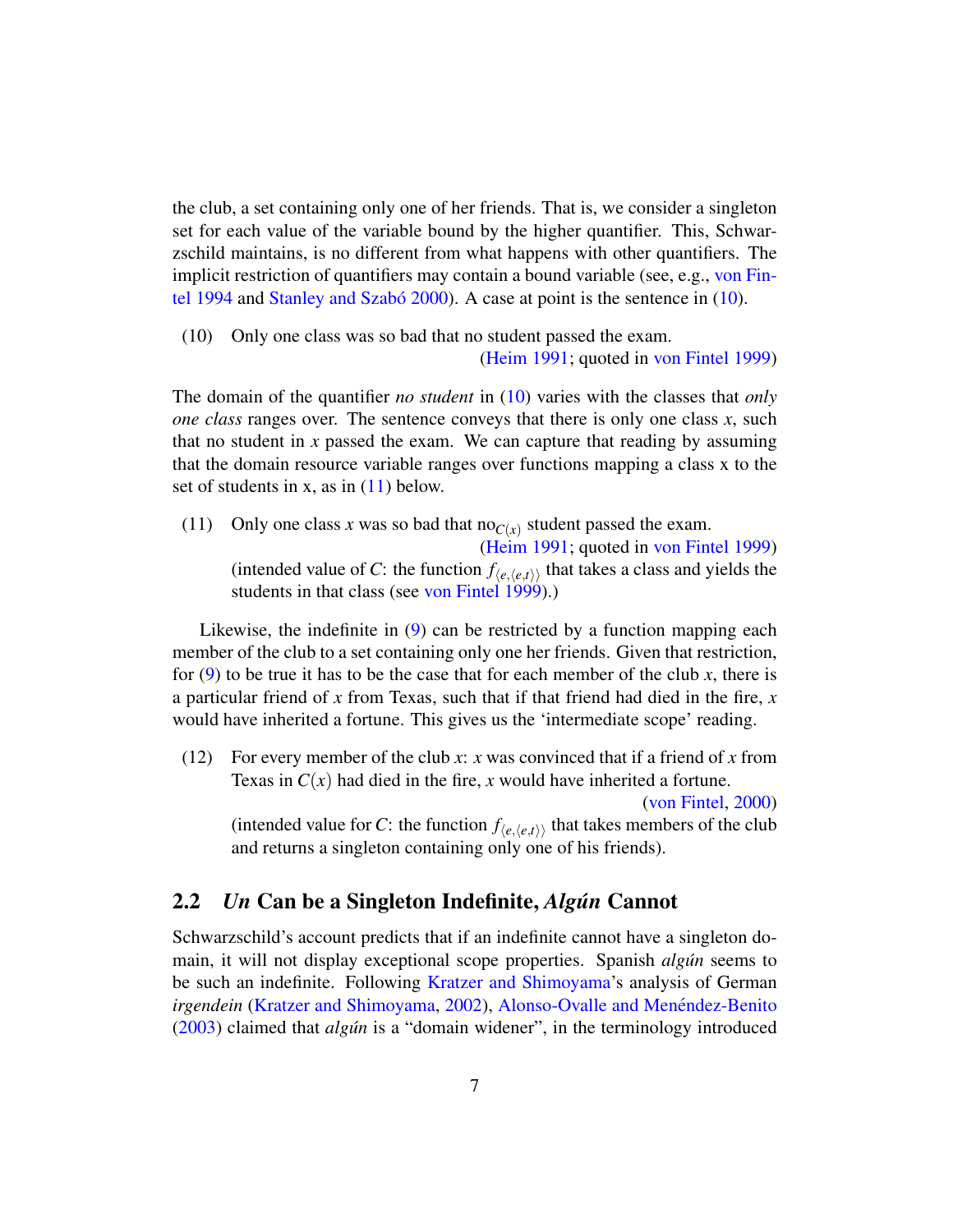by [Kadmon and Landman](#page-53-4) [1993.](#page-53-4) That is, *algun´* forces us to consider the widest possible domain compatible with the noun phrase that it combines with. If this analysis is on the right track, we expect that the domain of *algun* will never be a singleton. This seems to be the case, as illustrated by the examples below.

Suppose that Juan has only said of one movie that it was his favorite, and suppose further that all my friends watched that movie yesterday. While the sentence in [\(13a\)](#page-7-0), with *un*, can appropriately describe that situation, the sentence in [\(13b\)](#page-7-1) cannot do so.<sup>[3](#page-0-0)</sup> We take this contrast to indicate that restriction of the domain to a singleton set is possible with *un* but not with *algun*.

<span id="page-7-0"></span>(13) a. Ayer Yesterday, my:PL friend:PL watched a movie that Juan said that mis amigos vieron una película que Juan dijo que era su favorita.

pro was his favorite.

'Yesterday, my friends watched a movie that Juan said was his favorite.'

<span id="page-7-1"></span>b. # Ayer Yesterday, my:PL friend:PL watched ALGÚN:FEM movie that mis amigos vieron alguna película que Juan dijo que Juan said that pro was his favorite. era su favorita.

'Yesterday, my friends watched a movie that Juan said was his favorite.'

The sentences in [\(14\)](#page-7-2) illustrate the same point. The noun phrase *libro que era el más caro de la librería* denotes a singleton set (since only one book can be the most expensive in the bookstore). Combining that noun phrase with *un*, as in [\(14a\)](#page-7-2), yields a perfectly acceptable sentence, but combining it with *algun´* results in oddity, as [\(14b\)](#page-8-1) illustrates.

<span id="page-7-2"></span>(14) a. Ayer Yesterday Juan bought a book that was the most expensive in the Juan compró un libro que era el más caro de la librería. bookstore

> 'Yesterday, Juan bought a book that was the most expensive in the bookstore.'

 $3$ For some of our consultants,  $(13b)$  improves if the speaker explicitly says that she does not know which film Juan said to be the one that is his favorite.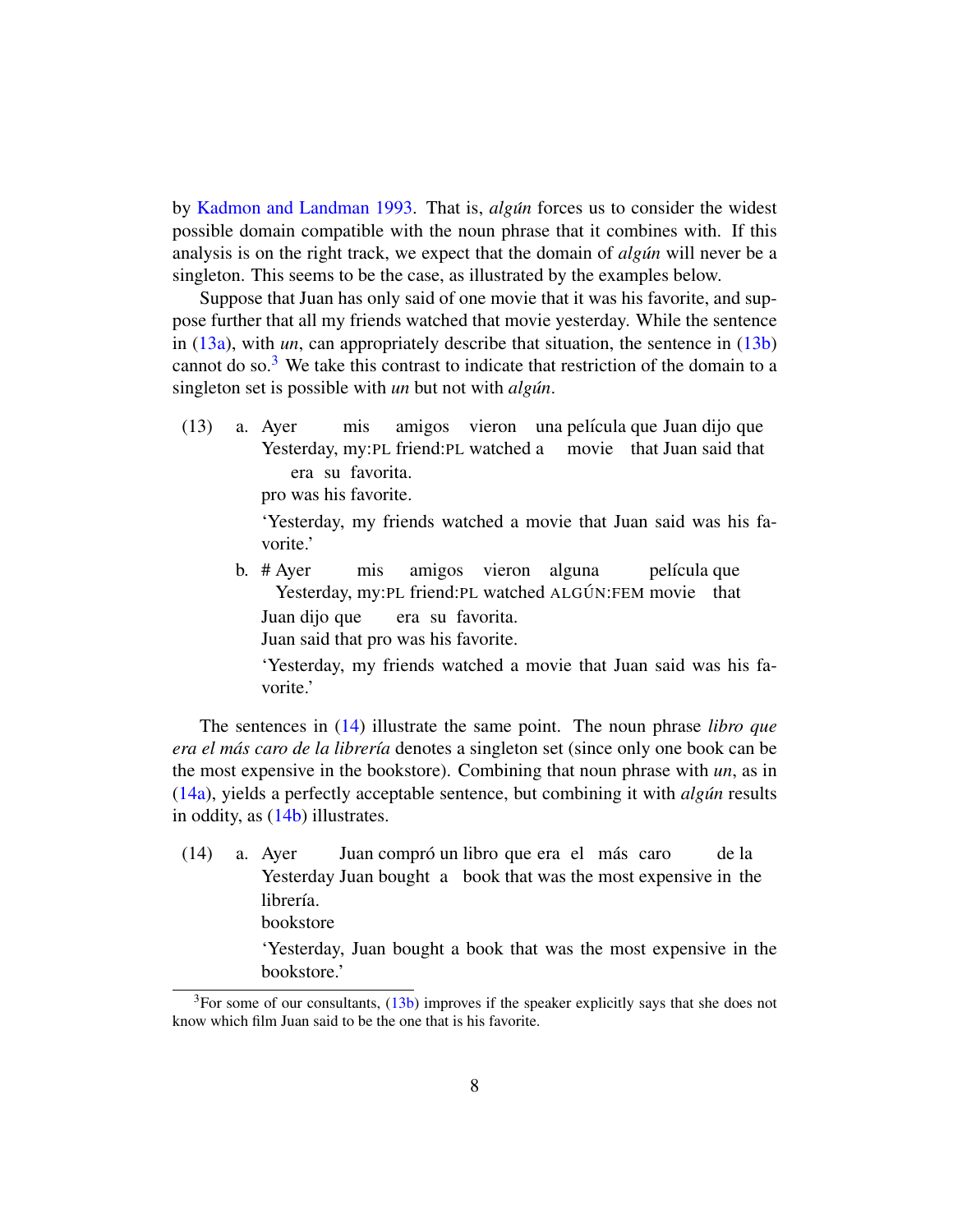<span id="page-8-1"></span>b. # Ayer Yesterday Juan bought ALGÚN book that was the most expensive Juan compró algún libro que era el más caro de la librería. in the bookstore 'Yesterday, Juan bought a book that was the most expensive in the bookstore.'

The contrasts above indicate that *un* can be a singleton indefinite, but *algun* cannot. Thus, under Schwarzschild's analysis, we expect that exceptional scope readings will be available only with *un*. Experiment 1 tests this prediction in two islands: relative clauses and the antecedent of embedded conditionals.

## <span id="page-8-0"></span>2.3 Experiment 1

### 2.3.1 Materials and Procedure

An off-line questionnaire was prepared in which target sentences were preceded by a paragraph describing a scenario. Subjects were asked whether the target sentences were appropriate descriptions of the preceding scenarios. The question-naire comprised two subexperiments, with ten experimental items each.<sup>[4](#page-0-0)</sup> Subexperiment 1A looked at *un* or *algun* in the antecedent of embedded conditionals, and subexperiment 1B in relative clauses.

Subexperiment 1A. The ten experimental items used in subexperiment 1A featured the universal quantifier *todos los NP* in subject position and a conditional embedded under an attitude verb (*pensar* 'to think', *creer* 'to believe', *decir* 'to say'). The tree in  $(15)$  below shows the structure of these items and  $(16)$  provides a sample item.

<span id="page-8-2"></span><sup>&</sup>lt;sup>4</sup>The full list of experimental items is available from the authors' webpages: <http://people.umass.edu/paulamb> and <http://www.alonso-ovalle.net.>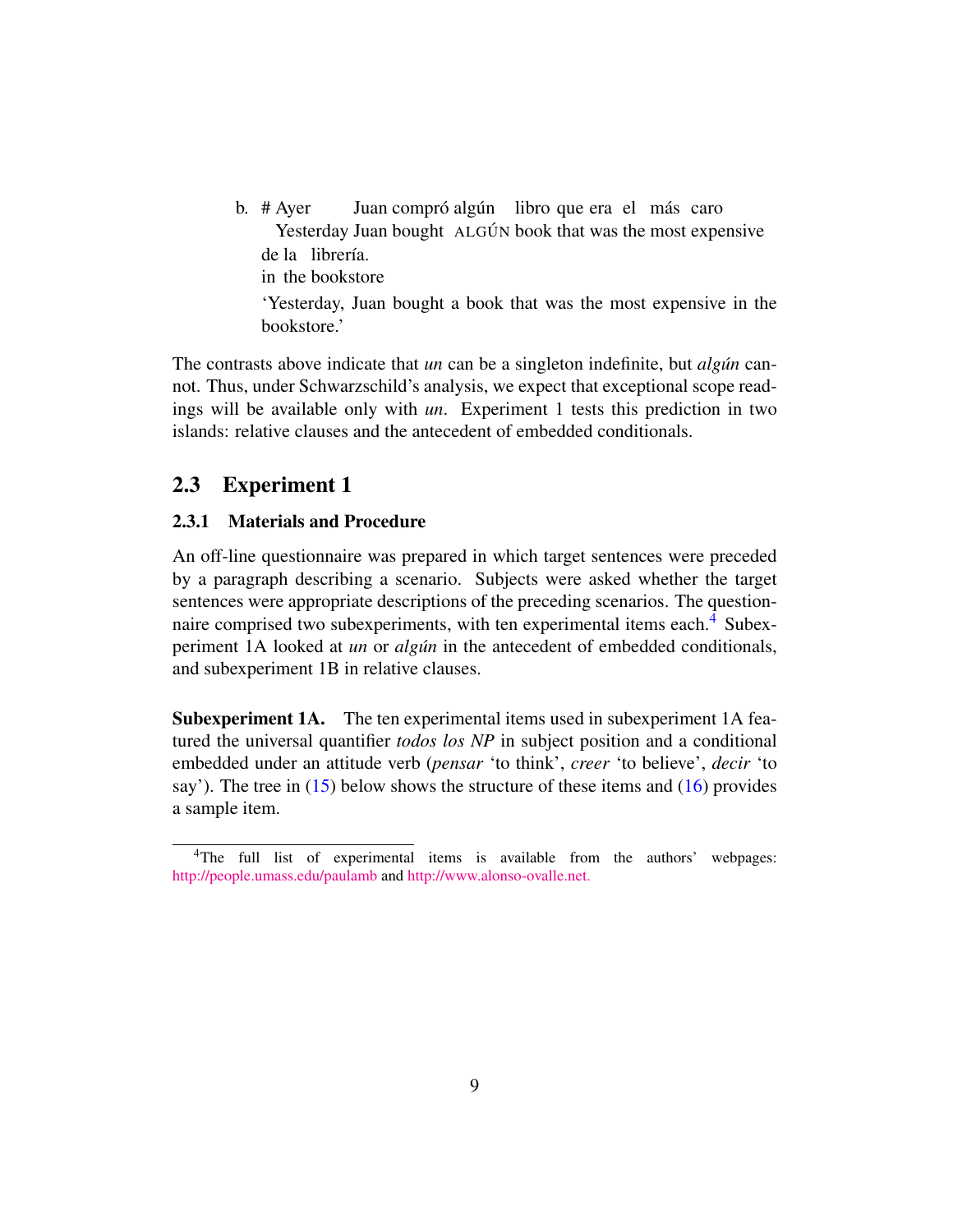

- <span id="page-9-0"></span>(16) a. C1: Todos los all the:PL researcher:PL think investigadores piensan que si that if pro send:3PL envían algún artículo suyo, ALGÚN article of them, pro will get conseguirán la beca. the fellowship. 'All the researchers think that if they send a paper of theirs, they will get the fellowship.' b. C2: Todos los investigadores piensan que si envían un
	- all the:PL researcher:PL think that if pro send:3PL UN artículo suyo, article of them, pro will get conseguirán la beca. the fellowship. 'All the researchers think that if they send a paper of theirs, they will get the fellowship.'

The experimental items were presented in two conditions: in condition 1, the antecedent of the conditional contained *algun*, and in condition 2, *un*. Half of the items with *un* contained the partitive version *uno de los*, and half of the items with *algun´* , its partitive version *alguno de los*. All the indefinite noun phrases contained a bound variable pronoun (we wanted to give as many chances as possible to the intermediate reading, and bound variable pronouns have been reported to facilitate this reading (see [Kratzer](#page-54-2) [1998\)](#page-54-2).

The scenario accompanying each sentence was the same in both experimental conditions, and forced an intermediate scope reading for the indefinite. The scenario preceding the items in  $(16)$  above follows.

(17) Para solicitar la beca de investigacion del Ministerio es necesario enviar ´ un artículo inédito. Cada uno de los investigadores cree que uno de sus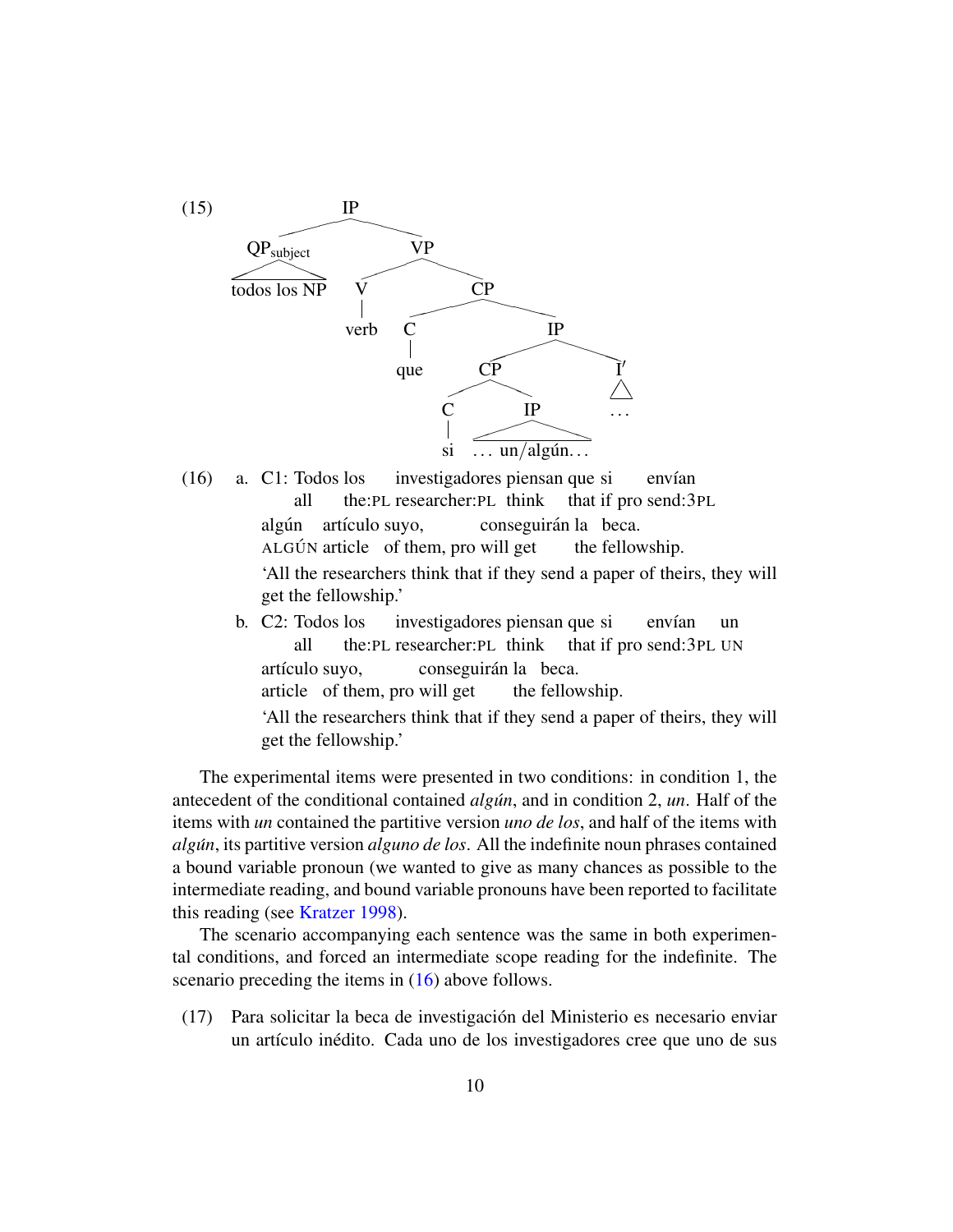artículos inéditos es muy bueno y piensa que si envía ese artículo (pero no si envía cualquier otro) conseguirá la beca.

'To apply for the Government Research Fellowship it is necessary to send an unpublished article. Each of the researchers thinks that one of her unpublished articles is very good, and that if she sends that article (but not if she sends any other article) she will get the fellowship.'

Between the scenario and the target sentence, subjects were presented with a question asking whether the sentence was an appropriate description of the preceding context. Subjects were asked to answer by circling either 'yes' or 'no'.

(18)  $\chi$  Crees que la oración siguiente es una descripción apropiada de esta situación?  $Si/No.$ 

'Do you think the following sentence is an appropriate description of this situation? Yes / No.'

Subexperiment 1B. The ten experimental sentences of subexperiment 1B featured the universal quantifier *todos los NP* both in subject and object position. The indefinites were inside a relative clause within the object QP, as shown in [\(19\)](#page-10-0) below.

<span id="page-10-0"></span>

Each experimental item came in two versions. In the first version (condition 1) the relative clause contained *algun´* , and in the second version (condition 2), *un*. A sample item is provided below.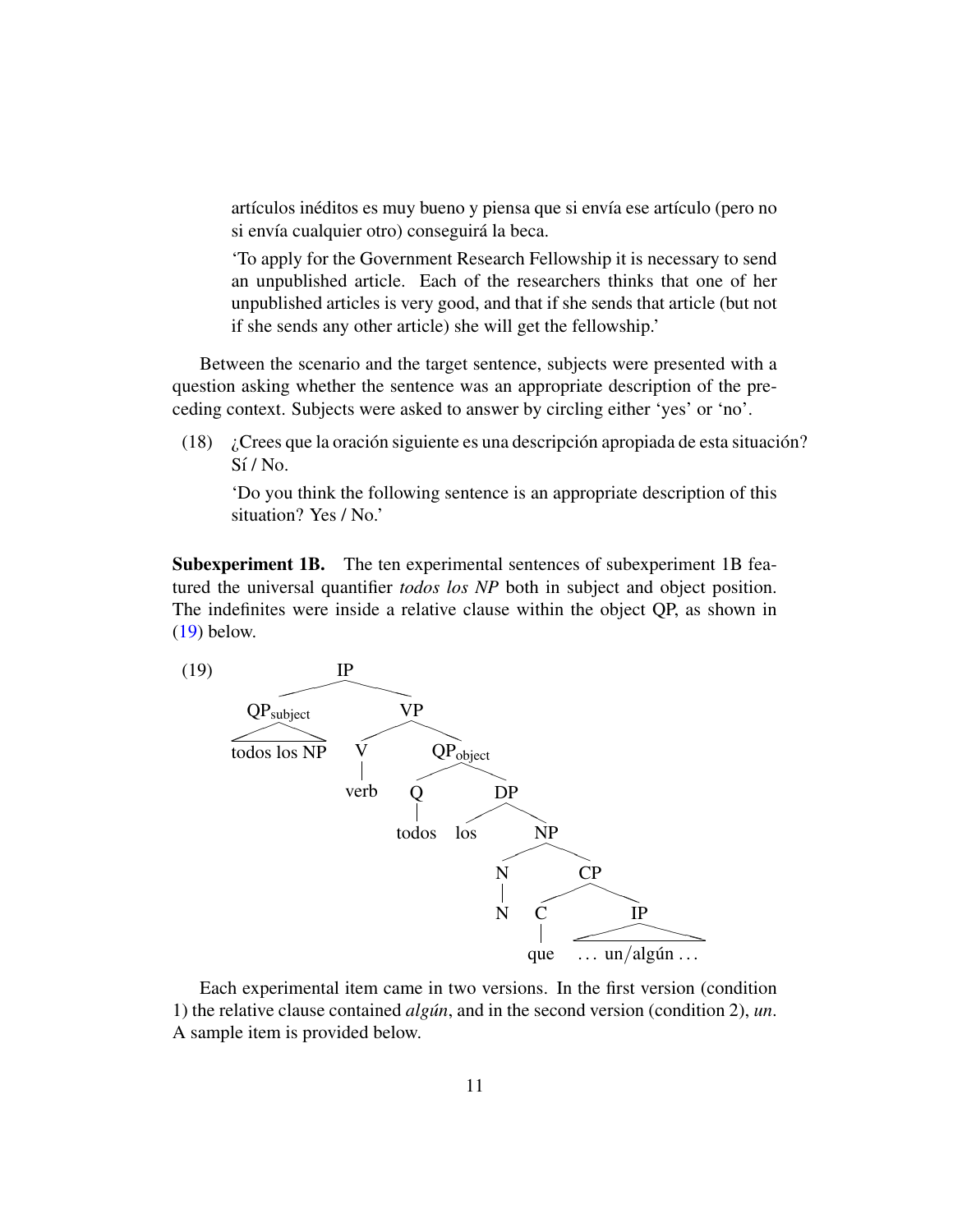<span id="page-11-1"></span>(20) a. C1: Todos los all the:PL teacher:PL of language sent:3PL TO-THE contest profesores de lengua enviaron al concurso de redacción todos los of writing all the:PL paper:PL that TO-THEM had given trabajos que les había entregado algún alumno suyo.

ALGÚN student of-them.

'All the language teachers sent to the writing contest all the papers that they had got from a student of theirs.'

b. C2: Todos los all the:PL teacher:PL of language sent:3PL TO-THE contest profesores de lengua enviaron al concurso de redacción todos los of writing all the:PL paper:PL that TO-THEM had given trabajos que les había entregado un alumno suyo.

UN student of-them.

'All the language teachers sent to the writing contest all the papers that they had got from a student of theirs.'

Half of the items with *un* featured the partitive version *uno de los*, and half of the items with *algun´* , its partitive version *alguno de los*. As before, all the indefinite noun phrases contained a bound variable pronoun.

The items were preceded by a paragraph describing a scenario. The paragraph was the same for both conditions, and it described a situation that made the intermediate scope reading true, and the narrow scope reading false. The paragraph in  $(21)$  below is the context corresponding to the item in  $(20a)$  above.

<span id="page-11-0"></span>(21) Cada uno de los profesores de lengua prefiere a un alumno diferente y ha enviado al concurso de redacción todos los trabajos que le entregó ese alumno. Ningún profesor envió al concurso ningún trabajo aparte de los de su alumno preferido.

'Each language teacher prefers a different student and has sent all the papers that that student had given her to the writing contest. No teacher sent any papers other than her favorite student's to the contest.'

As before, subjects were presented with a question asking whether the sentence was an appropriate description of the preceding context.

Pilot study. Additionally, each questionnaire included a small pilot experiment with four experimental items, each of which consisted of a sentence with a blank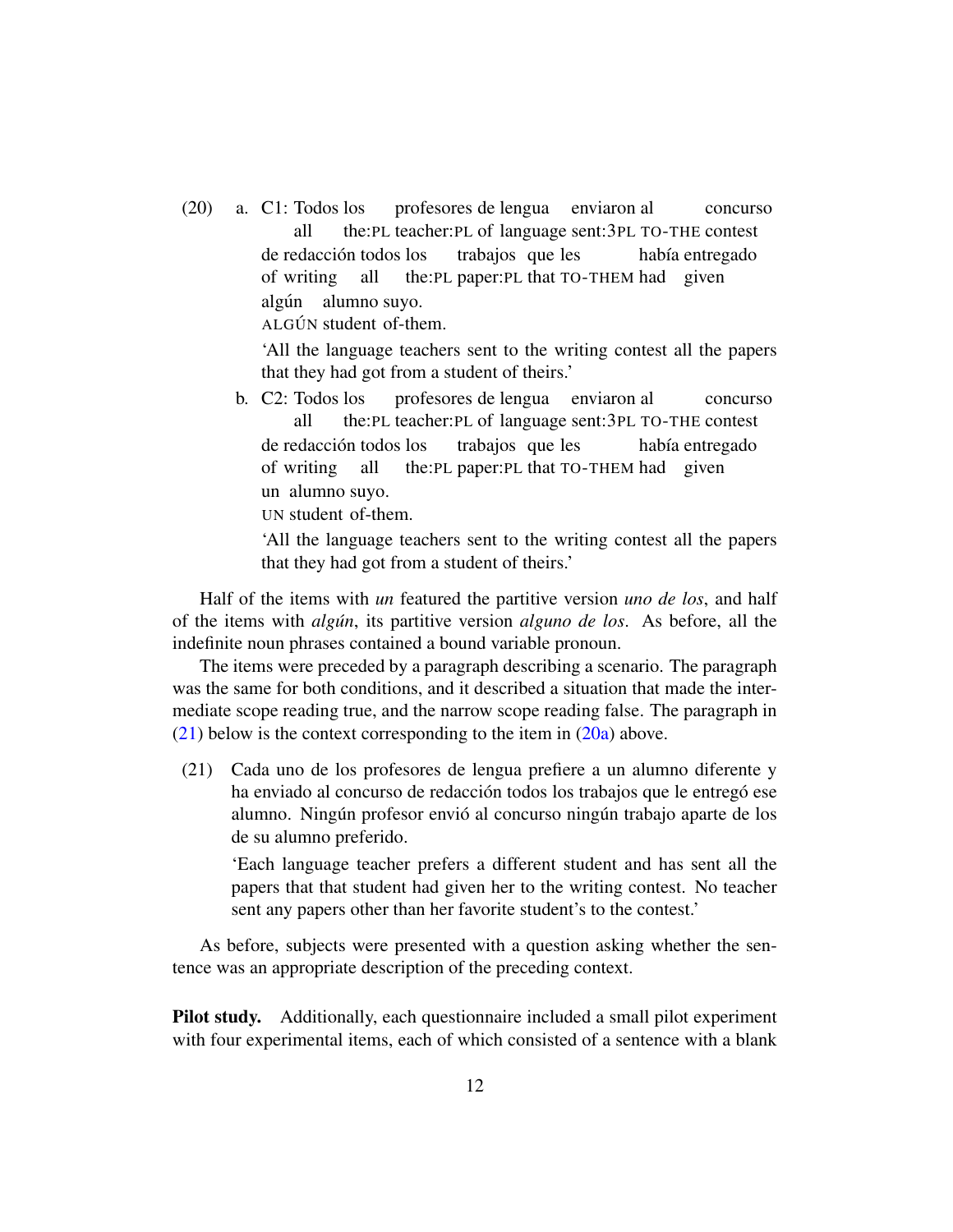and a context. Subjects were asked to say which of the two indefinites, *un* or *algún*, would be more appropriate in the blank, and whether the dispreferred indefinite was still possible. Two of the experimental sentences were of the form of the experimental sentences used in subexperiment 1A, and the other two were of the form of the experimental sentences used in subexperiment 1B. As in the two experiments described above, the context forced the intermediate scope reading of the indefinite. A sample item follows.

(22) a. Los estudiantes de literatura han escrito varios trabajos a lo largo del curso. Cada uno de ellos piensa que si envía el trabajo que más le gusta a la revista de la universidad se lo publicarán, y cree que si envía cualquiera de los otros se lo rechazarán.

> 'The literature students have written several papers throughout the year. Each of them thinks that if she sends the paper that she likes the most to the University journal, they will publish it, and believes that if she sends any of the others, they will reject it.'

b. Todos los all the: PL student: PL of the class of literature think: 3PL that if estudiantes de la clase de literatura piensan que si envían <u>—</u> trabajo suyo send: PL saper of-them to the journal of the university pro SE a la revista de la universidad se lo publicarán.

it will publish:3PL

'All the students in the literature class think that if they send a paper of theirs to the university journal, it will get published.'

This pilot experiment was included in case the comparative judgment turned out to be more sensitive. Since the pilot was at the end of the questionnaire, there was no risk that the comparative judgement would contaminate the other data.

Materials were fully counterbalanced, so that each subject saw each experimental item in only one condition. The experimental items were interspersed with twenty fillers. Like the experimental items, fillers consisted of a context, a target sentence, and a question asking subjects whether the target sentence was an appropriate description of the preceding context.

The experimental materials were preceded by a set of instructions, in which subjects were asked to read the contexts carefully and to follow their first intuition when answering questions. As practice, before completing the questionnaire, the subjects were asked whether the sentence in [\(23\)](#page-13-0) was appropriate in a context forcing a sloppy reading (in which Pedro told his own mom about the discussion)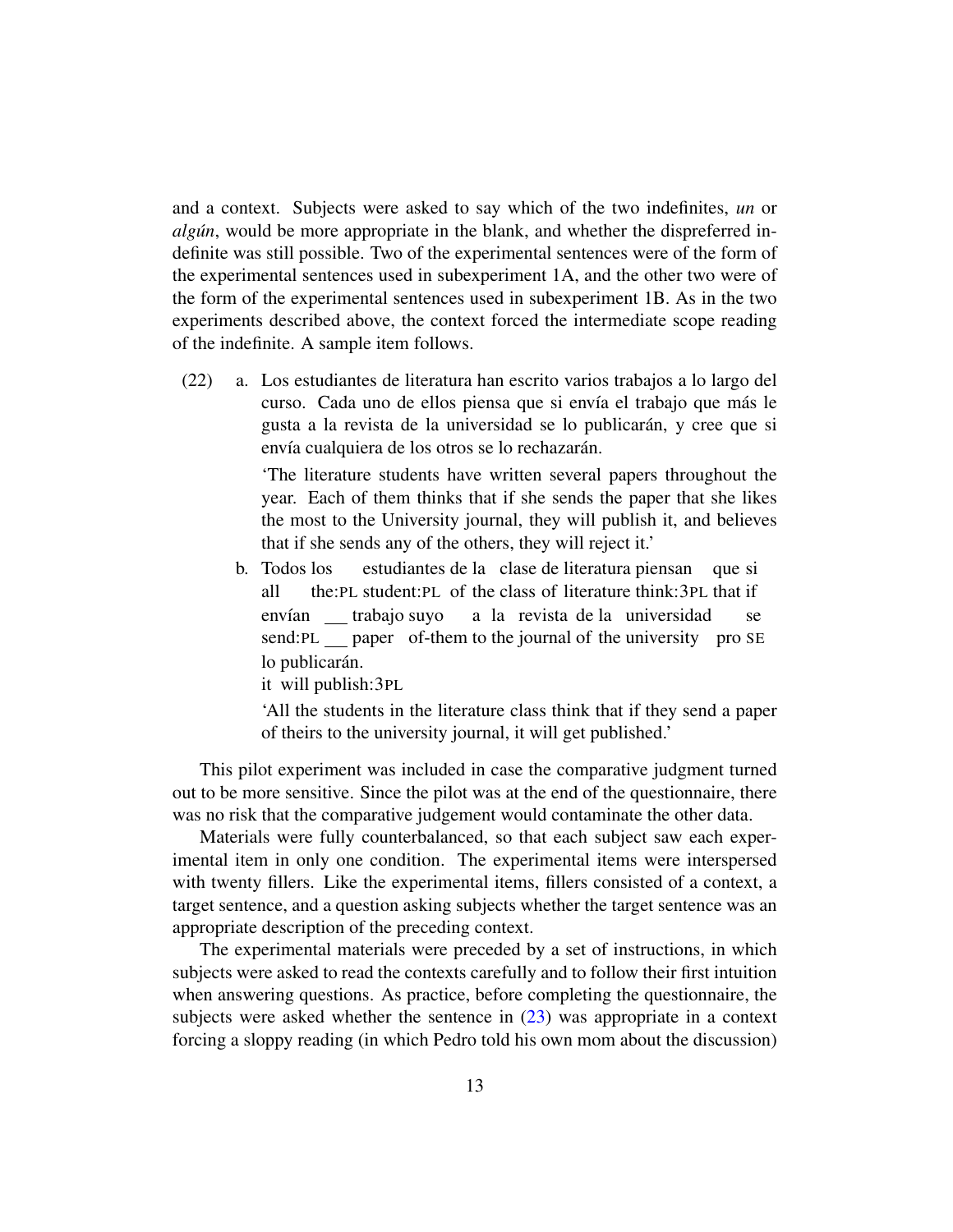and in a context forcing a strict reading (in which Pedro told María's Mom about the discussion).

<span id="page-13-0"></span>(23) María habló de la discusión con su madre, y María talked DE the discussion with her Mom, and Pedro too. Pedro también.

'María talked about the discussion with her Mom, and Pedro too.'

The questionnaires were administered to a group of forty-six undergraduate students of journalism from the University of San Pablo CEU in Madrid. All were native speakers of Iberian Spanish and monolingual. Subjects received no incentive for participating in the experiment.

#### 2.3.2 Results

Table [1](#page-13-1) shows the average percentage of 'yes' responses in each condition of subexperiment 1A *(algun* and *un* in conditionals). An ANOVA test was run. The difference between the two conditions was not significant (by subjects  $F = 0.20$ , p  $= .7$ , by items F= 0.19, p = .7.)

| Condition                         | $\vert$ C1: algún $\vert$ C2: un |    |
|-----------------------------------|----------------------------------|----|
| $\%$ of 'yes' answers $\parallel$ | - 14                             | 16 |

<span id="page-13-1"></span>Table 1: *Algún* and *un* in conditionals.

Table [2](#page-13-2) shows the average percentage of 'yes' responses in each condition of subexperiment 1B (*algún* and *un* in relative clauses). An ANOVA test was conducted for these results. The difference between the two conditions was highly significant, both by subjects (F= 15.10,  $p < .001$ ), and by items (F = 25.73,  $p <$ .001). (Unfortunately, item number 8 was found defective after doing the experiment (it contained no relative clause). It was removed before doing the statistical analysis, which resulted in a slight imbalance.)

| Condition                           | $\mid$ C1: algún $\mid$ C2: un |  |
|-------------------------------------|--------------------------------|--|
| $\%$ of 'yes' answers $\frac{1}{2}$ | 33                             |  |

<span id="page-13-2"></span>Table 2: *Algún* and *un* in relative clauses.

Table [3](#page-14-0) summarizes the results of the pilot experiment included at the end of the questionnaire.<sup>[5](#page-0-0)</sup>

 ${}^{5}$ Given the small number of items tested, we did not do a statistical analysis. The data from two subjects was missing.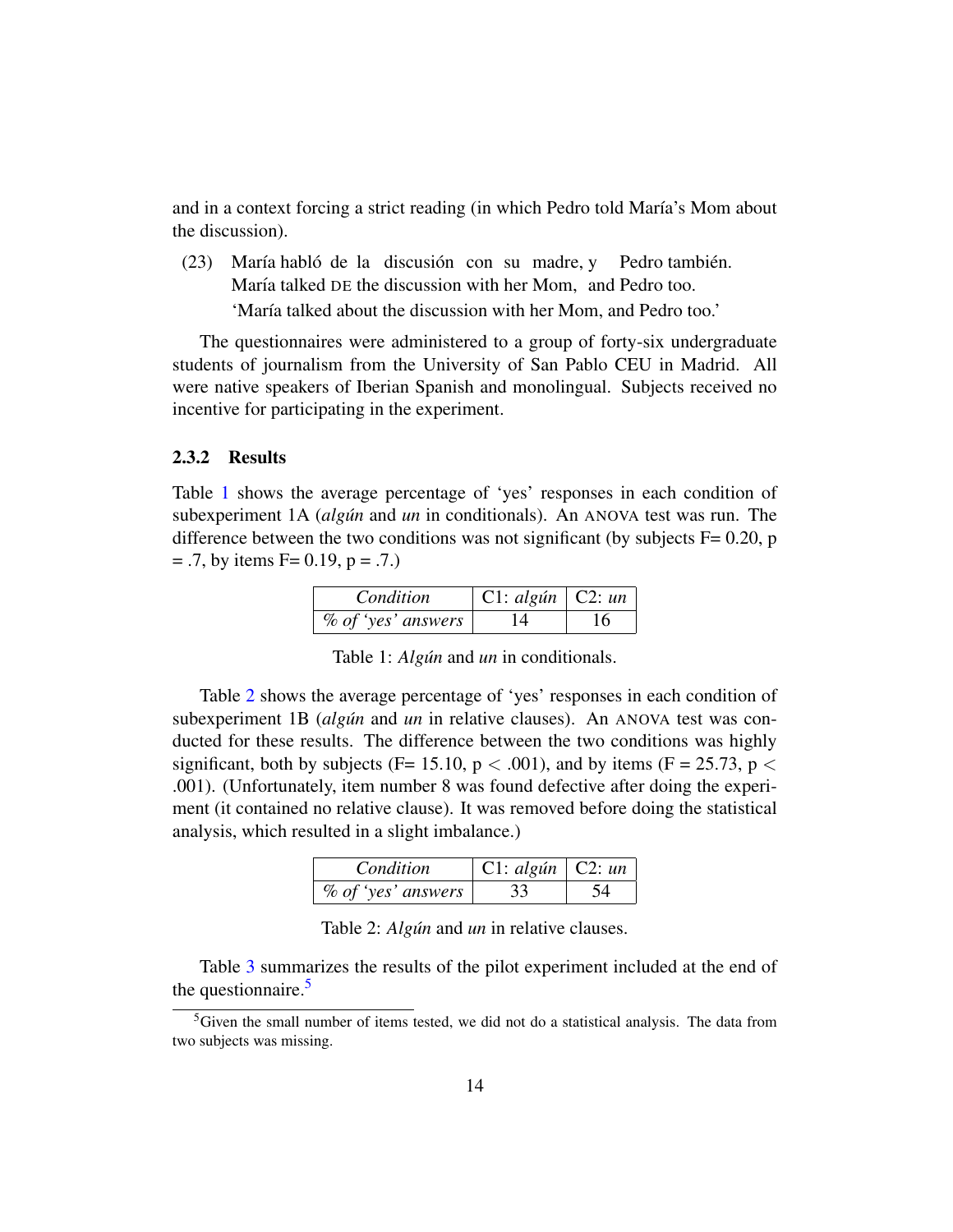|                                       |           | $un \mid algún$ |
|---------------------------------------|-----------|-----------------|
| $%$ of 'yes' (conditionals)           | $\mid$ 84 | 16              |
| $\%$ of 'yes' (relative clauses)   93 |           |                 |

<span id="page-14-0"></span>Table 3: Pilot experiment

The results of subexperiments 1A and 1B can be summarized as follows: (i) there is no significant difference between *un* and *algun* in the antecedent of conditionals, (ii) there is a highly significant difference between the two indefinites in relative clauses (the number of 'yes' answers is higher for *un* than for *algun*), and (iii) there is a large numerical difference between conditionals and relative clauses (the average number of 'yes' answers is higher in relative clauses than in conditionals for both indefinites.)

Additionally, the pilot experiment shows an overall preference for *un* over *algun´* . This agrees with the results of experiment 1B. The results of experiment 1A, however, show no significant difference between *un* and *algun*. The pilot study suggests that there might be one. We will come back to this issue in section [5,](#page-29-0) where we will present the results of a second study.

#### 2.3.3 Discussion

When interpreting the results, we will take a positive answer to the question of whether a sentence is an appropriate description of the preceding context to indicate that the sentence was true in the given context. Since our contexts always force the intermediate scope reading of the indefinite, a positive answer tells us that the intermediate scope reading is available for the sentence in question.

Recall what the predictions of the initial hypothesis are: According to Schwarzschild, the only way an indefinite can get exceptional scope is by restricting its domain to a singleton set. In section [2.2,](#page-6-0) we have argued that while *un* can be a singleton indefinite, *algún* cannot. Thus, if Schwarzschild is right, exceptional scope readings should be available for *un* but not for *algun*. We would therefore expect to get a significant difference between *un* and *algun´* in both of our subexperiments, with a very low percentage of 'yes' responses for *algun* across the board. Subexperiments A and B, however, yield a different pattern:

1. While in the relative clause experiment (subexperiment 1B) we do see a significant difference between *un* and *algun´* that goes in the expected direction (exceptional scope is harder for *algun´* than for *un*), the fact that *algun´* gets a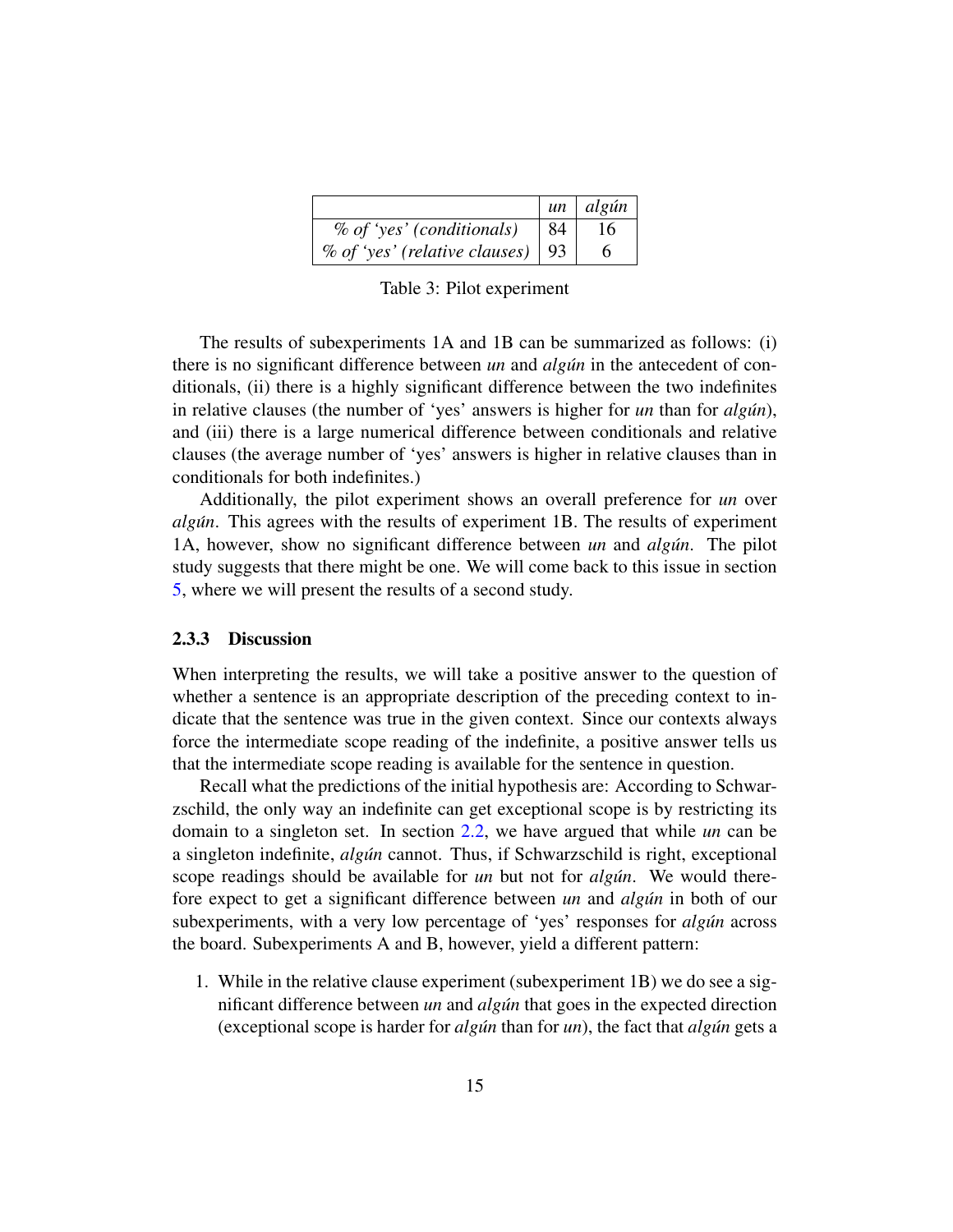33% of 'yes' answers indicates that intermediate readings are available for this indefinite to some extent (assuming that they are not would amount to disregarding a third of our data as noise). The availability of intermediate readings for *algun* is unexpected under the initial hypothesis.

2. The large numerical difference between conditionals and relative clauses suggests that, while intermediate readings are possible for both indefinites in relative clauses, they are impossible (or very hard) in conditionals. According to the initial hypothesis, however, intermediate readings should be available for *un* regardless of the syntactic configuration.

(The results of subexperiment 2A do not allow us to determine whether there is a difference between *un* and *algun* in the antecedent of conditionals. Even though the statistical analysis shows no significant difference between the two indefinites, this could be a floor effect due to the low percentage of 'yes' responses (14 - 16  $\%$ ).)

Table [4](#page-15-0) below shows the mismatch between the predictions and the results ('yes' stands for 'intermediate readings available' and the cells in bold type correspond to the predictions that are not borne out.)

|       | Predictions |     | Results                                                            |    |
|-------|-------------|-----|--------------------------------------------------------------------|----|
|       |             |     | Relative Clauses   Conditionals    Relative Clauses   Conditionals |    |
| un    | ves         | ves | ves                                                                | NO |
| algún | no          | no  | YES                                                                | no |

<span id="page-15-0"></span>Table 4: Predictions and results for Experiment 1

The difference between relative clauses and conditionals shown in Table [4](#page-15-0) is not only challenging for Schwarzschild's hypothesis, but also for most wellknown theories of exceptional scope (see, among others, [Reinhart](#page-55-1) [1995;](#page-55-1) [Kratzer](#page-54-2) [1998;](#page-54-2) [Winter](#page-55-4) [1997](#page-55-4) and [Matthewson](#page-54-3) [1999.](#page-54-3)) These theories are designed to capture the behavior of indefinites that exhibit the same scopal properties across islands, and hence cannot handle indefinites that are sensitive to island-type without further assumptions. In section 3, we will put forward an account of this puzzling contrast which makes crucial use of the Hamblin semantics for indefinites presented in [Kratzer and Shimoyama](#page-54-0) [2002.](#page-54-0)

A complete account of the results should also provide an explanation for the difference between *un* and *algun´* found in the relative clause experiment. Section 4 will explore the possibility that this contrast has to do with the fact that *algun´* is a domain widener.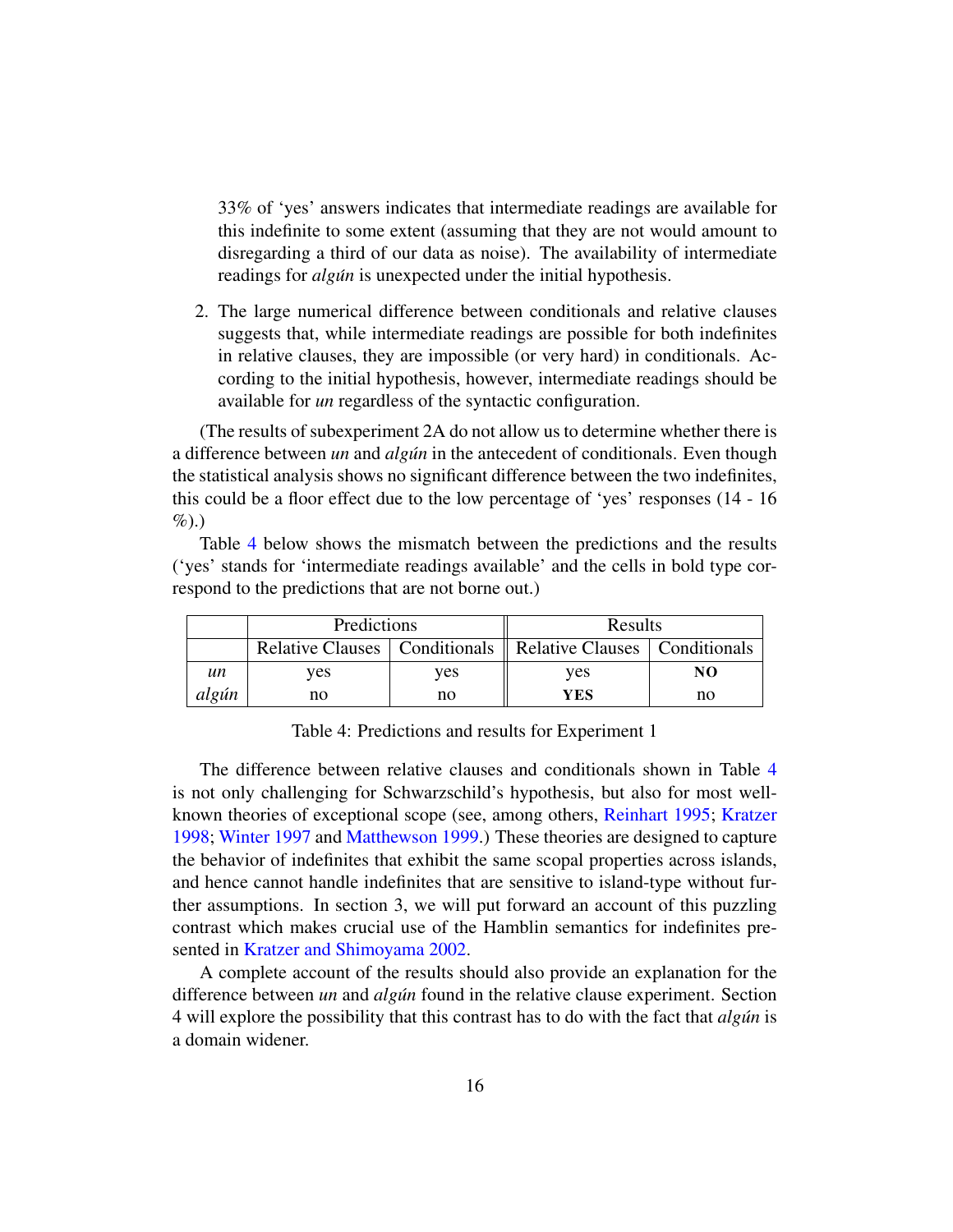# <span id="page-16-0"></span>3 The Contrast between Conditionals and Relative **Clauses**

In experiment 1, intermediate readings were found to be possible in relative clauses, but very hard in conditionals. We would like to argue that the proposal put forward in [Kratzer and Shimoyama](#page-54-0) [\(2002\)](#page-54-0) gives us the tools to handle this surprising difference. In this framework, indefinites introduce sets of alternatives that expand until they meet a suitable operator. The scope of an indefinite will appear to extend until the position occupied by the operator it 'associates' with. Thus, an indefinite will be trapped within a particular syntactic environment only if that environment contains an operator that prevents the alternatives from projecting further up. This setup gives us a way of understanding why different types of islands might differ with respect to indefinite scope: only the islands that contain an operator that stops alternative expansion will appear to limit the scope of indefinites. The difference between conditionals and relative clauses will then be accounted for if the former introduce such an operator (as argued for independently by [Alonso-Ovalle](#page-51-0) [\(2006\)](#page-51-0)) but the latter do not. This is, we contend, what lies at the heart of the contrast between our two types of islands.

In what follows, we will first present the core features of [Kratzer and Shi](#page-54-0)[moyama](#page-54-0) [2002'](#page-54-0)s framework (section [3.1\)](#page-16-1) and then discuss how the behavior of *un* and *algun* in conditionals and relative clauses can be accounted for within this framework (section [3.2\)](#page-19-0). Section [3.3](#page-26-0) presents an alternative explanation that will be taken up in Experiment 2.

### <span id="page-16-1"></span>3.1 Background

In the Hamblin semantics put forth in [Kratzer and Shimoyama](#page-54-0) [2002,](#page-54-0) expressions of type  $\tau$  are mapped into sets of denotations in  $D_{\tau}$ . Indefinite noun phrases denote sets of individual alternatives, as illustrated in [\(24\)](#page-16-2) below for an English *a*-noun phrase.

<span id="page-16-2"></span>(24)  $[\![\text{a man}]\!]^{w,g} = \{x | \text{man}_w(x)\} = \{\text{Juan, Carlos, Pedro} ... \}$ 

Other lexical items denote singleton sets that contain their standard denotations. The verb *arrived*, for instance, will denote the singleton containing the property that is true of an individual *x* in a word *w* if and only if *x* arrived in *w*.

<span id="page-16-3"></span>(25)  $[\text{arrived}]^{w,g} = {\lambda x \lambda w' . \text{arrived}_{w'}(x)}$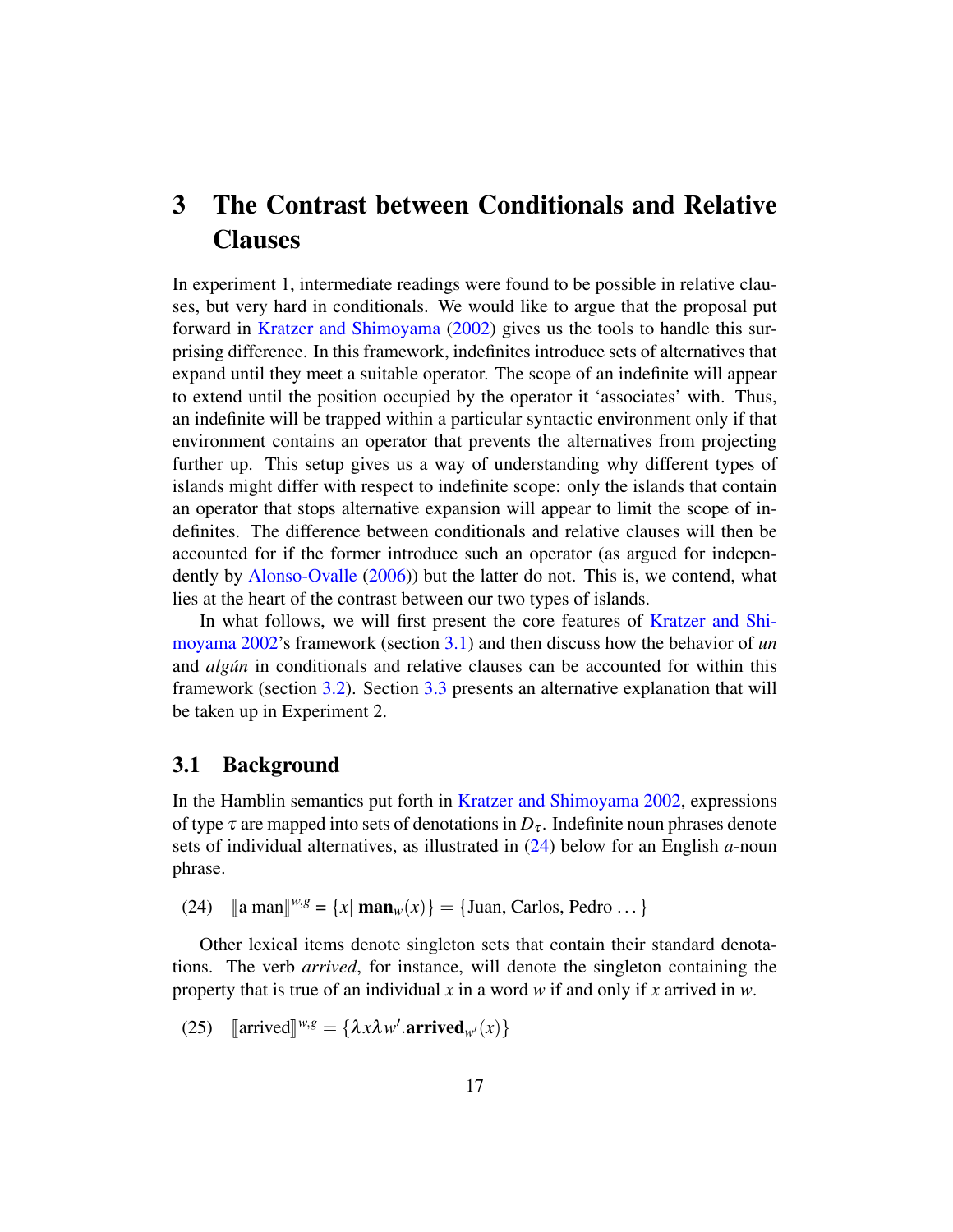In this framework, Functional Application is defined pointwise, as in [Hamblin](#page-53-5) [\(1973\)](#page-53-5): the result of combining an expression  $\alpha$  denoting a set of functions of type  $\langle \sigma, \tau \rangle$  with an expression  $\beta$  denoting a set of objects of type  $\sigma$  is the set of objects of type  $\tau$  that we get by applying each of the functions denoted by  $\alpha$  to each of the objects denoted by  $\beta$ .

(26) *Pointwise Functional Application* For any expressions  $\alpha$  of type  $\langle \sigma, \tau \rangle$  and  $\beta$  of type  $\sigma$ ,  $[(\alpha(\beta))]^{w,g} = \{c \in D_{\tau} | \exists a \in [\![\alpha]\!]^{w,g} \exists b \in [\![\beta]\!]^{w,g} [a(b) = c]\}$ 

The individual alternatives introduced by indefinites into the semantic derivation 'expand' (i.e., give rise to alternatives of a higher type) via pointwise functional application. The combination of the indefinite in  $(24)$  with the verb in  $(25)$ , for instance, gives us the set of propositions in [\(27\)](#page-17-0).

<span id="page-17-0"></span>(27)  $[\arrized]^{w,g}([\text{a man})]^{w,g}$  =  $\overline{\{p_{\langle s,t\rangle} \mid \exists x[\mathbf{man}_w(x)] \& p = \lambda w'.\mathbf{arrived}_{w'}(x)]\}} =$ {that Juan arrived, that Carlos arrives, that Pedro arrived, ... }

Alternatives keep expanding until they meet one of several operators that take sets of propositional alternatives as arguments. The denotation of the sentence in [\(28\)](#page-17-1), for example, is the result of combining the set of propositions in [\(27\)](#page-17-0) with the Existential Closure operator in [\(29\)](#page-17-2), which gives us the (singleton containing the) proposition in  $(30)$ .

- <span id="page-17-1"></span>(28) A man arrived
- <span id="page-17-2"></span>(29) For any set of propositions  $\mathbb{A}$ :  $[[\exists]]^{w,g}(\mathbb{A}) = {\lambda w'. \exists p \in \mathbb{A} \& p(w')}$
- <span id="page-17-3"></span>(30)  $\{\lambda w'.\exists p \in (27) \& p(w')\} = \{\text{ that at least one man arrived }\}$  $\{\lambda w'.\exists p \in (27) \& p(w')\} = \{\text{ that at least one man arrived }\}$  $\{\lambda w'.\exists p \in (27) \& p(w')\} = \{\text{ that at least one man arrived }\}$

Apart from the Existential Closure operator, [Kratzer and Shimoyama](#page-54-0) [\(2002\)](#page-54-0) consider the propositional operators in  $(31)$  below.<sup>[6](#page-0-0)</sup>

<span id="page-17-4"></span>(31) For any set of propositions A, a.  $[[\forall]]^{w,g}(\mathbb{A}) = {\lambda w'. \forall p[p \in \mathbb{A} \rightarrow p(w')] }$ b.  $[[\neg]]^{w,g}(\mathbb{A}) = {\lambda w'.\neg \exists p[p \in \mathbb{A} \& p(w')] }$ c.  $[[?]]^{w,g}(\mathbb{A}) =$ i. {A} [\(Hamblin,](#page-53-5) [1973\)](#page-53-5)

<sup>&</sup>lt;sup>6</sup>Kratzer and Shimoyama also introduce operators that range over individual alternatives. In what follows, we will ignore this type of operator.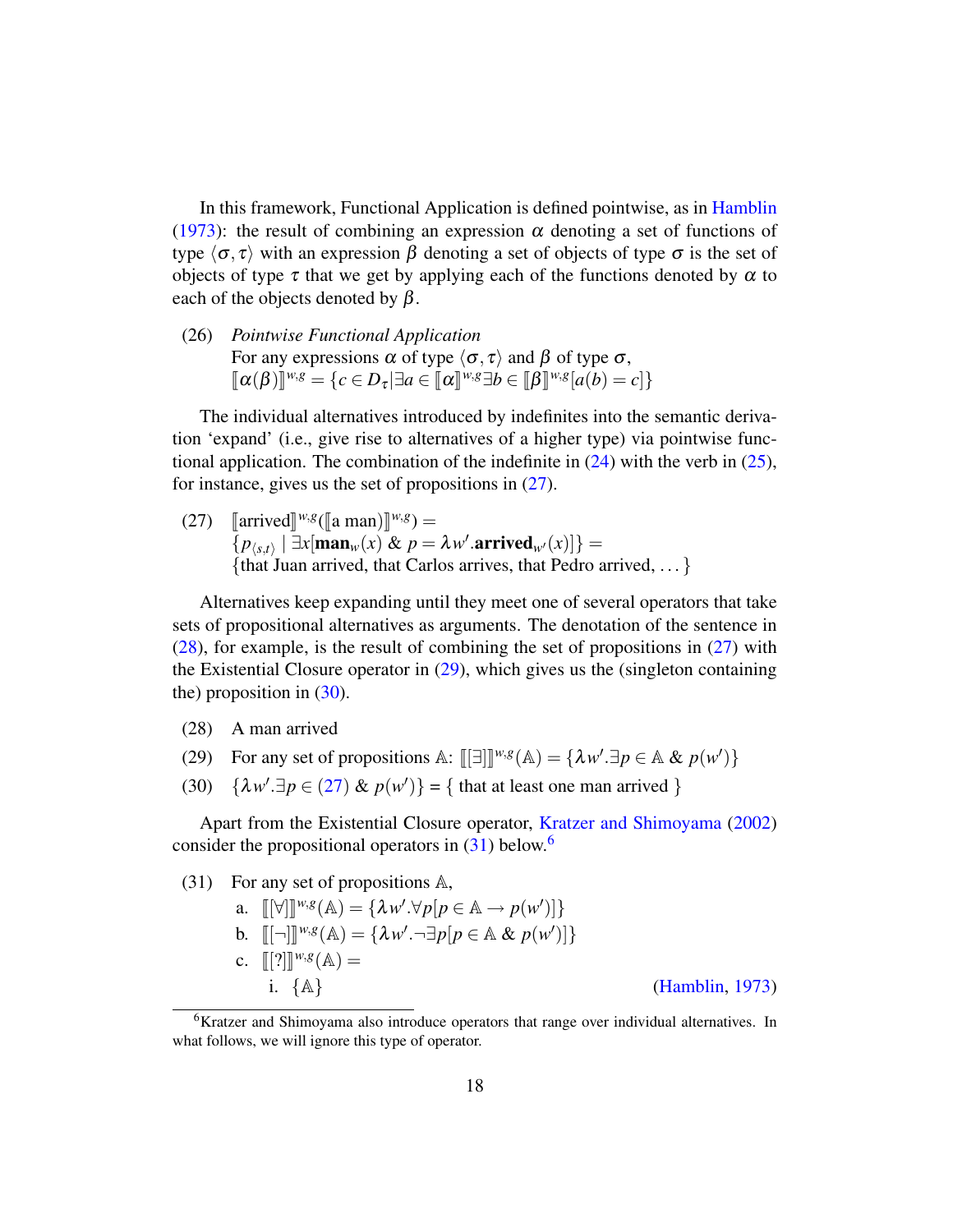ii. 
$$
\{\lambda w'. \forall p[p \in \mathbb{A} \rightarrow (p(w) = p(w')] \}
$$
 (Groenendijk and Stokhof, 1984)

In the Kratzer and Shimoyama system, some indefinites are non-selective: the propositional alternatives they introduce can be quantified over by any of the operators in [\(31\)](#page-17-4). This is what we see in the case of Japanese 'indeterminate pronouns', which can have existential, universal, interrogative, negative or free choice readings depending on what operator they associate with. Other indefinites, however, are selective. For instance, Spanish *ningun* is always negative, and Spanish *quién* is always interrogative. In the framework presented above, this amounts to saying that the alternatives generated by *ningun* can only be operated on by  $[\neg]$ , while the alternatives introduced by *quién* can only be operated on by [?]. In the Kratzer and Shimoyama framework, this selectivity is treated as agreement: selective indefinites carry meaningless agreement morphology that signals agreement with matching interpretable operators: *ningun* would agree with a negative operator  $([-])$ , and *quién* with a question operator ([?]).

 $(32)$  a.  $[\neg] \dots \text{ming} \{ \text{min}_{[\neg]} \}$ b.  $[?] \ldots$  *quién*<sub>[?]</sub>

The alternatives introduced by indefinites can only expand until they meet an operator the indefinite can associate with. We expect, therefore, intervention effects: Given a configuration like [\(33\)](#page-18-0) below, the alternatives introduced by the indefinite will only be able to associate with Operator 2. If the indefinite must agree with Operator 1, we will get an ungrammatical configuration.

<span id="page-18-0"></span>(33)  $*_{\text{operator}_1}$  operator<sub>2</sub> indefinite<sub>1</sub>

Consider, as illustration, the examples in [\(34\)](#page-18-1), discussed in [Kratzer](#page-54-9) [2005.](#page-54-9) The alternatives introduced by *was* must be operated on by the question forming operator. While this is unproblematic in [\(34a\)](#page-18-1), in [\(34b\)](#page-18-2) there is an intervening negation operator (*nicht*). This results in an intervention effect, and, thus in ungrammaticality.

- <span id="page-18-2"></span><span id="page-18-1"></span>(34) a. Wer hat was nicht gegessen? Who has what not eaten 'Who didn't eat what?' b. \* Wer hat nicht was gegessen?
	- Who has not what eaten

'Who didn't eat what?' [\(Kratzer,](#page-54-9) [2005\)](#page-54-9)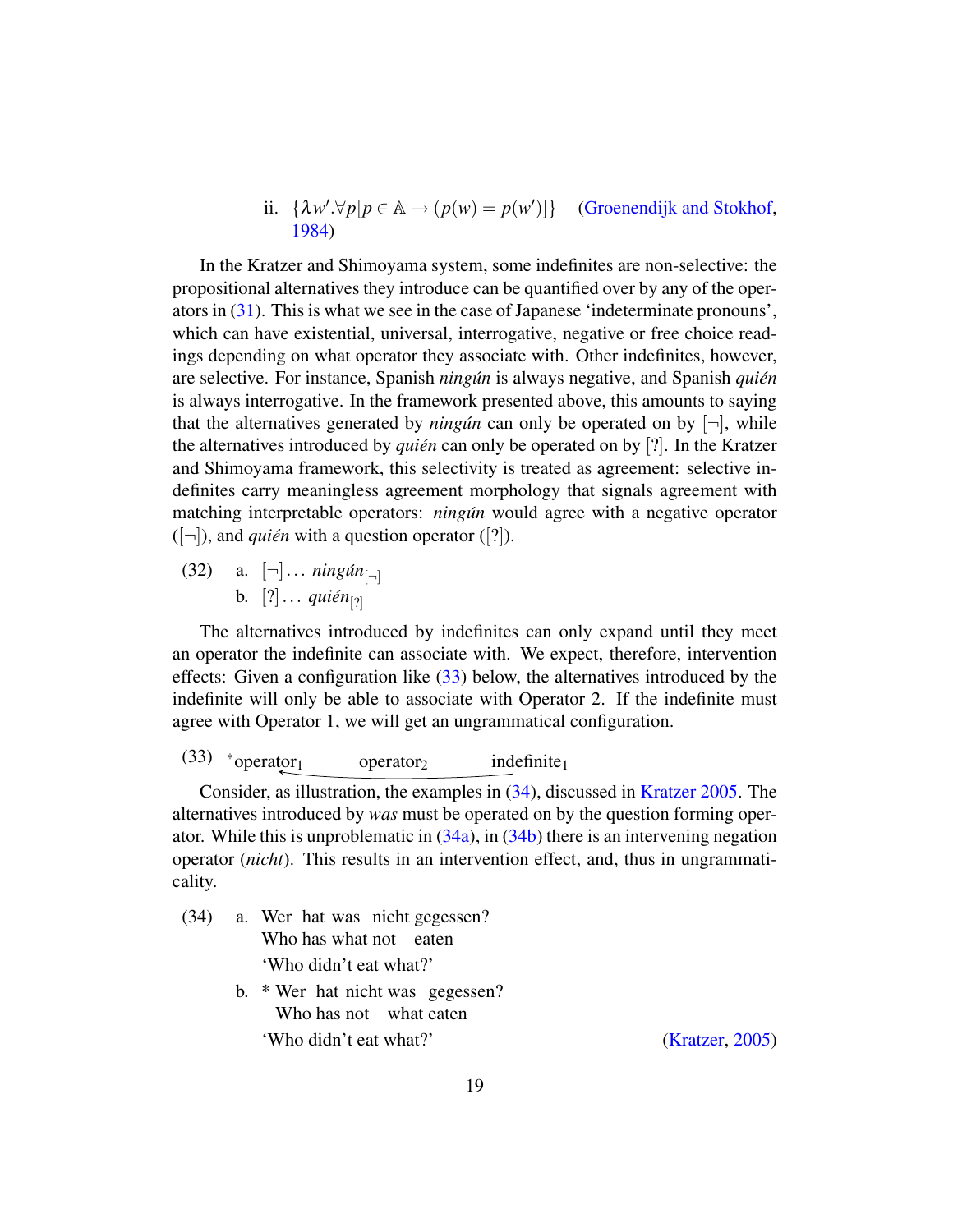In what follows, we will present an account of the difference between relative clauses and conditionals found in Experiment 1 which makes crucial use of [Kratzer and Shimoyama](#page-54-0) [2002.](#page-54-0) The main pieces of the analysis are the following: (i) Both *un* and *algun´* are Hamblin indefinites: they introduce sets of alternatives in the semantic computation; (ii) conditionals introduce a universal propositional operator (as argued in [Alonso-Ovalle](#page-51-0) [2006\)](#page-51-0), which stops alternative expansion, hence blocking exceptional scope readings; (iii) relative clauses do not block alternative expansion and, thus, they allow for exceptional scope.

### <span id="page-19-0"></span>3.2 The Proposal

We will claim that both *un* and *algun* are Hamblin indefinites, in the [Kratzer and](#page-54-0) [Shimoyama](#page-54-0) [2002](#page-54-0) sense, and thus, that they both introduce sets of alternatives. In section [2,](#page-3-0) we saw that *un* and *algun* differ in that *un* can be a singleton indefinite and *algun* cannot. We will assume that the reason the domain of *algun* cannot be restricted to a singleton set is that this indefinite is a domain widener [\(Alonso-](#page-51-1)Ovalle and Menéndez-Benito  $(2003)$ ). In the current framework, this means that an *algun´* NP denotes, in a given world, the set of all individuals that are in the extension of the noun phrase in that world (as in [\(35a\)](#page-19-1)). In contrast, *un* phrases can denote a subset of the individuals denoted by the noun phrase, via contextual restriction (as in  $(35b)$ ).

- <span id="page-19-1"></span>(35) a. [algún estudiante<sub>C</sub>]<sup>*w*,*g*</sup> = {*x* | ∃*g*' [student<sub>*w*</sub>(*x*) & *g'*(*C*)(*x*)]}<br>(or simply [*x* | student (*x*))) (or simply,  $\{x \mid \text{student}_w(x)\})$ )
	- b. [un estudiante<sub>*C*</sub>]<sup>*w*,*g*</sup> = {*x* | **student**<sub>*w*</sub>(*x*) & *g*(*C*)(*x*)}

<span id="page-19-2"></span>We will see next how the alternatives that these indefinites denote behave in the course of the semantic derivation of conditionals and relative clauses.

### 3.2.1 Conditionals

In Experiment 1, intermediate scope readings in the antecedent of conditionals were found to be very hard for both *un* and *algun*. In order to account for this result, we will draw a parallel between the behavior of these indefinites and the behavior of disjunction. [Alonso-Ovalle](#page-51-0) [\(2006\)](#page-51-0) argues that disjunction should be analyzed as introducing a set of propositional alternatives into the semantic derivation. Furthermore, he claims that a universal propositional operator stops the expansion of the alternatives introduced by disjunction in the antecedent of conditionals. If the alternatives introduced by both *un* and *algun´* are also stopped by this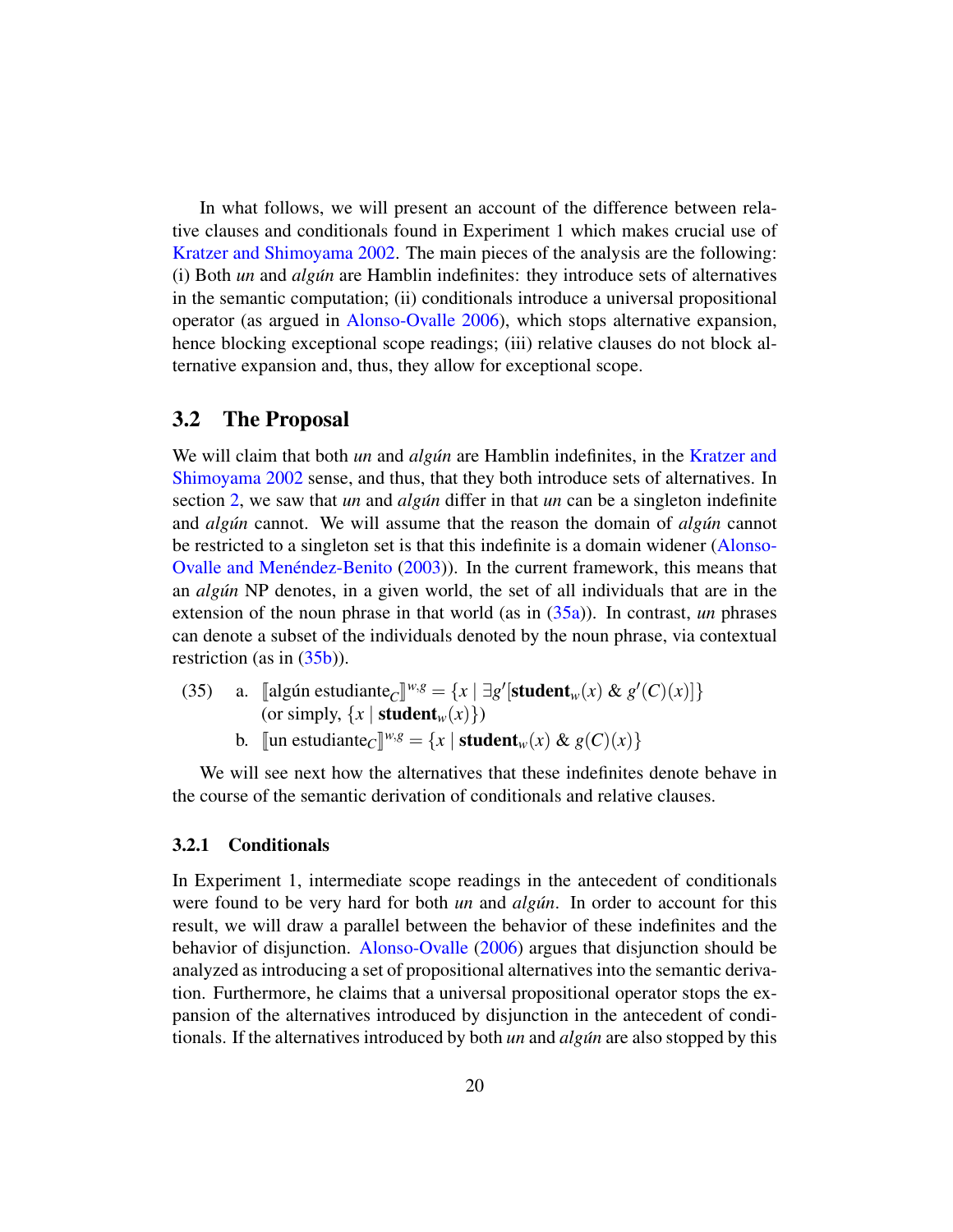operator, we expect intermediate scope readings to be blocked in the antecedent of conditionals. The following section briefly presents Alonso-Ovalle's analysis, which will then be extended to indefinites (see appendix A for the technical details of the proposal).

A Universal Intervener. [Alonso-Ovalle](#page-51-0) [\(2006\)](#page-51-0) discusses an old problem concerning the interpretation of counterfactual conditionals with disjunctions in their antecedents. The problem, in a nutshell, is this: if we adopt a standard Lewis-Stalnaker ordering semantics for counterfactuals and a standard semantics for disjunction, the truth-conditions that we predict for counterfactuals with disjunctive antecedents are too weak.<sup>[7](#page-0-0)</sup> As an illustration, consider the sentence in  $(36)$ .

<span id="page-20-0"></span>(36) If we have had good weather this summer or the sun had grown cold, we would have had a bumper crop. [\(Alonso-Ovalle](#page-51-0) [2006,](#page-51-0) a minimal variation on an example from [Nute](#page-54-10) [1975.](#page-54-10))

Assume now a minimal change semantics for counterfactuals of the Lewis-Stalnaker variety [\(Lewis,](#page-54-11) [1973\)](#page-54-11): on this view, *would*-counterfactuals are true in a world  $w$  if and only if the worlds  $w'$  in which the antecedent is true that are closest to *w*, are all worlds where the consequent is true.<sup>[8](#page-0-0)</sup> Assume also the standard semantics for disjunction, under which *or* maps two propositions to their set theoretical union. Under this semantics, the antecedent of the counterfactual in [\(36\)](#page-20-0) denotes the union of the set of worlds where we have a good summer and the set of worlds where the sun grows.

<span id="page-20-1"></span>(37) [we have had a good summer or the sun had grown cold]<sup>*w*,*g*</sup> =  $\{w' \mid$  we have a good summer in  $w' \} \cup \{w' \mid$  the sun grows cold in  $w' \}$ 

Given all that we have said so far, the counterfactual in [\(36\)](#page-20-0) should denote the proposition that is true in a world  $w$  if and only if all the worlds  $w'$  where the proposition in [\(37\)](#page-20-1) is true that are closest to *w* are worlds where we have a bumper crop. These truth-conditions are too weak. According to the intuitive notion of similarity under which we are likely to evaluate the sentence in  $(36)$ , the worlds

 $<sup>7</sup>$  For overview and discussion see [Nute](#page-55-8) [1984;](#page-55-8) for an early response to the problem see [Lewis](#page-54-12)</sup> [1977.](#page-54-12)

<sup>&</sup>lt;sup>8</sup>We are making what Lewis calls 'The Limit Assumption' [\(Lewis,](#page-54-11) [1973\)](#page-54-11), namely that given a proposition  $p$ , there will always be a non-empty set of worlds  $w'$  in which  $p$  is true that come as close as possible to the world of evaluation. Ties in similarity are allowed. For a survey of the different flavors a minimal change semantics might come in, see [Nute](#page-55-8) [1984.](#page-55-8)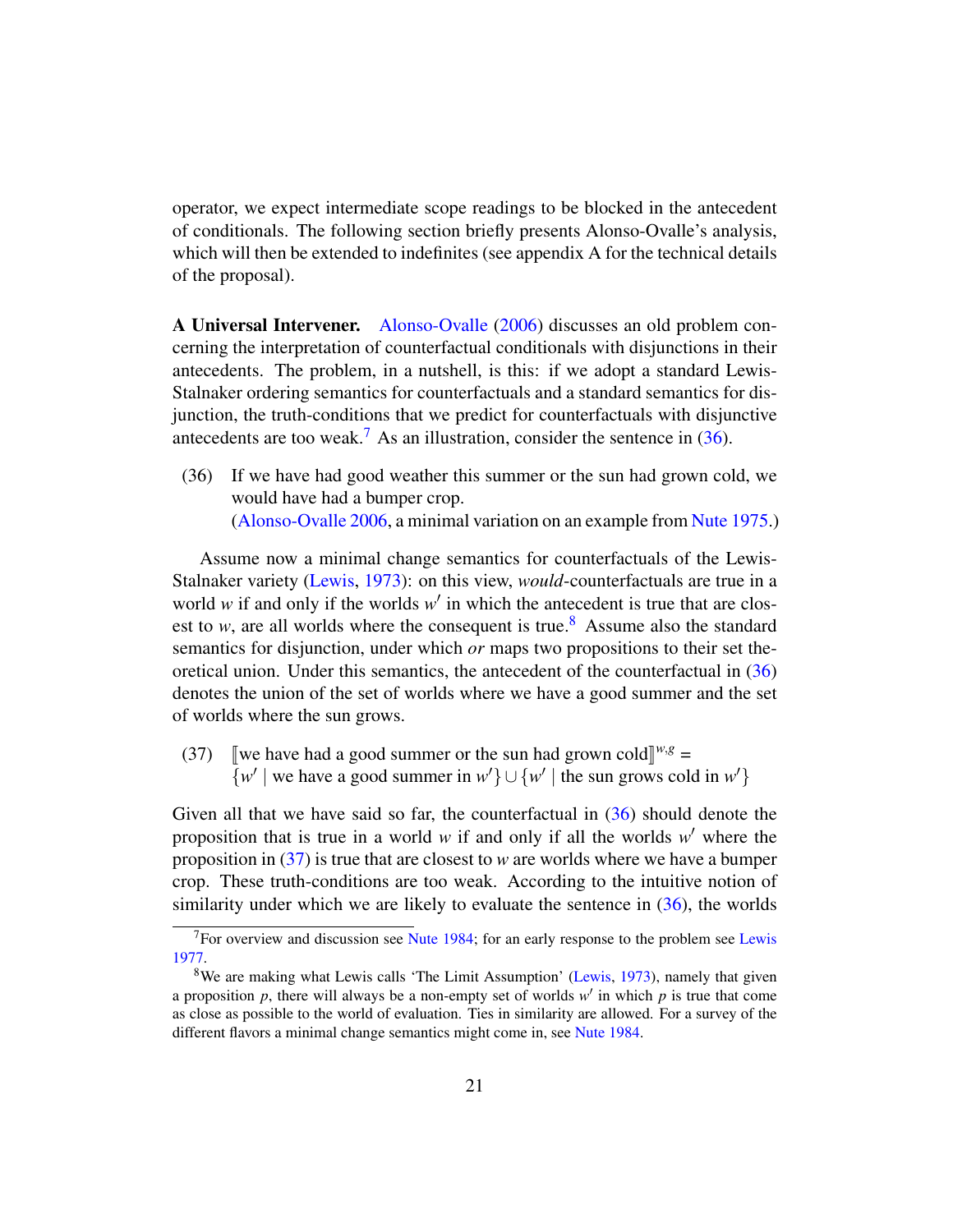where we have a good summer are more similar to the actual world than the worlds where the sun grows cold. Thus, all the worlds where  $(37)$  is true that are closest to the actual world are worlds where we have a good summer. Therefore, [\(36\)](#page-20-0) is predicted to be true in the actual world if and only all the worlds in which we have a good summer are worlds in which we have a bumper crop. The sentence in [\(36\)](#page-20-0) is intuitively false in the actual world, but we predict it to be true.<sup>[9](#page-0-0)</sup>

[Alonso-Ovalle](#page-51-0) [\(2006\)](#page-51-0) shows that the problem can be solved by (i) assuming an alternative semantics for disjunction, and (ii) assuming that conditionals are correlative constructions [\(von Fintel,](#page-52-6) [1994;](#page-52-6) [Izvorski,](#page-53-6) [1996;](#page-53-6) [Bhatt and Pancheva,](#page-51-6) [2006;](#page-51-6) [Schlenker,](#page-55-9) [2004\)](#page-55-9) that convey universal quantification over the propositions introduced by the disjunction. $10$ 

In the Hamblin semantics for disjunctions assumed in [Alonso-Ovalle](#page-51-0) [2006,](#page-51-0) *or* introduces a set of propositional alternatives into the semantic derivation (see also [Aloni](#page-51-7) [2003](#page-51-7) and [Simons](#page-55-10) [2005\)](#page-55-10). For instance, the disjunction in the antecedent of [\(36\)](#page-20-0) denotes the set containing the proposition that we have a good summer and the proposition that the sun grows cold, as in  $(38)$ .

<span id="page-21-0"></span>(38) [we have had a good summer or the sun had grown cold]<sup>*w*,*g*</sup> =  $\int \lambda w'$  we have a good summer in w',  $\lambda w'$  the sun grows cold in *w*<sup></sup>  $\mathcal{L}$ 

A universal quantifier ranges over these propositional alternatives. For instance, the counterfactual in  $(36)$  denotes the proposition that is true in a world *w* if and only if the consequent holds for *every* proposition *p* in the set of propositions introduced by the disjunction. That means that for  $(36)$  to be true in a world *w*, both conditions in [\(39\)](#page-21-1) have to be met. Since the condition in [\(39b\)](#page-21-2) is not satisfied, we capture the intuition that  $(36)$  is false in the actual world.

- <span id="page-21-2"></span><span id="page-21-1"></span>(39) a. In all worlds  $w'$  where we have a good summer that are the closest to the world of evaluation *w* we have a bumper crop.
	- b. In all worlds  $w'$  where the sun grows cold that are the closest to the world of evaluation *w* we have a bumper crop.

<sup>9</sup>The problem arises with *might* counterfactuals, and, in general, with other conditionals for which an ordering semantics is assumed (a downward monotone analysis licenses the inference from  $(p \lor q) \to r$  to  $p \to r$  and  $q \to r$ , but see [Alonso-Ovalle](#page-51-0) [2006](#page-51-0) for reasons to believe that the inference we are after is not a downward entaling inference.)

<sup>10</sup>[Alonso-Ovalle](#page-51-8) [2004,](#page-51-8) [van Rooij](#page-55-11) [2006](#page-55-11) and [Herburger and Mauck](#page-53-7) [2007](#page-53-7) discuss alternative solutions.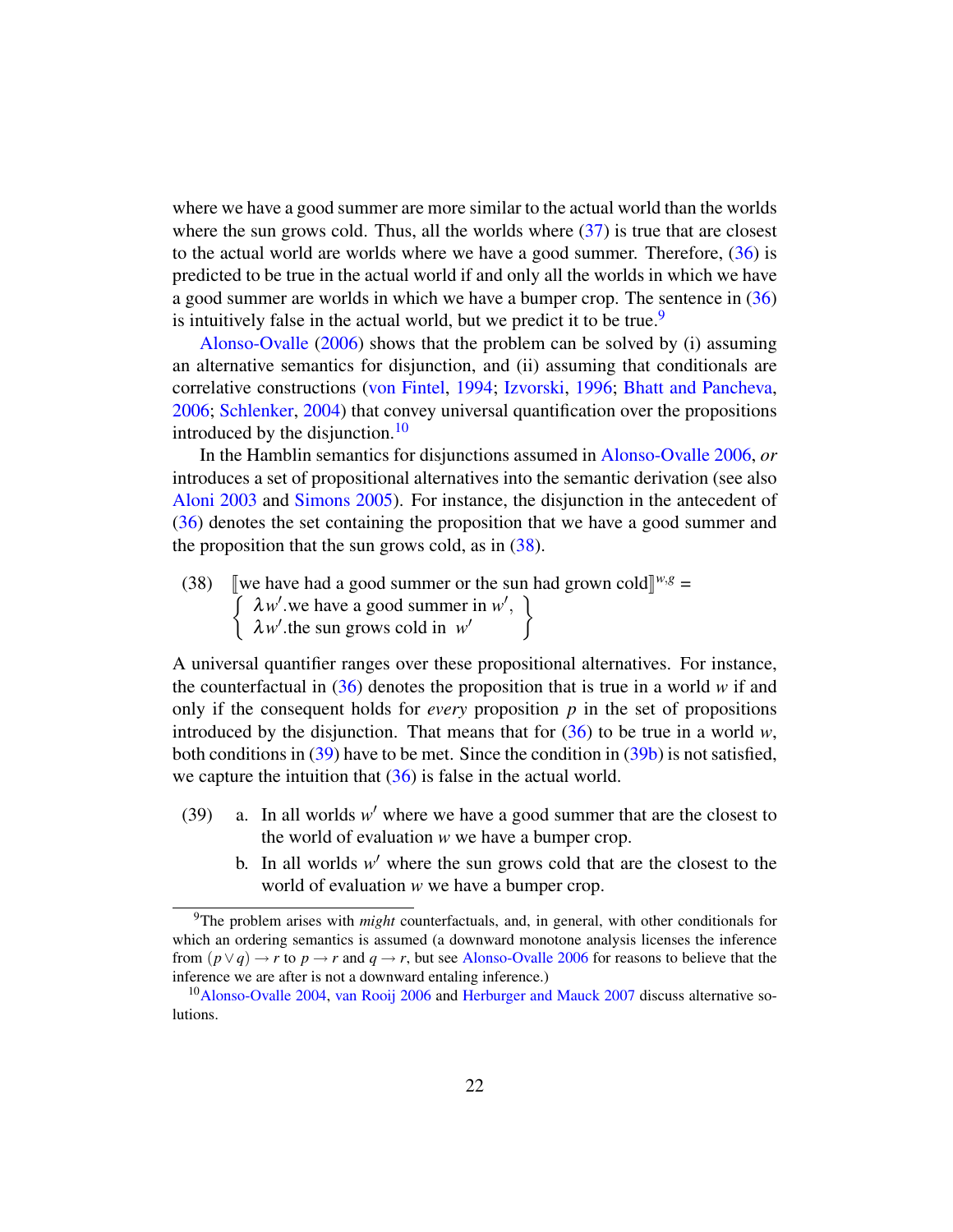*Un* and *Algun* in the Antecedent of Conditionals. Let us now compute the denotation of the sentence in [\(40\)](#page-22-0), which contains *algun* in the antecedent of a conditional.

<span id="page-22-0"></span>(40) Si Juan hubiera mandado algun artículo suyo, If Juan had sent ALGÚN article of his, pro would have hubiera conseguido la beca. gotten the grant. 'If Juan had sent some article of his, he would have gotten the grant.'

Assume that Juan has written three articles in *w*: "Principles of A", "Principles of B" and "Principles of C". The denotation of the indefinite noun phrase *algun´ artículo de Juan* will then be the set in  $(41)$ :

<span id="page-22-1"></span>(41) [algún artículo de Juan]<sup>*w*,*g*</sup> = { "Principles of A", "Principles of B", "Principles of C" }

Combining this set with the denotation of the verb (disregarding tense and mood), and the result with the denotation of the subject, yields the set of propositions in  $(42)$ .

<span id="page-22-2"></span>(42) [Juan hubiera mandado algun artículo suyo]<sup>w,g</sup> =   

$$
\begin{cases} \lambda w'.\text{ Juan sends "Principles of A" in } w', \\ \lambda w'.\text{ Juan sends "Principles of B" in } w', \\ \lambda w'.\text{ Juan sends "Principles of C" in } w' \end{cases}
$$

Given our assumptions about the semantics of conditionals, the conditional in [\(40\)](#page-22-0) will have the denotation in  $(43)$ .<sup>[11](#page-0-0)</sup>

<span id="page-22-3"></span>(43) [Si Juan hubiera mandado algun artículo suyo, hubiera conseguido la beca]<sup>*w,g*,≤</sup><br>  $-\left(3w/\pi c/(42)\right)$ ; L gots the graphin all w<sup>n</sup> algoest to w<sup>1</sup> in which n is true  $= {\lambda w'.\forall p \in (42) : J.$  $= {\lambda w'.\forall p \in (42) : J.$  $= {\lambda w'.\forall p \in (42) : J.$  gets the grant in all *w*'' closest to *w*' in which *p* is true}

That is, [\(40\)](#page-22-0) will be true in the actual world if and only if the three conditions in [\(44\)](#page-22-4) below are satisfied:

- <span id="page-22-4"></span>(44) a. In all the worlds closest to the actual world in which Juan sends "Principles of A", he gets the grant.
	- b. In all the worlds closest to the actual world in which Juan sends "Principles of B", he gets the grant.

 $11$ In [\(43\)](#page-22-3) we relativize the interpretation function to a similarity ordering. We have omitted the ordering parameter when irrelevant.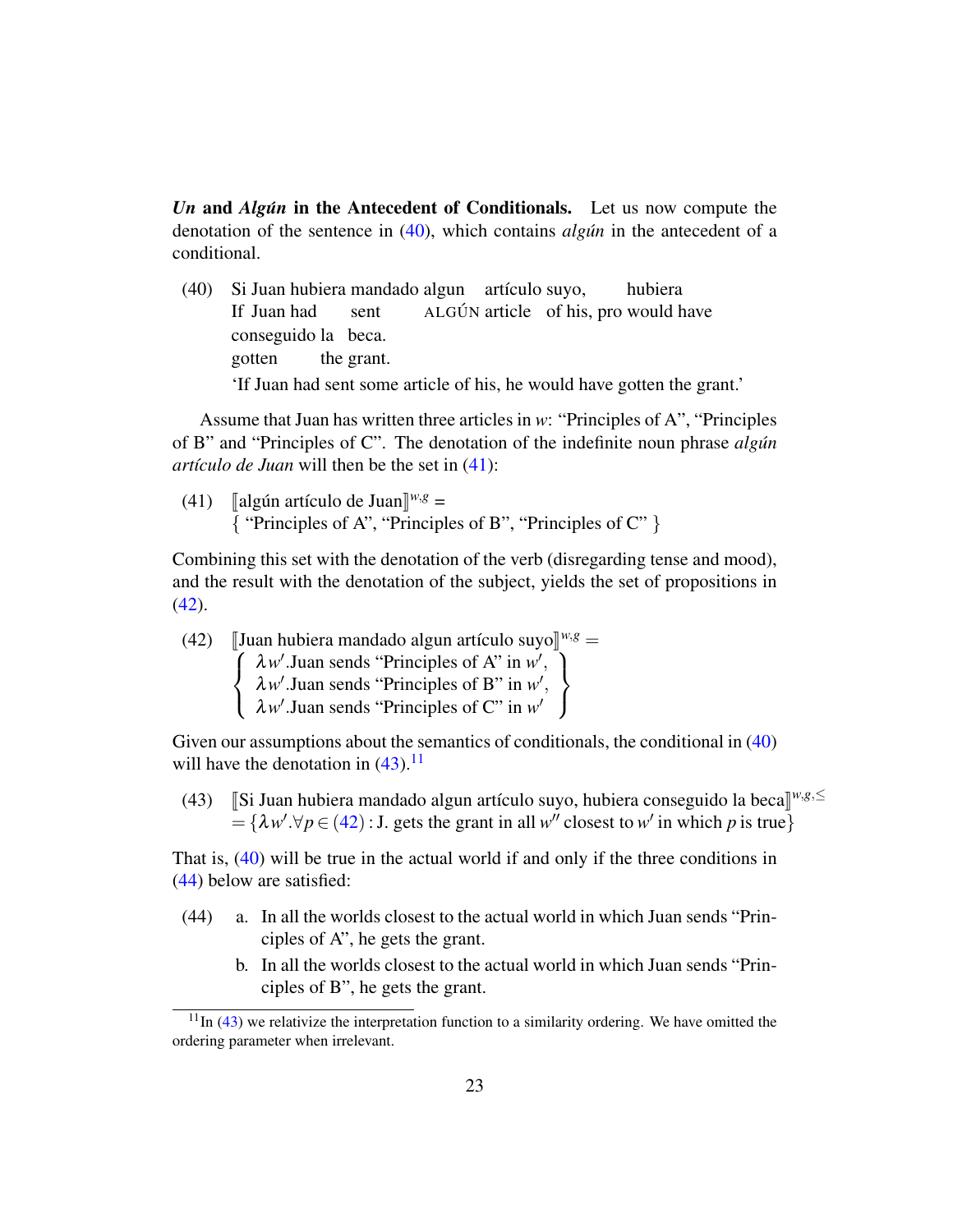c. In all the worlds closest to the actual world in which Juan sends "Principles of C", he gets the grant.

This means that [\(40\)](#page-22-0) will be true in the actual world if and only if Juan would have got the grant if he had sent *any* of his papers. The semantic computation, then, yields a 'narrow scope reading'. This explains why speakers rejected the *algun´* sentences in Experiment 1, where contexts forced an intermediate scope reading.

Things are somewhat more complicated in the case of *un*. As long as *un* introduces two or more alternatives, it will only have a narrow scope reading in the antecedent of conditionals, just like *algun*. However, we know that *un* can be a singleton indefinite (section [2.2\)](#page-6-0). In the current framework, this means that *un*–phrases can denote a set containing just an individual alternative. When that happens, we should get the illusion of exceptional scope, as Schwarzschild explains.

Suppose, for instance, that the sentence in  $(45)$  is uttered in a context that makes salient the article "Principles of C". This sentence will be then true in the actual world if and only if in all the closest worlds where Juan sends "Principles of C", he gets the grant. In that case, there will be a particular paper of his that will get him the grant, just as if the indefinite had scoped out the antecedent of the conditional.

<span id="page-23-0"></span>(45) Si Juan manda un artículo suyo, If Juan sends UN paper of his, pro will get conseguirá la beca. the grant 'If Juan sends a paper of his, he will get the grant.'

So far, our data does not reflect this possibility — there is no significant difference between *un* and *algun* in the conditional experiment (although the pilot experiment does show a preference for *un* in conditionals.) We will come back to this issue later, when we discuss the results of Experiment 2.

#### 3.2.2 Relative Clauses

The results of Experiment 1B indicate that intermediate scope readings are available for both *un* and *algun´* in relative clauses. This can be accounted for in the current framework by claiming that (i) relative clauses do not (necessarily) block the expansion of alternatives and (ii) the Existential Closure operator is freely available up to interpretability.

The behavior of Japanese indeterminate pronouns provides evidence for (i). In Japanese, indeterminate pronouns that are inside a relative clause are able to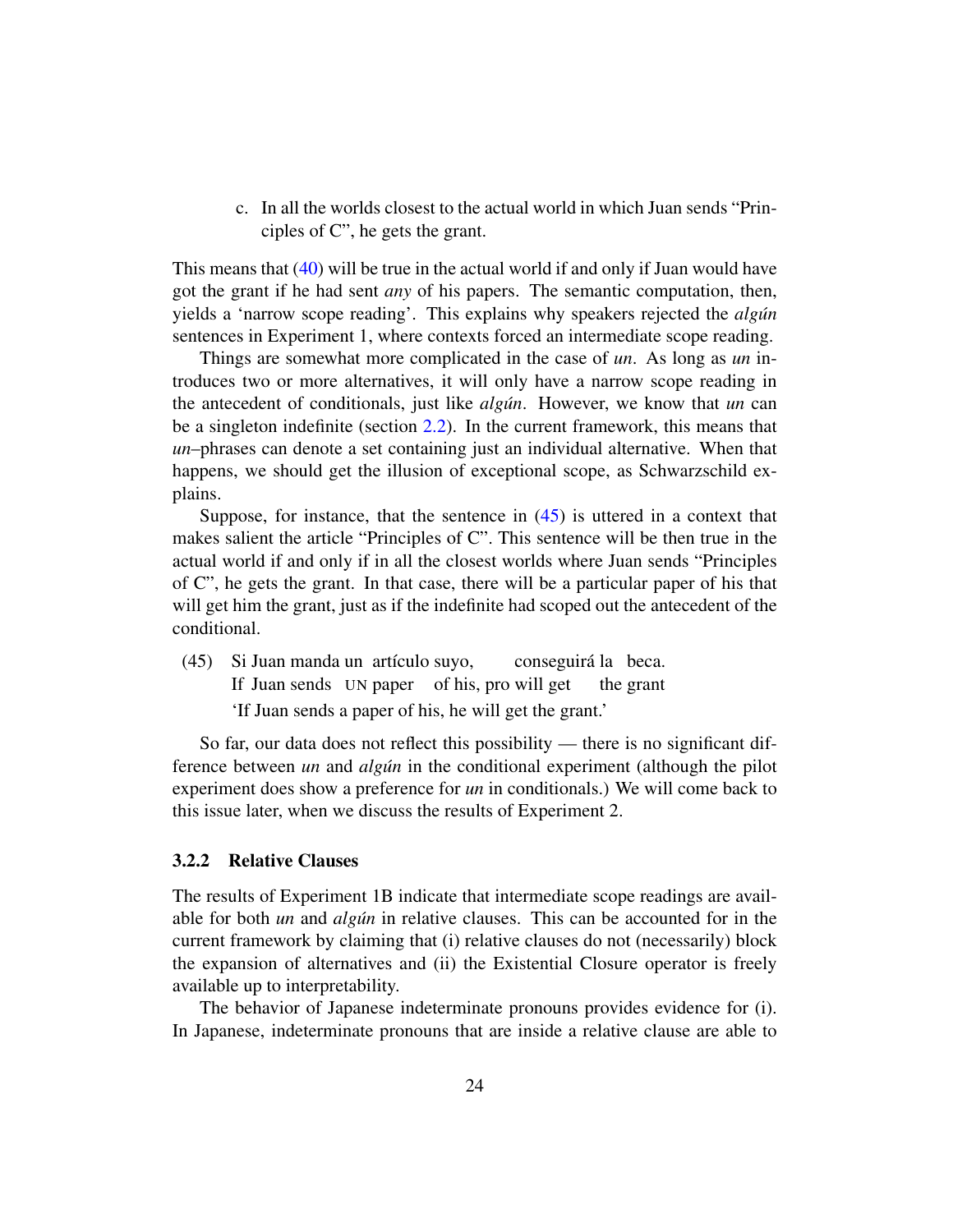associate with an operator outside the relative clause. Consider, as an illustration, the sentence in [\(46\)](#page-24-0) below:

<span id="page-24-0"></span>(46) [[Dono hon-o which book:ACC read yonda] kodomo] -mo yoku nemutta. child -MO well slept 'For every book *x*, the child who read *x* slept well.' [\(Kratzer and Shimoyama](#page-54-0) [2002\)](#page-54-0)

This sentence features an indeterminate pronoun, *dono*, inside a relative clause. The indeterminate *dono* gets a universal interpretation via association with the universal quantifier *mo*, which is outside the relative clause. In order for this to happen, the alternatives introduced by *dono* must expand beyond the relative clause boundary. Unlike conditionals, then, relative clauses do not force the introduction of an operator that stops alternative expansion.

In order to get intermediate scope readings for examples such as [\(47\)](#page-24-1) the alternatives that expand beyond the relative clause must be captured by an Existential Closure Operator located between the higher and the lower quantifiers, as in [\(48\)](#page-24-2) below:

<span id="page-24-1"></span>(47) Todos los all the:PL professor:PL read:3PL all profesores leyeron todos los the:PL paper:PL that pro trabajos que les to-him had:3S given había entregado algún estudiante. ALGÚN student.

'All the professors read all the papers that a student had given them.'

<span id="page-24-2"></span>(48)  $\left[$ <sub>IP<sub>1</sub></sub>Todos los profesores  $\left[\exists\right]$  leyeron todos los trabajos  $\left[\text{que } \left[\text{IP}_2 \right]$  les había entregado algún estudiante]]]

This shouldn't be the only possible locus of Existential Closure, however. Narrow scope readings are also readily available for examples like [\(47\)](#page-24-1). We will assume that the Existential Closure operator is freely available up to interpretability, that is, that it can be inserted at any point where it can quantify over a set of propo-sitional alternatives, and where it doesn't give rise to an intervention effect.<sup>[12](#page-0-0),[13](#page-0-0)</sup>

The sentence in [\(49a\)](#page-25-0), for instance, allows for insertion of  $\Box$  in two positions, namely in the two sites where it can combine with a set of propositional

 $12$ This predicts that wide scope readings are also available for *un* and *algun* in relative clauses. Initial intuitions suggest that this is indeed the case, but experimental testing is needed to confirm that this intuition generalizes across speakers.

<sup>&</sup>lt;sup>13</sup>To see a case where insertion of  $\exists$  would give rise to an intervention effect, consider (i) below.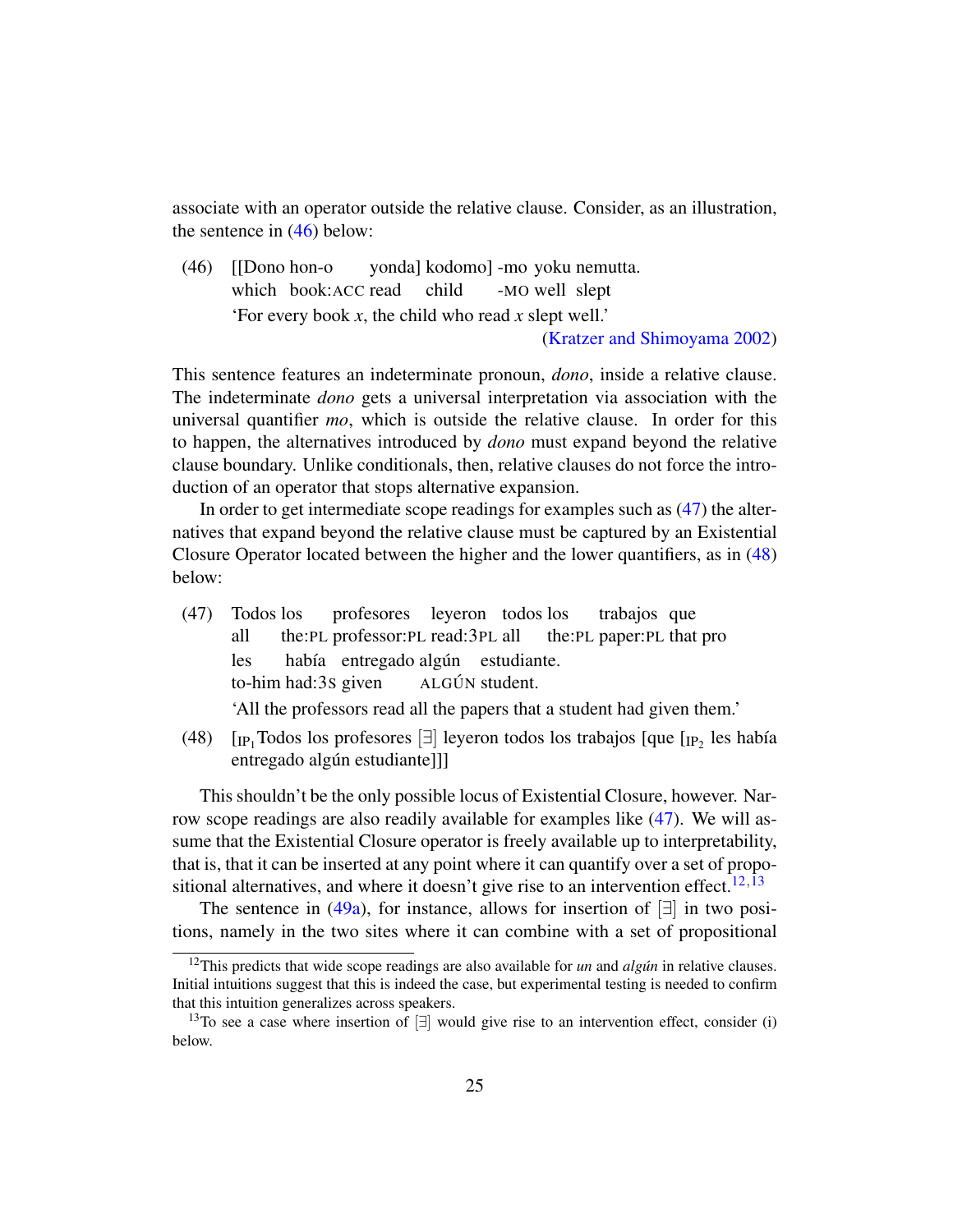alternatives: right above the lower IP (as in [\(49b\)](#page-25-1)), and above the higher IP (as in  $(49c)$ ).<sup>[14](#page-0-0)</sup>

- <span id="page-25-1"></span><span id="page-25-0"></span>(49) a. Juan leyó todos los Juan read all the:PL paper:PL that TO-HIM had given trabajos que le había entregado algún alumno suyo. ALGÚN student OF-HIS 'Juan read all the papers that a student of his had given him.'
	- b.  $\rm{[IP_1]}$ Juan leyó todos los trabajos que  $\rm{[I]}\rm{[IP_2]}$  [le había entregado  $\rm{\{algun}$ / un} alumno suyo]]
	- c.  $\left[\exists\right]$  [ $_{\text{IP}_1}$  Juan leyó todos los trabajos que [ $_{\text{IP}_2}$  le había entregado {algún / un} alumno suyo]]

<span id="page-25-2"></span>The configuration in [\(49b\)](#page-25-1) yields a narrow scope reading: [\(49b\)](#page-25-1) denotes the proposition that is true in a world *w* if and only if Juan read all papers that at least one student of his had given to him in *w* (see computation in Appendix B). The structure in [\(49c\)](#page-25-2) gives us a wide scope reading: it denotes the proposition that is true in a world *w* if and only if there is a particular student all whose papers Juan read (as shown in Appendix B.)

Note that assuming that [∃] can only be inserted inside the relative clause would give us the right results for *un*, but not for *algun*. As we have noted repeatedly, *un* is able to narrow the domain down to a singleton set. If the domain of relevant students is a singleton set, say, {Laura}, then [\(49b\)](#page-25-1) above would be true in the actual world if and only if Juan read all the papers that at least one individual in {Laura} had given him. Hence, we would get the illusion of exceptional scope. *Algún*, however, cannot be a singleton indefinite, so if insertion of [∃] were local, exceptional scope should be blocked.

<sup>(</sup>i) No vino nadie. not came anybody

The negative concord indefinite *nadie* must agree with the negative operator (*no*). Insertion of [∃] in between *nadie* and *no* would result in an intervention effect.

<sup>(</sup>ii) \* No [[ $\exists$ ] vino nadie<sub>[¬]</sub>]

 $14$  For ease of exposition, we will illustrate with sentences with only one universal quantifier, but the reasoning above extends to our items, with two. In that case, the quantifier in subject position can be interpreted above the second site for Existential Closure, resulting in an intermediate scope reading.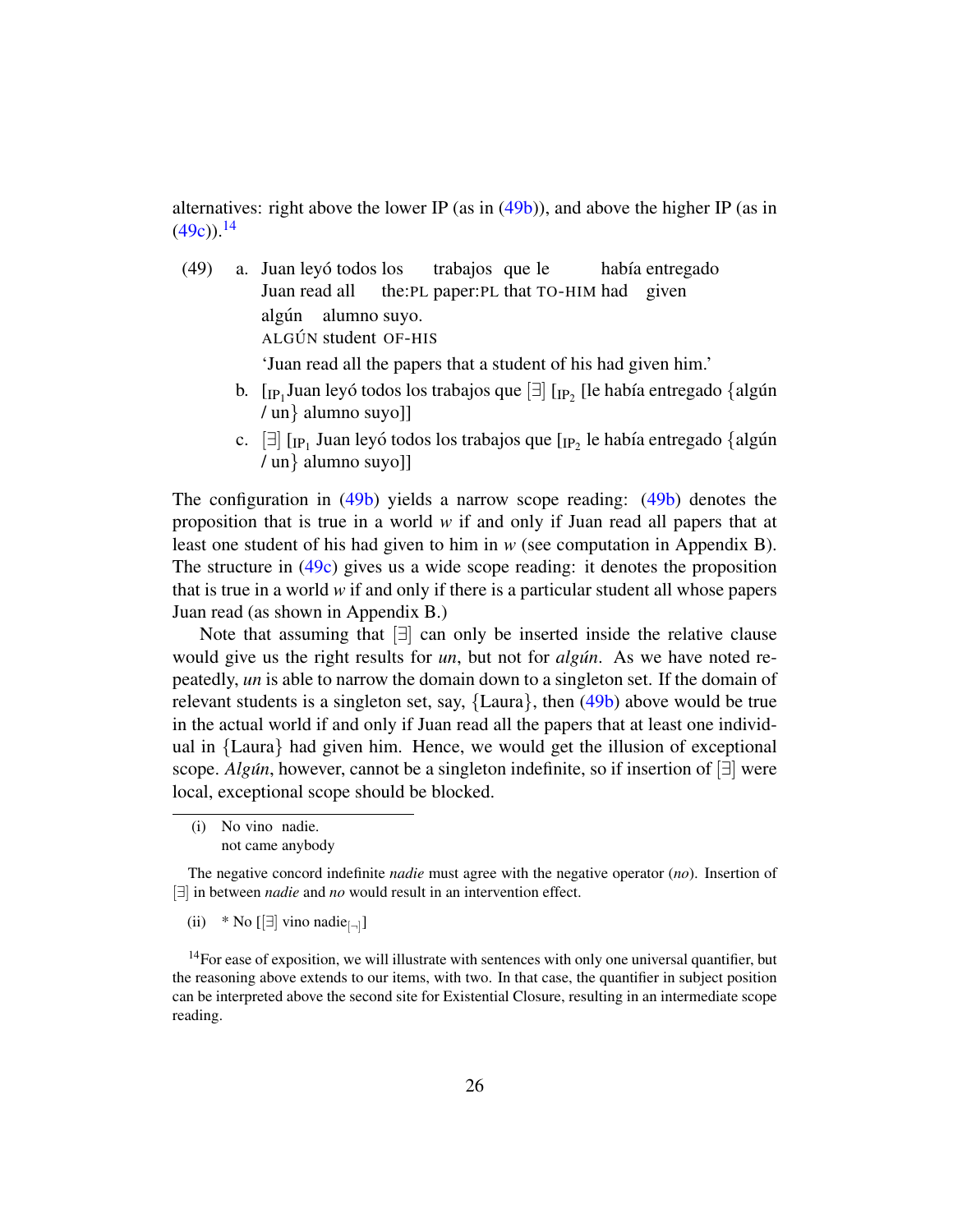To sum up, relative clauses crucially differ from conditionals in that while the latter contribute an intervener that stops the expansion of the alternatives introduced by the indefinites (hence, blocking exceptional scope), the former can let alternatives project up.<sup>[15](#page-0-0)</sup> Putting this together with the hypothesis that Existential Closure is freely available up to interpretability predicts that exceptional scope should be available for *un* and *algun* when they are in a relative clause.

### <span id="page-26-0"></span>3.3 An Alternative Explanation? The Complexity Hypothesis

We have proposed that the numerical difference between relative clauses and conditionals found in Experiment 1 is due to the fact that conditionals contribute an operator that stops alternative expansion (thereby blocking intermediate readings) while relative clauses let alternatives expand and associate with an existential operator outside the relative clause boundary (hence allowing for intermediate readings.) There is however a plausible alternative explanation, namely that the difference between conditionals and relative clauses is a complexity effect.

Our conditional items have one more layer of embedding than the relative clauses, as illustrated below.<sup>[16](#page-0-0)</sup>

- (50) a.  $\left[{\rm CP}_1\right]$  Todos los estudiantes leyeron todos los trabajos  $\left[{\rm CP}_2\right]$  que les había entregado  $\{alg \notin \mathcal{U} \mid \text{un} \}$  estudiante]]
	- b.  $\Gamma_{\rm CP_1}$  Todos los profesores pensaban  $\Gamma_{\rm CP_2}$  que  $\Gamma_{\rm CP_3}$  si enviaban {algún / un} artículo suyo] conseguirían la beca]]

If complexity (measured by number of embedded clauses) correlates with degree of processing difficulty, we expect our conditional items to be harder than our relative clause items. Perhaps, then, speakers are rejecting the conditionals more often than the relative clauses simply because the former are harder (for reasons not having to do with the indefinites).<sup>[17](#page-0-0)</sup> Experiment 2 will address this concern by contrasting structures of varying complexity and testing whether higher complexity does indeed result in a higher number of 'no' responses.

<sup>&</sup>lt;sup>15</sup>Note that this proposal predicts that both *un* and *algun* will be able to get intermediate scope readings when in a relative clause regardless of whether their restriction contains a bound variable pronoun or not. In this regard, our analysis makes the same prediction as [Abusch'](#page-51-2)s (1993-4) analysis. We plan to test this prediction experimentally in future work

<sup>16</sup>We are assuming that the antecedent of conditionals is a CP, and abstracting away from the issue of whether *if* is a complementizer itself, or a specifier of CP. See [Bhatt and Pancheva](#page-51-6) [\(2006\)](#page-51-6) for an overview of the debates surrounding the syntactic structure of conditionals.

<sup>&</sup>lt;sup>17</sup>Thanks to Kai von Fintel for discussions related to this point.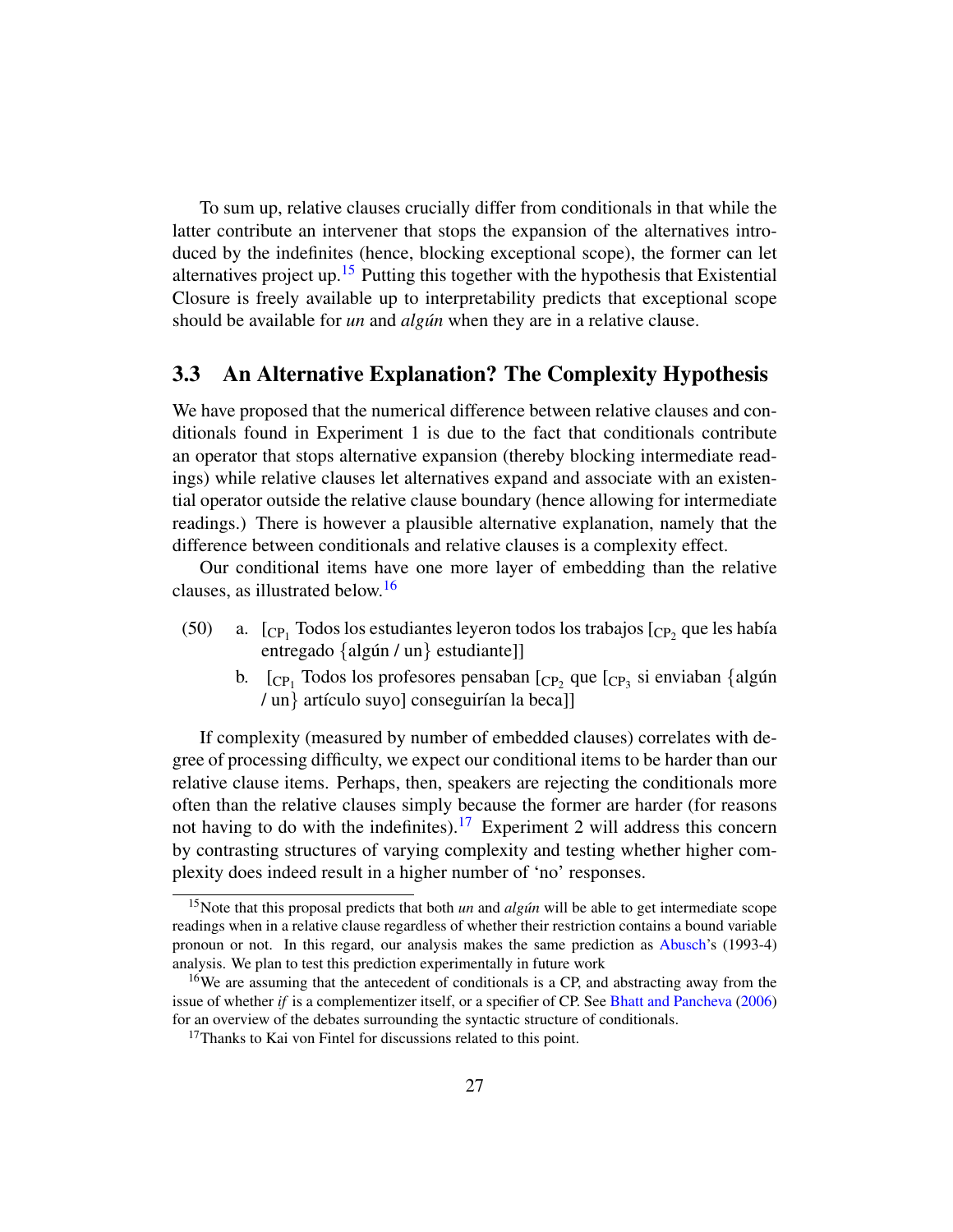# <span id="page-27-0"></span>4 The Contrast between *Un* and *Algun´* in Relative **Clauses**

Our account correctly predicts intermediate scope readings to be possible for both *un* and *algun* in relative clauses. However, we have seen that *algun* is significantly harder than *un* in that configuration. We would like to suggest that this has to do with the fact that *algun* is a domain widener.

As mentioned in section 2, Alonso-Ovalle and Menéndez-Benito [\(2003\)](#page-51-1) claim that *algun´* induces maximal widening of the set of alternatives. Let us assume that widening should always happen for a reason [\(Kadmon and Landman,](#page-53-4) [1993;](#page-53-4) [Kratzer and Shimoyama,](#page-54-0) [2002\)](#page-54-0). Following [Kratzer and Shimoyama](#page-54-0) [\(2002\)](#page-54-0), [Alonso](#page-51-1)-Ovalle and Menéndez-Benito [\(2003\)](#page-51-1) claim that in the case of *algun*, widening gives rise to an ignorance implicature, which is illustrated by [\(51\)](#page-27-1) below: the sentence in [\(51\)](#page-27-1) can only be felicitously uttered if, for all the speaker knows, Mary could be dating any of the guys in the department (see [Alonso-Ovalle and](#page-51-1) Menéndez-Benito  $2003$  for the derivation of the implicature.)<sup>[18](#page-0-0)</sup>

<span id="page-27-1"></span>(51) María está saliendo con algún chico del María is going out with ALGÚN guy from the department departamento. 'María is dating a guy from the department.'

The ignorance implicature is absent when *algun* is in the scope of a universal quantifier over individuals, as in [\(52\)](#page-27-2) below.

<span id="page-27-2"></span>(52) Todos los all the:PL player:PL rule:3PL ALGÚN country European jugadores dominan algún país europeo. 'All the players rule a European country.'

Suppose that I have been watching my friends Ana, Pedro and Laura play the world-domination game Risk. I can clearly see that Ana controls Spain and Costa

<sup>&</sup>lt;sup>18</sup>The fact that this inference disappears in downward entailing contexts provides evidence of its implicature status. The sentence in (i) below conveys that Mary is not dating any of the guys in the department, and cannot mean that Mary is dating some guy in the department and the speaker knows which one.

<sup>(</sup>i) No es verdad que María esté saliendo con algún chico del Not is true that María is going out with ALGÚN guy from the department departamento. 'It is not true that María is dating some guy from the department.'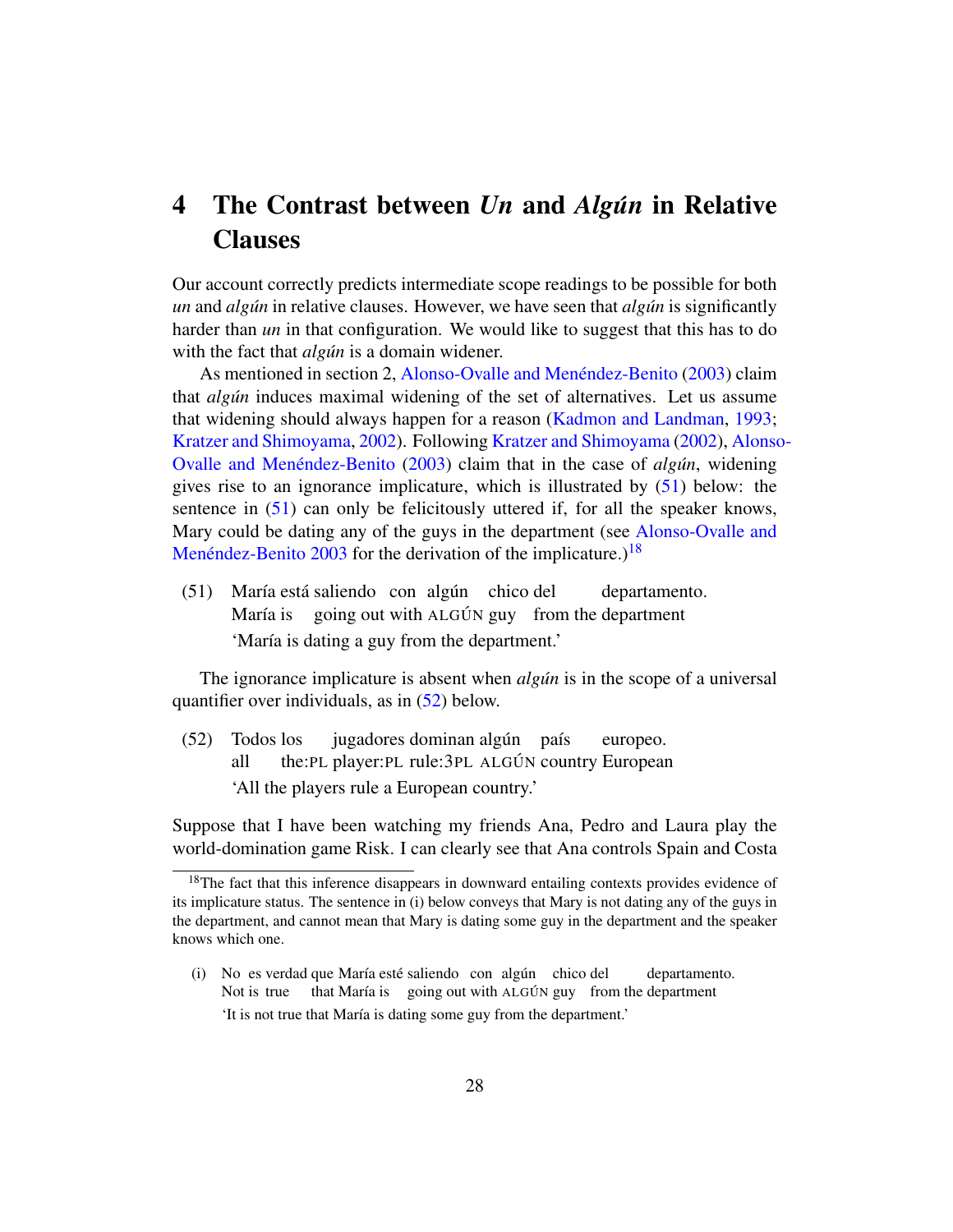Rica, that Pedro has taken over France and South Africa, and that Laura dominates Norway. In this scenario, I can felicitously utter [\(52\)](#page-27-2), even though I know which European countries each of the players controls. There is then no ignorance inference.

Another potential role that widening can have is strengthening the claim (as in Kadmon and Landman's analysis of *any*.) This obviously cannot be at work in examples like  $(52)$ , where *algun* is in an upward entailing context. In such contexts, widening in fact makes the claim weaker: that every player controls a European country is a weaker statement than that every player controls a Northern European country (that is, the latter statement asymmetrically entails the former).

Our relative clause items behave like  $(52)$  above in that, on the intended reading, (i) no ignorance implicature is generated, and (ii) widening the domain would weaken (rather than strengthen) the claim: In the intermediate scope reading of examples like [\(53\)](#page-28-0) the indefinite is in an upward entailing environment, as the paraphrase in [\(54\)](#page-28-1) shows.

<span id="page-28-0"></span>(53) Todos los all the:PL professor:PL read:3PL all profesores leyeron todos los the:PL paper:PL that had:3S trabajos que había escrito algún estudiante. written ALGÚN student

'All the professors read all the papers that a student had written.'

<span id="page-28-1"></span>(54) For every professor *x*, there is a student *y* in the set of students of *x* such that *x* read all the papers that *y* had written.

Perhaps, then, the reason that *algun* is dispreferred in our experimental items is that there is no reason to widen the domain, and hence the use of *algun* is not motivated. We will refer to this hypothesis as the 'Domain Widening Hypothesis'. According to the Domain Widening Hypothesis, we expect that there should be no difference between cases like [\(53\)](#page-28-0), where indefinites appear within a relative clause, and cases where the indefinites are not within an island, but where they are in an upward entailing context: *un* should be preferred over *algun* in upward entailing contexts, regardless of whether the indefinites are within an island or not.<sup>[19](#page-0-0)</sup> Experiment 2 will test this prediction.

<sup>&</sup>lt;sup>19</sup>Of course, we would also expect *un* to be preferred over *algun* in examples like [\(53\)](#page-28-0) above. We hope to be able to test this prediction experimentally in future research.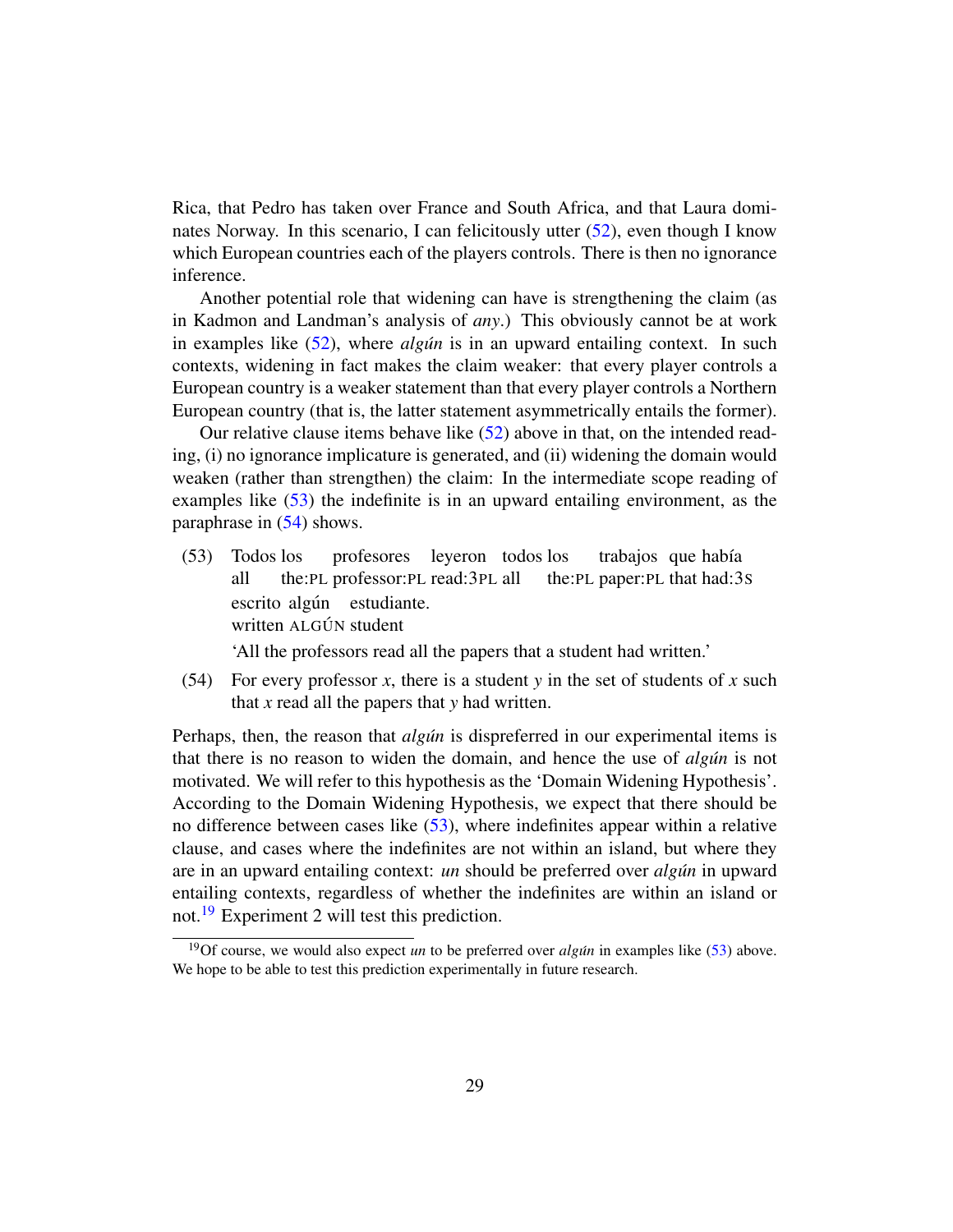# <span id="page-29-0"></span>5 Experiment 2

The goal of Experiment 2 is to address the following questions:

- 1. Is the difference between conditionals and relative clauses stable? While Experiment 1 yielded a large numerical difference between conditionals and relative clauses, this difference comes from a comparison between two different subexperiments of the study. As we cannot compare relative clauses and conditionals directly (it is not clear how we could construct the relevant minimal pairs), we will attempt to establish whether this pattern is solid by trying to replicate the result in yet another group of speakers.
- 2. If the difference between conditionals and relative clauses is stable, can it be due to syntactic complexity (the Complexity Hypothesis, section [3.3\)](#page-26-0)?
- 3. Is the Domain Widening Hypothesis (namely, that there is a penalty for using *algun´* in cases where the domain widening it induces is not motivated (section [4\)](#page-27-0) on the right track?
- 4. Is there a difference between *un* and *algun* in the antecedent of conditionals? As discussed in section [3,](#page-16-0) our analysis predicts such a difference. Experiment 1, however, showed only a small numerical difference between the two indefinites — 14% of 'yes' answers for *algun* and 16 % for *un*. This result is inconclusive, since the lack of significance could be due to a floor effect.

These questions are addressed by contrasting (i) embedded conditionals and unembedded conditionals (subexperiment 2A), as illustrated in [\(55\)](#page-29-1), and (ii) relative clauses with sentences that do not contain any subordinate clauses (subexperiment 2B), as illustrated in  $(56)$ .

- <span id="page-29-1"></span>(55) Embedded vs. Unembedded Conditionals (subexperiment 2A)
	- a. Todos los all the:PL researcher:PL think:3PL that if pro send {ALGÚN / investigadores piensan que si envían {algún / un} artículo suyo, UN} paper of them, pro will get:3PL the fellowship conseguirán la beca.

'All the researchers think that if they send a paper of theirs, they will get the fellowship.'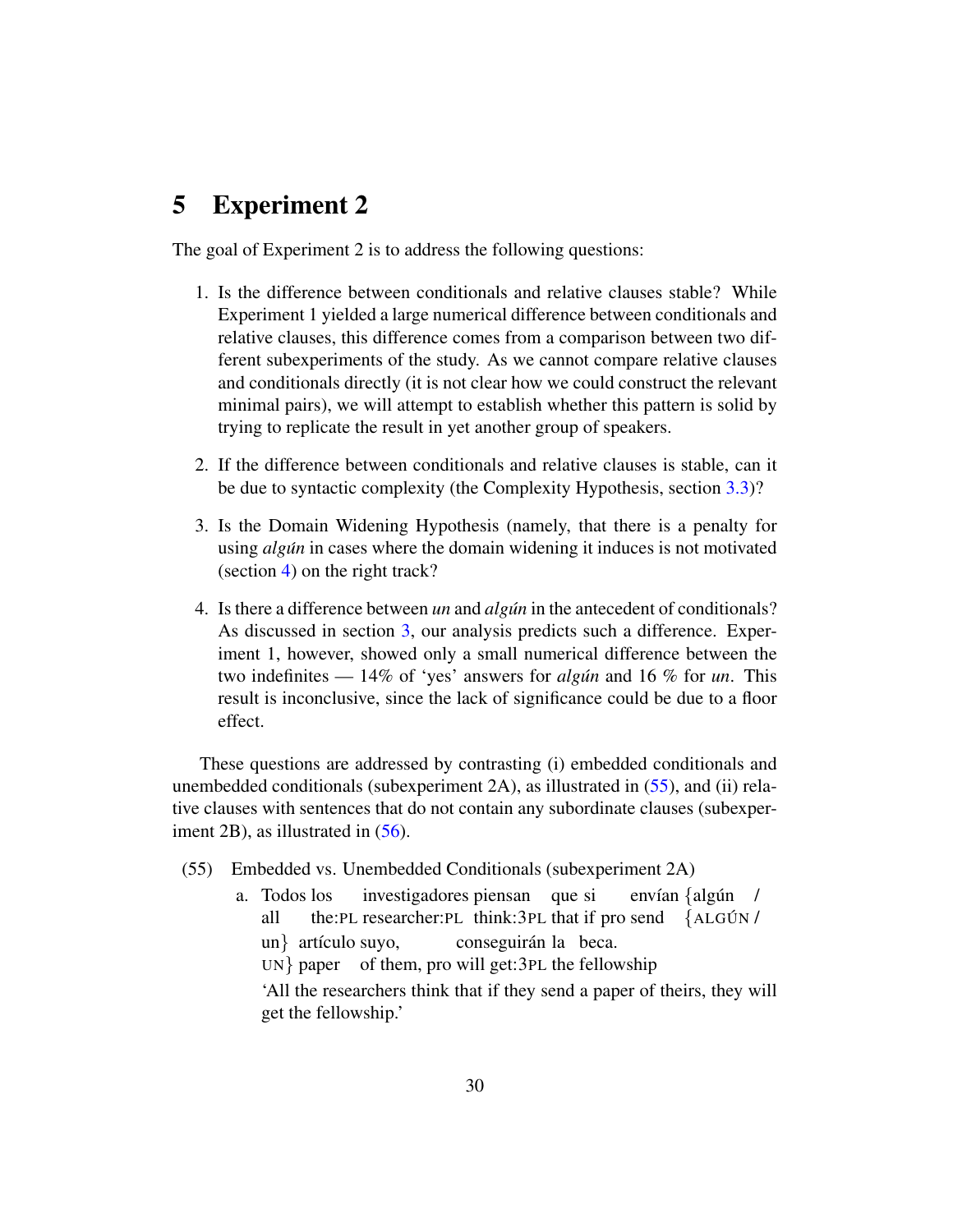b. Si Pedro envía If Pedro send:3s {ALGÚN / UN} paper of his, pro will get:3s the  $\{alg \in \mathcal{M} \mid \text{un} \}$  artículo suyo, conseguirá la beca. fellowship

'If Pedro sends a paper of his, he will get the fellowship.'

- <span id="page-30-0"></span>(56) Relative Clauses vs. Sentences with no Subordination (subexperiment 2B)
	- a. Todos los all the:PL professor:PL of language sent:3PL to-the contest of profesores de lengua enviaron al concurso de redacción todos los writing all the: PL paper: PL that to-them sent: 3S ALGÚN trabajos que les entregó algún alumno suyo.

student of them

'All the language teachers sent to the writing contest all the papers that a student of theirs gave them.'

- b. Todos los all the:PL professor:PL gave:3PL all profesores dieron todos sus trabajos a {algún their paper: PL to {ALGÚN / un} estudiante.
	- / UN} student

'All teachers gave all their papers to a student.'

If the difference between conditionals and relative clauses found in Experiment 1 constitutes a solid pattern, we expect (at least embedded) conditionals to be rejected more often than relative clauses. If this difference is due to syntactic complexity (and complexity is measured in terms of number of subordinate clauses), embedded conditionals (with two subordinate clauses) will be rejected more often than unembedded ones (with one), and relative clauses will be rejected more often than sentences with no embedded clauses. Additionally, the Domain Widening Hypothesis predicts that *un* should be preferred to *algun* whenever these indefinites are in the nuclear scope of an upward entailing quantifier. Since the indefinites are in the nuclear scope of *todos* both in the relative clause conditions and in the no-subordination conditions, we expect that *algun* should be dispreferred in both cases.

## 5.1 Materials and procedure

A second off-line questionnaire was prepared with twenty-four experimental items in two subexperiments. Experiment 2A tests the availability of exceptional scope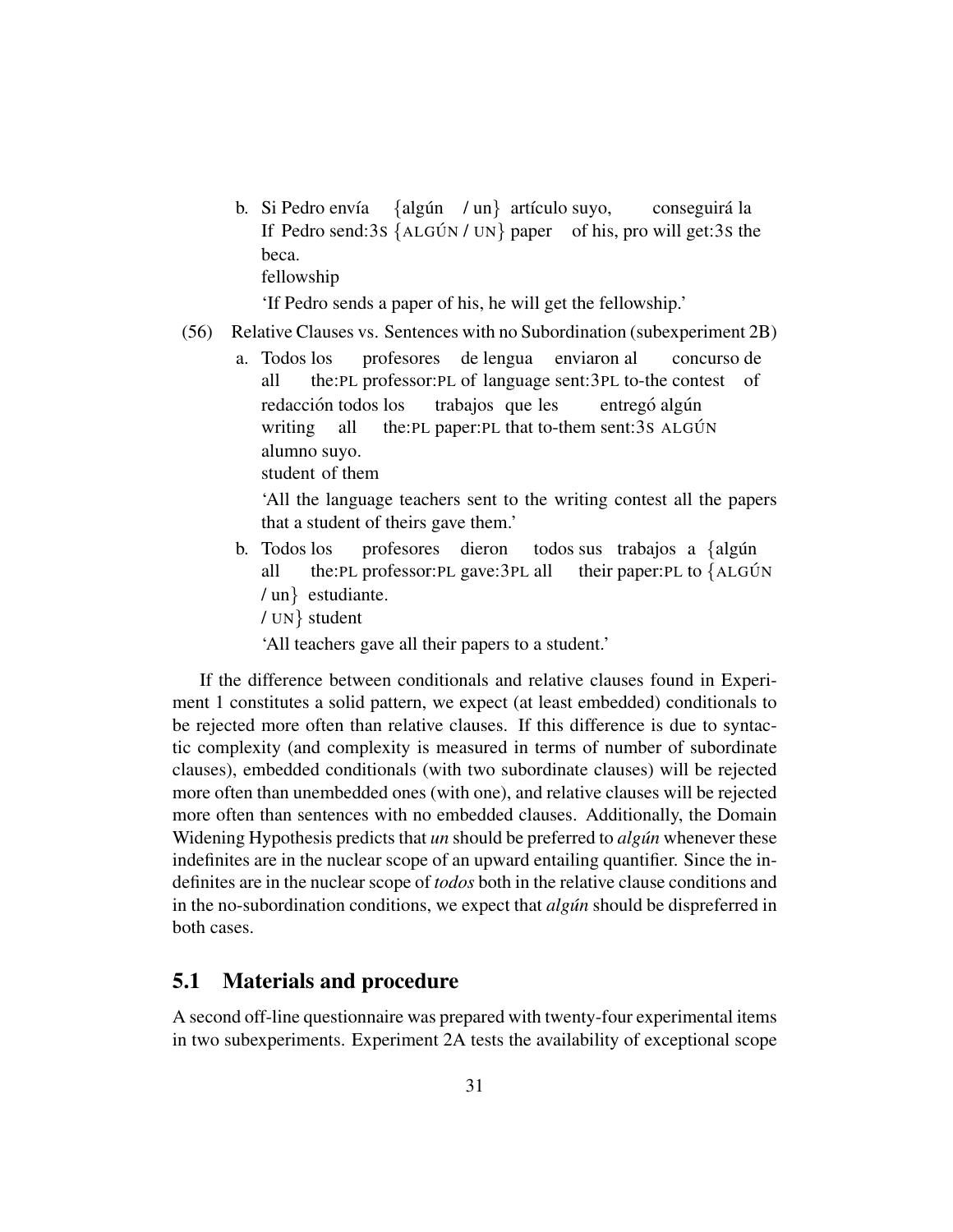readings for both *un* and *algun´* in embedded *vs.* unembedded conditionals; experiment 2B, in relative clauses and sentences with no subordinate clauses.

Subexperiment 2A tested twelve items in four experimental conditions. For conditions 1 and 2, ten of the items were adapted from Experiment 1A, and two new ones were added.<sup>[20](#page-0-0)</sup> The items in condition 3 have *algun* in the antecedent of an unembedded conditional, and the items in condition 4 have *un*. A sample item is provided in [\(57\)](#page-31-0):

- <span id="page-31-0"></span>(57) a. C1: Todos los all the:PL researcher:PL think:3PL that if pro send:3PL investigadores piensan que si envían algún artículo suyo, ALGÚN paper of them, pro will get:3PL the fellowship conseguirán la beca. 'All the researchers think that if they send a paper of theirs, they will get the fellowship.'
	- b. C2: Todos los all the: PL researcher: PL think: 3PL that if pro send: 3PL UN investigadores piensan que si envían un articulo suyo, paper of theirs, pro will get:3PL the fellowship conseguirán la beca. 'All the researchers think that if they send a paper of theirs, they will get the fellowship.'
	- c. C3: Si Pedro envía If Pedro send:3s ALGÚN paper of his, pro will get:3s the algún artículo suyo, conseguirá la beca.

fellowship

'If Pedro sends a paper of his, he will get the fellowship.'

d. C4: Si Pedro envía If Pedro send:3S UN paper of his, pro will get:3S the un artículo suyo, conseguira´ la beca.

fellowship

'If Pedro sends a paper of his, he will get the fellowship.'

As in Experiment 1, each sentence was preceded by a paragraph forcing the exceptional scope reading. Subjects were asked to decide whether each sentence was an appropiate description of its acompanying context. Conditions 1 and 2 shared the same context (taken or adapted from Experiment 1A for the first ten

<sup>&</sup>lt;sup>20</sup>The full list of experimental items is available from the authors' webpages: <http://people.umass.edu/paulamb> and [http://www.alonso-ovalle.net.](http://www.alonso-ovalle.net)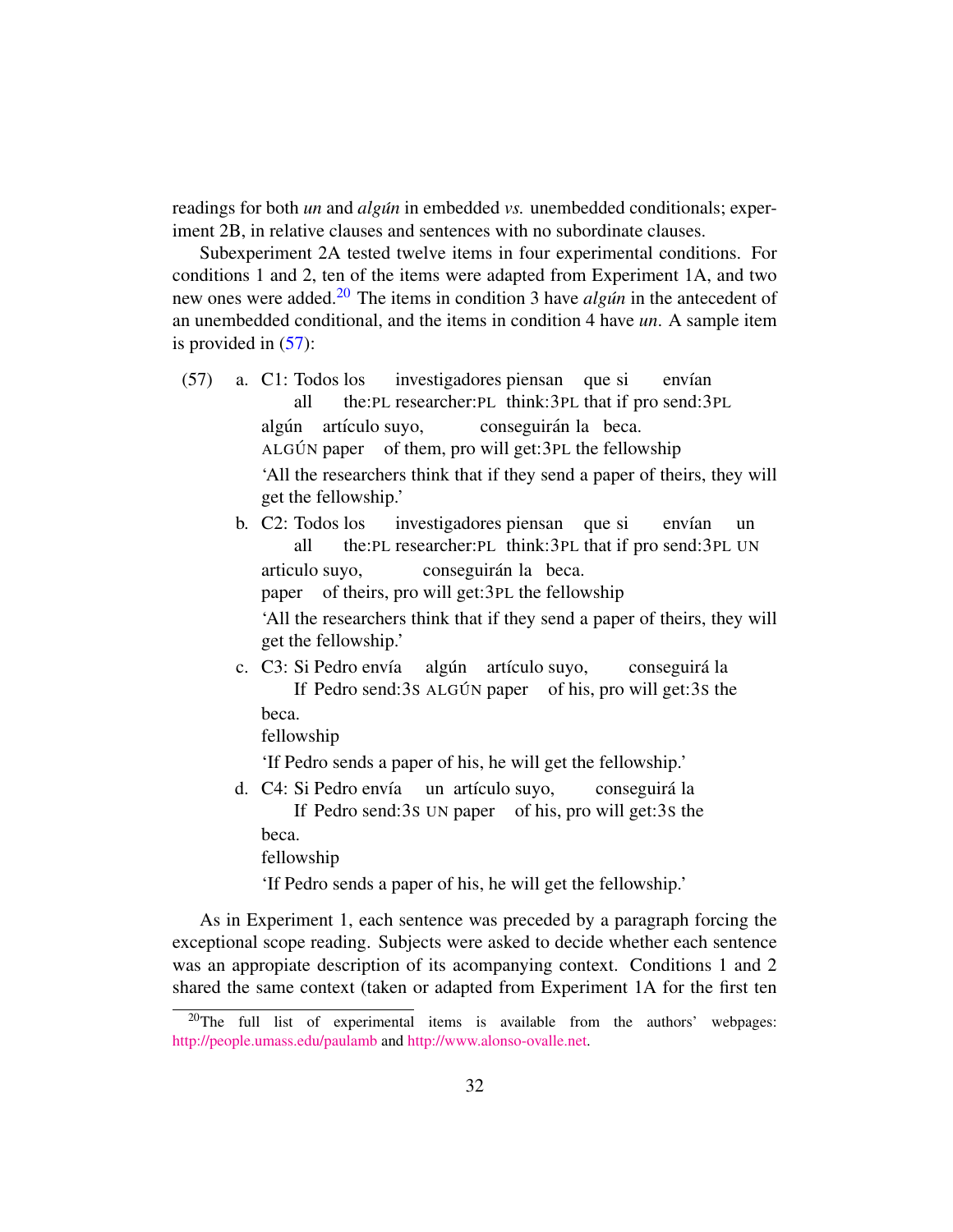items). Conditions 3 and 4 also shared a context. The context for conditions 3 and 4 of the item above follows.

(58) El Ministerio de Educacion concede una beca a todos los investigadores ´ que hayan publicado un artículo en una revista extranjera. Para solicitar la beca, es necesario enviar el artículo al comité de selección. Pedro tiene varios artículos publicados, pero sólo uno de ellos está publicado en una revista extranjera.

'The Ministery of Education gives a fellowship to all the researchers who have published a paper in an international journal. To apply for the fellowship, it is necessary to send the paper to the selection committee. Pedro has published several papers, but only one abroad.'

Subexperiment 2B tested another twelve items in four experimental conditions. The first ten sentences in conditions 1 and 2 were adapted from experiment 1B. Two new ones were added. The sentences in conditions 3 and 4 are versions of the experimental sentences from subexperiment 1B in which the indefinites are not within an island. They all contain the universal quantifier *todos* in direct object position, and *algun* (condition 3) or *un* (condition 4) in an indirect object position, as illustrated below:<sup>[21](#page-0-0)</sup>.

(59)  $\int_{\text{subject}}$  todos los NP  $\int_{\text{VP}} V \int_{\text{direct object}}$  todos los NP] $\int_{\text{indirect object}}$  algún / un NP]]]

A sample item in the four experimental conditions is given below:

(60) a. C1: Todos los all the:PL professor:PL of language sent:3PL to-the contest profesores de lengua enviaron al concurso de redacción todos los of writing all the: PL paper: PL that to-them sent: 3S ALGÚN trabajos que les entregó algún alumno suyo. student of them

> 'All the language teachers sent to the writing contest all the papers that a student of theirs gave them.'

 $2<sup>1</sup>A$  full list of changes is available from the authors' webpages: <http://people.umass.edu/paulamb> and [http://www.alonso-ovalle.net.](http://www.alonso-ovalle.net)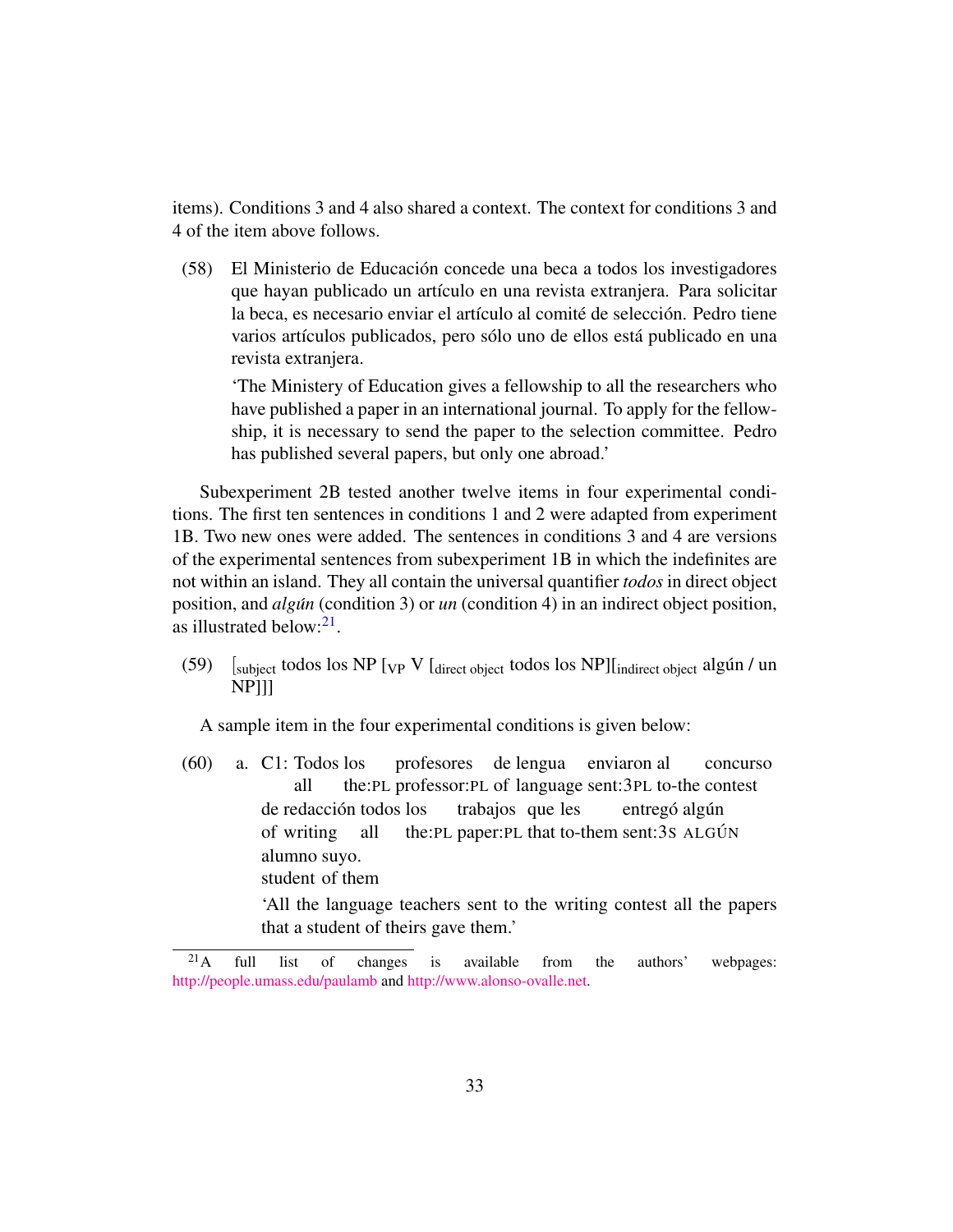b. C2: Todos los all the:PL professor:PL of language sent:3PL to-the contest profesores de lengua enviaron al concurso de redacción todos los of writing all the: PL paper: PL that to-them sent: 3s UN student trabajos que les entregó un alumno suyo.

of them

'All the language teachers sent to the writing contest all the papers that a student of theirs gave them.'

c. C3: Todos los all the:PL professor:PL of language sent:3PL all profesores de lengua enviaron todas sus their publicaciones a algún alumno suyo.

publication: PL to ALGÚN student of them

'All the language teachers sent all their publications to a student of theirs.'

d. C4: Todos los all the:PL professor:PL of language sent:3PL all profesores de lengua enviaron todas sus their publicaciones a un alumno suyo.

publication:PL to UN student of theirs

'All the language teachers sent all their publications to a student of theirs.

Again, each sentence was preceded by a paragraph describing a situation forcing the intermediate scope reading. As above, each context was followed by a question asking subjects whether the target sentence was an appropriate description of the scenario. The first ten scenarios for conditions 1 and 2 were taken or adapted from experiment 1B. As before, the items in conditions 1 and 2 shared the same scenario. The items in conditions 3 and 4 also shared a context, but the contexts for conditions 3 and 4 were not taken from experiment 1B, since they had to suit the new sentences. The context for the items above in conditions 3 and 4 follows.

(61) Cada uno de los profesores de lengua prefiere a un alumno diferente. A final de curso, cada profesor envio todas sus publicaciones a su alumno ´ preferido. Ningún profesor envió ningún libro a ningún alumno más.

'Each of the language professors prefers a different student. By the end of the course, each professor sent all her publications to her favorite student. No professor sent any publication to any other student.'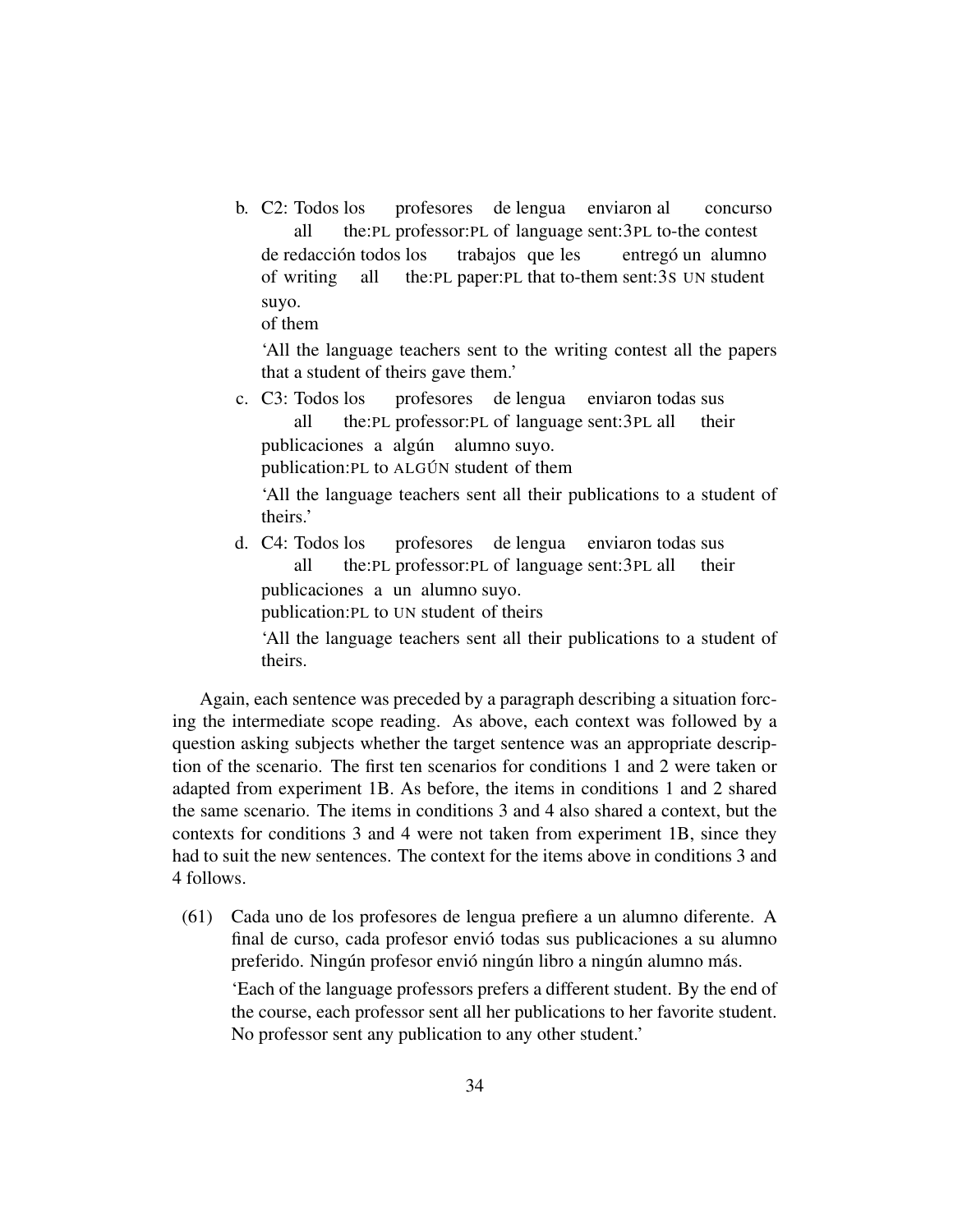Four counterbalanced lists were created with the twenty-four experimental items, and twenty-four fillers (twenty of which were taken from the ones used in experiment 1). The same practice items as in experiment 1 were used. The lists were administered to forty native speakers of Iberian Spanish. Subjects were instructed to read the contexts and target sentences carefully and to respond according to their first intuitions. They were given no incentive to participate in the experiment.

## 5.2 Results

Table [5](#page-34-0) gives the percentages of 'yes' answers for Experiment 2A (conditionals) — like before, a 'yes' answer is taken to mean that an intermediate scope reading is available.

|            | Conditionals   |               |            |     |
|------------|----------------|---------------|------------|-----|
|            | embedded       |               | unembedded |     |
|            | algún          | un            | algún      | un  |
| Conditions | C <sub>1</sub> | $\mathcal{C}$ | ( 3        | (`4 |
| $\%$ 'yes' | 13             | 23            |            |     |

<span id="page-34-0"></span>Table 5: Experiment 2A (embedded *vs.* unembedded conditionals): results.

An ANOVA test was conducted for these results, with both subjects and items as random effects. The difference between *un vs. algun´* was significant both by subjects (F = 9.9, p = .003) and by items ( $F = 8.8$ , p = .013). The interaction between type of indefinite and embedding was not significant. There was no main effect of embedding either.

Table [6](#page-34-1) summarizes the results of subexperiment 2B.

|            |       | relative clauses | no island |         |
|------------|-------|------------------|-----------|---------|
|            | algún | un               | algún     | $\mu$ n |
| Condition: |       |                  |           |         |
| $\%$ 'yes' | 36    |                  |           | 41      |

<span id="page-34-1"></span>Table 6: Experiment 2B (relative clauses *vs.* no islands): results.

An ANOVA test yielded a marginally significant effect of *un* vs. *algun´* by items ( $F = 3.6$ ,  $p = .08$ ), and a practically significant effect by subjects ( $F = 3.9$ ,  $p = .055$ ). There was no significant main effect of syntactic environment (relative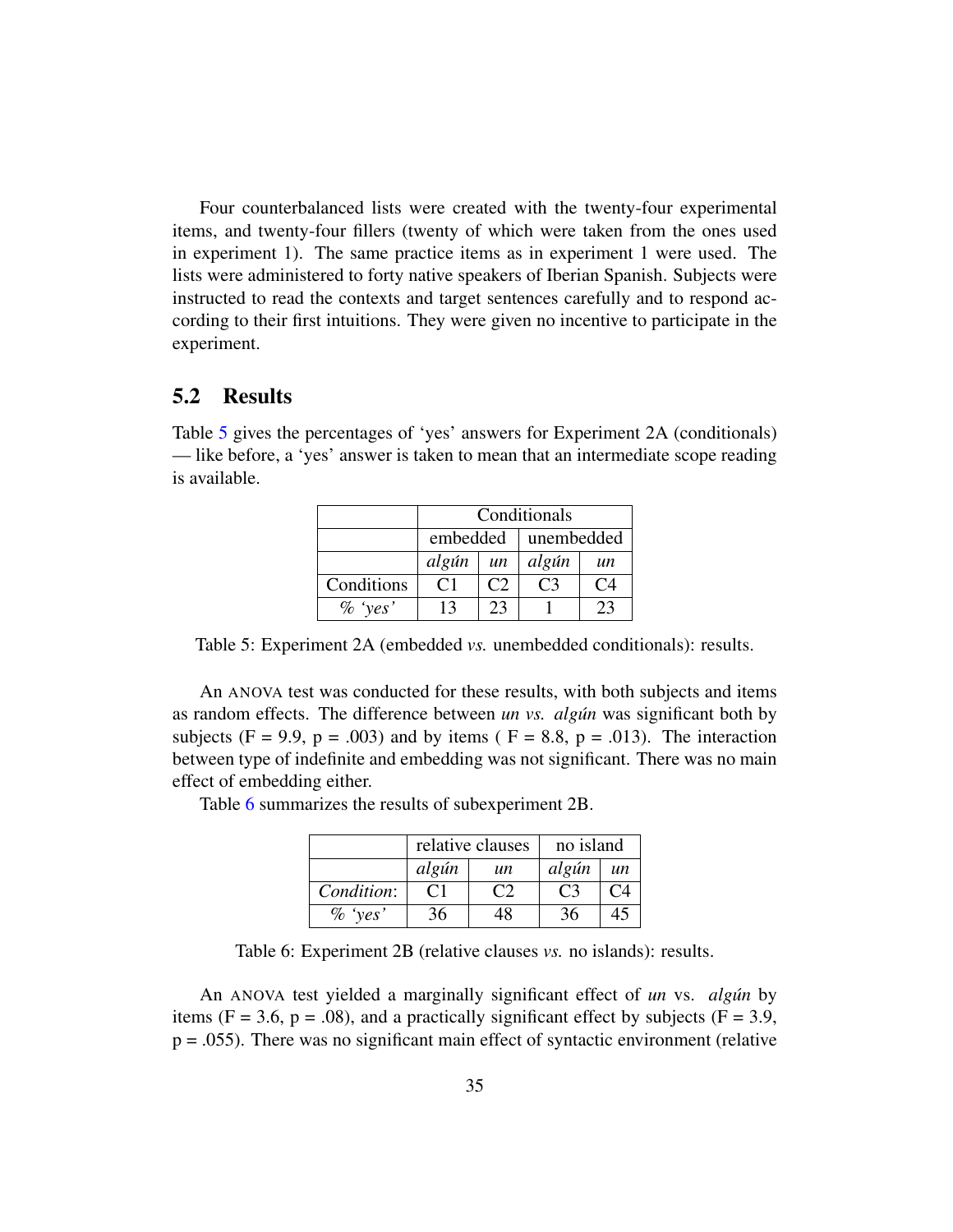clause vs. indirect object), and no significant interaction between type of indefinite and syntactic environment (islands vs. no island) either.

These results can be summarized as follows:

- 1. There was an effect of type of indefinite in both subexperiments: In conditionals (both embedded and unembedded), intermediate readings were found to be possible with *un* but impossible (or very hard) with *algun*. In the relative clause experiment, intermediate readings were harder for *un* than for *algún* (the latter contrast was marginally significant in the item analysis.)
- 2. No main effect of embedding was found.
- 3. There was no significant interaction between type of indefinite and embedding.
- 4. Like in Experiment 1, there is a big numerical difference between conditionals and relative clauses, both in the *un* conditions and in the *algun´* conditions: exceptional scope is easier in relative clauses than in conditionals (36% of 'yes answers for *algun´* , and 48% for *un*) than in conditionals (in embedded conditionals there was an 13% of 'yes' answers for *algun* and a 23% of 'yes' answers for *un*, in unembedded conditionals, there was a 1% of 'yes' answers for *algun´* and a 23% of 'yes' answers for *un*).

### 5.3 Discussion

### 5.3.1 The difference between conditionals and relative clauses and the Complexity Hypothesis

The results replicate the difference between conditionals and relative clauses found in Experiment 1. This suggests that the difference is indeed a solid pattern. Additionally, this difference does not seem to be due to syntactic complexity. The Complexity Hypothesis predicts a main effect of embedding in both subexperiments (that is, it predicts the embedded conditions to get less 'yes' responses than the unembedded conditions in experiment 2A, and the relative clause conditions to get less 'yes' responses than the no subordination conditions in experiment 2B). This effect was not found, as table [7](#page-36-0) illustrates. This provides indirect support for the analysis presented in section [3.](#page-16-0)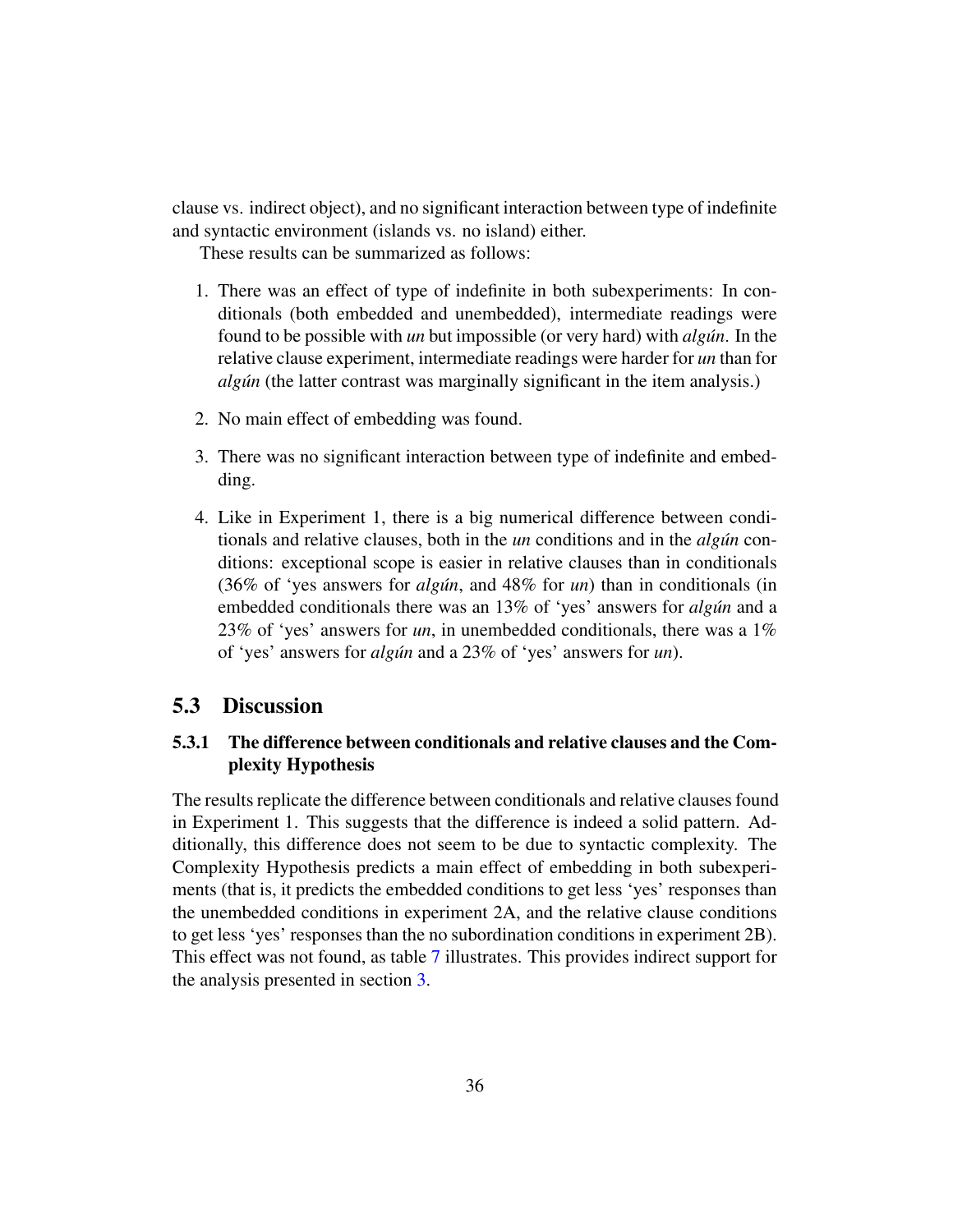| Complexity Hypothesis |  |  |                                                                        |
|-----------------------|--|--|------------------------------------------------------------------------|
| Predictions           |  |  | Results                                                                |
|                       |  |  | 2A   main effect of embedding $\vert$ 2A   no main effect of embedding |
|                       |  |  | 2B   main effect of embedding $\vert$ 2B   no main effect of embedding |

<span id="page-36-0"></span>Table 7: Predictions of the Complexity Hypothesis contrasted with the results.

#### 5.3.2 The Domain Widening Hypothesis

The Domain Widening Hypothesis predicts a lack of interaction between embedding and type of indefinite in subexperiment 2B. This is exactly what was found the difference between *algun´* and *un* is roughly the same in the relative clause conditions and in the no subordination conditions, with *algun´* being harder than *un* in both cases (see table [8](#page-36-1) below.)

| Domain Widening Hypothesis                      |                      |  |
|-------------------------------------------------|----------------------|--|
| Predictions<br>Results                          |                      |  |
| $(\%$ 'yes' answers)                            | $(\%$ 'yes' answers) |  |
| $(C1 - C2) = (C3 - C4)$ $(C1 - C2) = (C3 - C4)$ |                      |  |

<span id="page-36-1"></span>Table 8: A prediction of the Domain Widening Hypothesis contrasted with the results.

### 5.3.3 *Un* vs. *Algun´* in Conditionals.

As we discussed in section [3,](#page-16-0) our analysis predicts a difference between *algun* and *un* in the antecedent of conditionals, regardless of whether they are embedded or not: intermediate readings should be blocked for *algun* and possible for *un*. The results of Experiment 2A bear this prediction out. This raises the issue of why this effect was not found in Experiment 1A.

Looking at the subject distribution of the data in experiment 1A will help us understand the difference between the two experiments. The data is listed in table [1,](#page-56-0) in page [57.](#page-56-0) We can see that a majority of subjects (72 %) behaves as the majority of subjects (87.5 %) in experiment 2A: they give to *un* at least as many 'yes' answers as they do to *algún*. There was no significant difference between *un* and *algun´* in Experiment 1A because there was a 28 % of subjects (marked in bold type on table [1\)](#page-56-0) that gave less 'yes' answers to *un* than to *algun*. In contrast, in Experiment 2A, only 12.5% of the subjects gave more 'yes' answers to 'un' than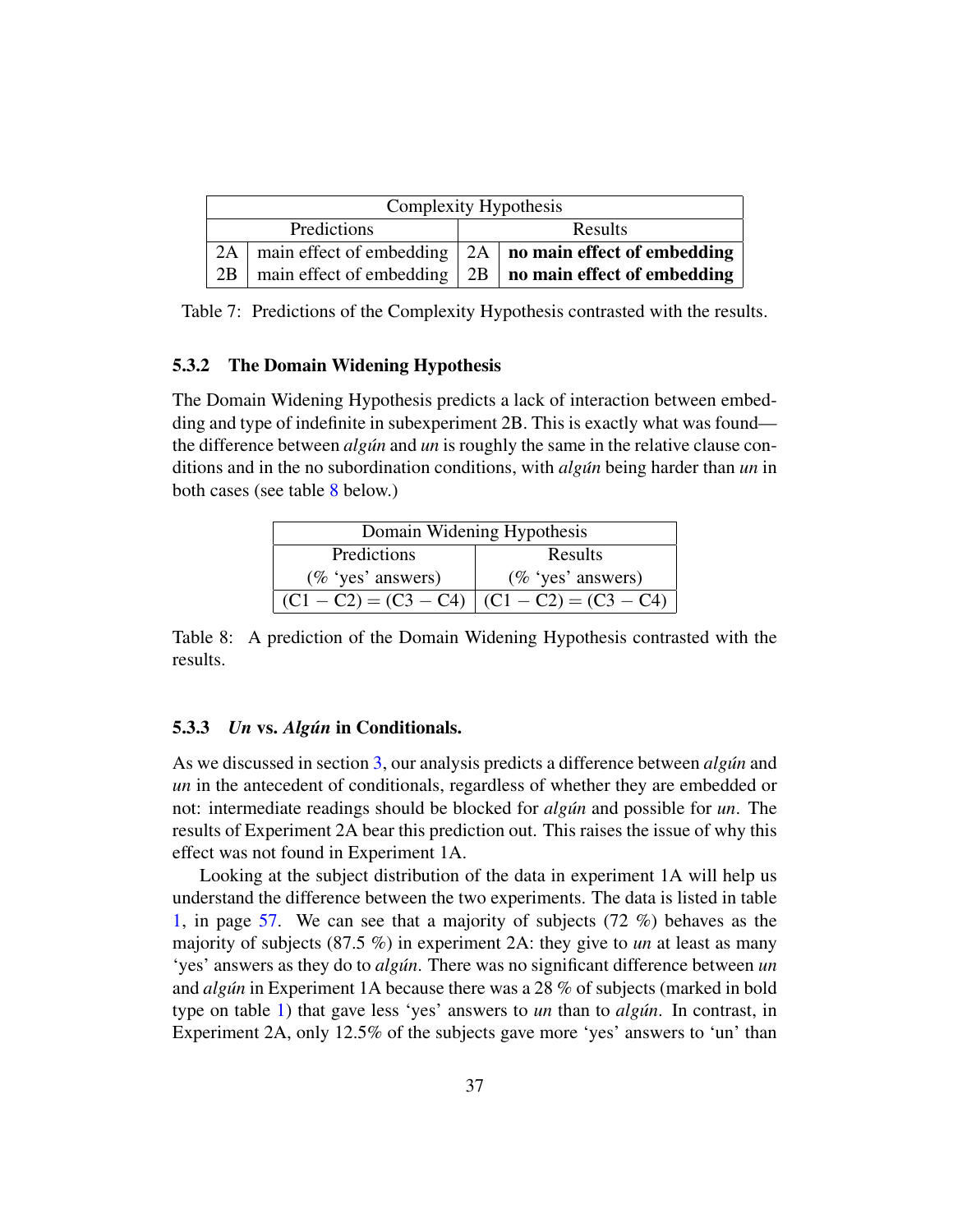to 'algun' in embedded conditionals. We will stick to the statistical significance ´ of the results of experiment 2A. Any further differentiation between the results of the two experiments would require a larger study.

### 5.3.4 *Un* in Conditionals.

The results so far raise an additional issue. Both Experiment 1 and Experiment 2 display a higher percentage of 'yes' answers for *un* in relative clauses than in conditionals. This suggests that intermediate scope readings are harder for *un* in conditionals than in relative clauses. Given our analysis, this would indicate that restricting the domain of alternatives to a singleton set is harder when the alternatives are operated on by a universal quantifier (like the one contributed by the conditional) than when they are quantified over by an existential. In what follows, we will examine a couple of possible reasons for this difficulty, reject the first one, and tentatively assume the second.

Non-singletonness Implicature. The first possibility we would like to consider is that the difficulty of restricting the domain to a singleton in the antecedent of conditionals is related to the fact that determiner quantifiers with universal force implicate that their domain is not a singleton: the example in  $(62)$ , for instance, seems infelicitous if Phil only said of one movie that it was his favorite.

<span id="page-37-0"></span>(62) Everyone at the party voted to watch every movie that Phil said was his favorite. [\(Schwarzschild](#page-55-0) [2002,](#page-55-0) 48)

Schwarzschild argues that this non-singletonness inference is likely to be an implicature: the inference is cancellable, as the discourse in [\(63\)](#page-37-1) shows, and seems to result from a comparison between what was actually asserted with a set of comparable alternatives (it is odd to utter the example in [\(64\)](#page-37-2) if one knows that each instructor has only one student with a disability — using *a student* or *the student* would be more appropriate in that case.)

<span id="page-37-1"></span>(63) Everyone in the Italian department is happy with Cipriano's proposal, since there is just one person in the Italian department and that's Cipriano.

[\(Schwarzschild](#page-55-0) [2002,](#page-55-0) 49)

<span id="page-37-2"></span>(64) Every instructor noticed that every student of his who had a disability had taken the exam anyway.

[\(Schwarzschild](#page-55-0) [2002,](#page-55-0) 49)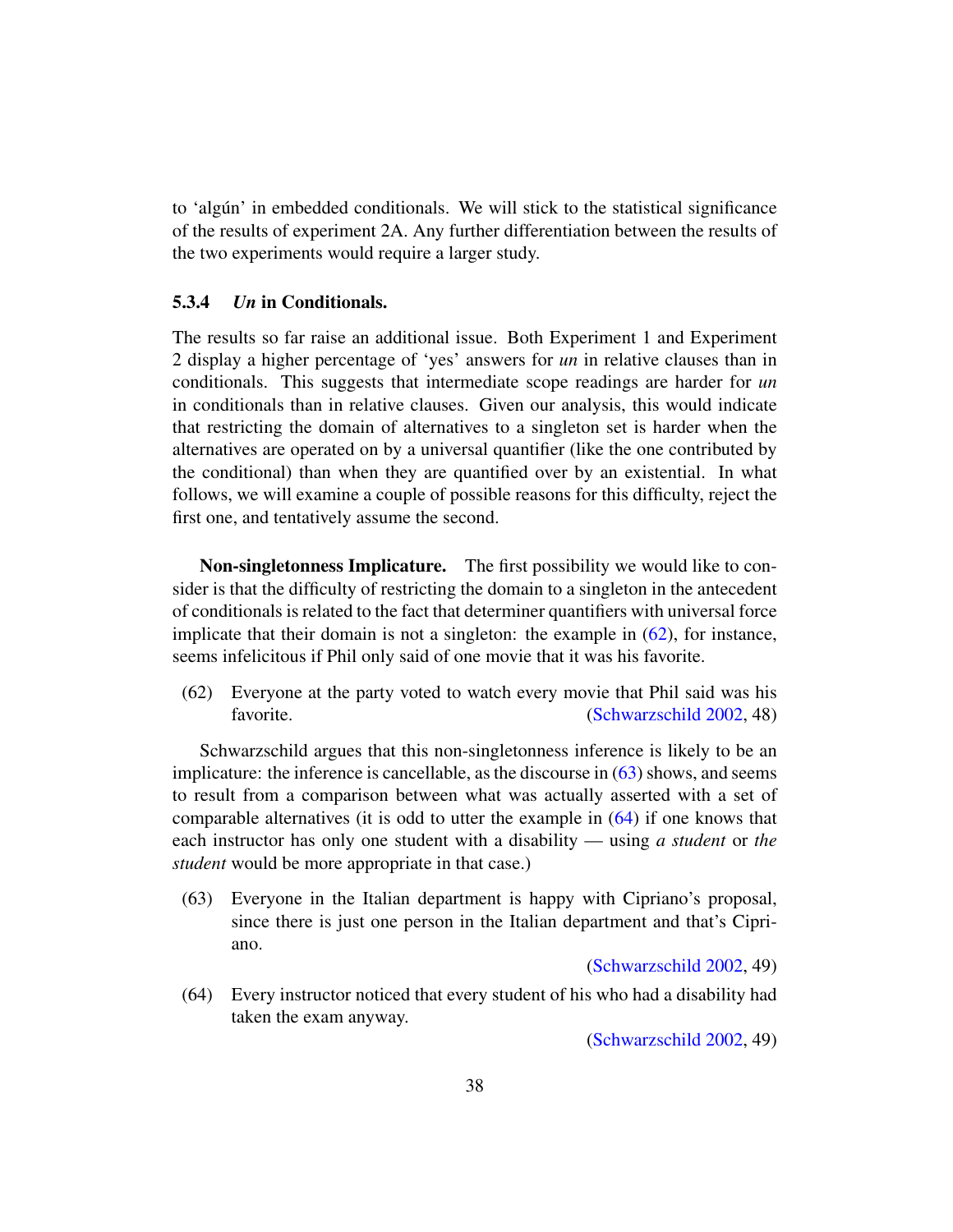Now, suppose that this non-singletonness implicature arises not only with determiner quantifiers like *every* but also with universal propositional quantifiers. That is, suppose that the universal propositional quantifier introduced by a conditional structure triggers the implicature that its domain consists of at least two propositions. Since narrowing down the set of alternatives to a singleton set clashes with the implicature, we might expect that operation to be costly.

This hypothesis is, however, problematic. First, as we said above and Schwarzschild discusses, implicature computation involves comparing the assertion with a set of alternative assertions. It is hard to see what the alternatives to the universal propositional operator would be. Second, given the analysis of conditionals we are assuming, there are cases where the universal propositional quantifier in fact ranges over only one alternative: all those counterfactuals whose antecedent does not contain a Hamblin indefinite or disjunction. Take, for instance, the sentence in [\(65\)](#page-38-0), where the universal would range over the singleton set containing the proposition that Juan came.

<span id="page-38-0"></span>(65) Si Juan hubiera venido, If Juan had come, pro it would have passed very well. lo hubiéramos pasado muy bien. 'If Juan had come, we would have had a good time.'

Unlike what happens in the case of run-of-the-mill universal quantifiers ranging over a singleton, there seems to be no penalty associated with quantification over a singleton domain in [\(65\)](#page-38-0), which sounds perfectly natural.

**Preference for Strong Meanings.** An alternative possibility is that restriction of the domain of a universal to a singleton domain is difficult because it clashes with a general preference for selecting the strongest possible meaning. Consider one of our experimental items in its context:

(66) a. El Ministerio de Educacion concede una beca a todos los investi- ´ gadores que hayan publicado un artículo en una revista extranjera. Para solicitar la beca, es necesario enviar el artículo al comité de selección. Pedro tiene varios artículos publicados, pero sólo uno de ellos está publicado en una revista extranjera.

> 'The Ministery of Education gives a fellowship to all the researchers who have published a paper in an international journal. To apply for the fellowship, it is necessary to send the paper to the selection committee. Pedro has published several papers, but only one abroad.'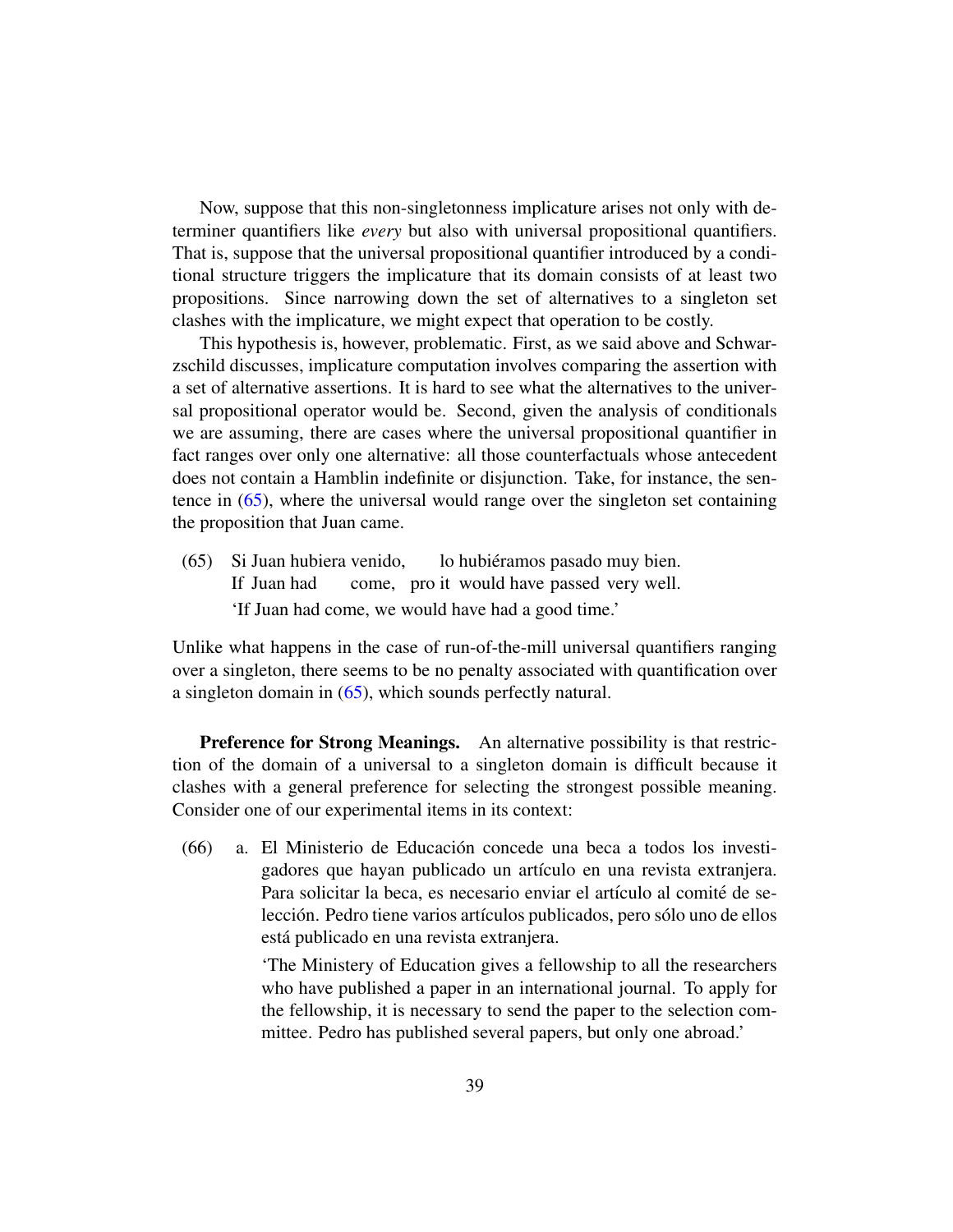<span id="page-39-0"></span>b. Si Juan hubiera enviado un artículo suyo, If Juan had sent UN paper of his, pro would have hubiera conseguido la beca. got the grant 'If Juan had sent a paper of his, he would have got the grant.'

Under the present analysis, the phrase *un artículo suyo* can denote different sets of alternatives, depending on the value of the resource domain variable. Assume again that Juan has published three articles: "Principles of A", "Principles of B", and "Principles of C". Assume furthermore that, of these articles, the only one published abroad is "Principles of C". Two sets made salient by the context above are then:

(67) a.  $D_1$ : {"Principles of A", "Principles of B", "Principles of C"} b.  $D_2$ : {"Principles of C"}

Given our setup, if the indefinite is taken to denote  $D_1$ , the conditional in [\(66b\)](#page-39-0) will denote the proposition that is true in a world *w* if and only if (i) in all the worlds that are closest to *w* where Juan sends "Principles of A", he gets the grant, (ii) in all the worlds that are closest to w where Juan sends "Principles of B", he gets the grant, and (iii) in all the worlds that are closest to w where Juan sends "Principles of C", he gets the grant. If the indefinite is taken to denote  $D_2$ , the sentence will denote the proposition that is true in a world *w* if and only in all the worlds that are closest to *w* where Juan sends "Principles of C", he gets the grant. The proposition that results from considering the wider domain  $(D_2)$  is logically stronger than the proposition resulting from considering the singleton set  $(D_1)$ . Now, suppose that speakers prefer to select the strongest meaning available for any given sentence. This would explain why they resist narrowing down the set of reject a sentence as false than assign it a weaker interpretation. Further research is needed to determine if this is indeed the case.

### 5.3.5 Wrapping-up.

Let us recap: Experiment 2 supports the analysis presented in section [3.2.](#page-19-0) As predicted by that proposal, we find that (i) in conditionals, exceptional scope readings are available for *un* but not for *algun*; (ii) in relative clauses, both *un* and *algun* can get exceptional scope readings. The alternative explanation that we considered in section [3.3](#page-26-0) (the Complexity Hypothesis) does not seem to be on the right track: no main effect of embedding was found.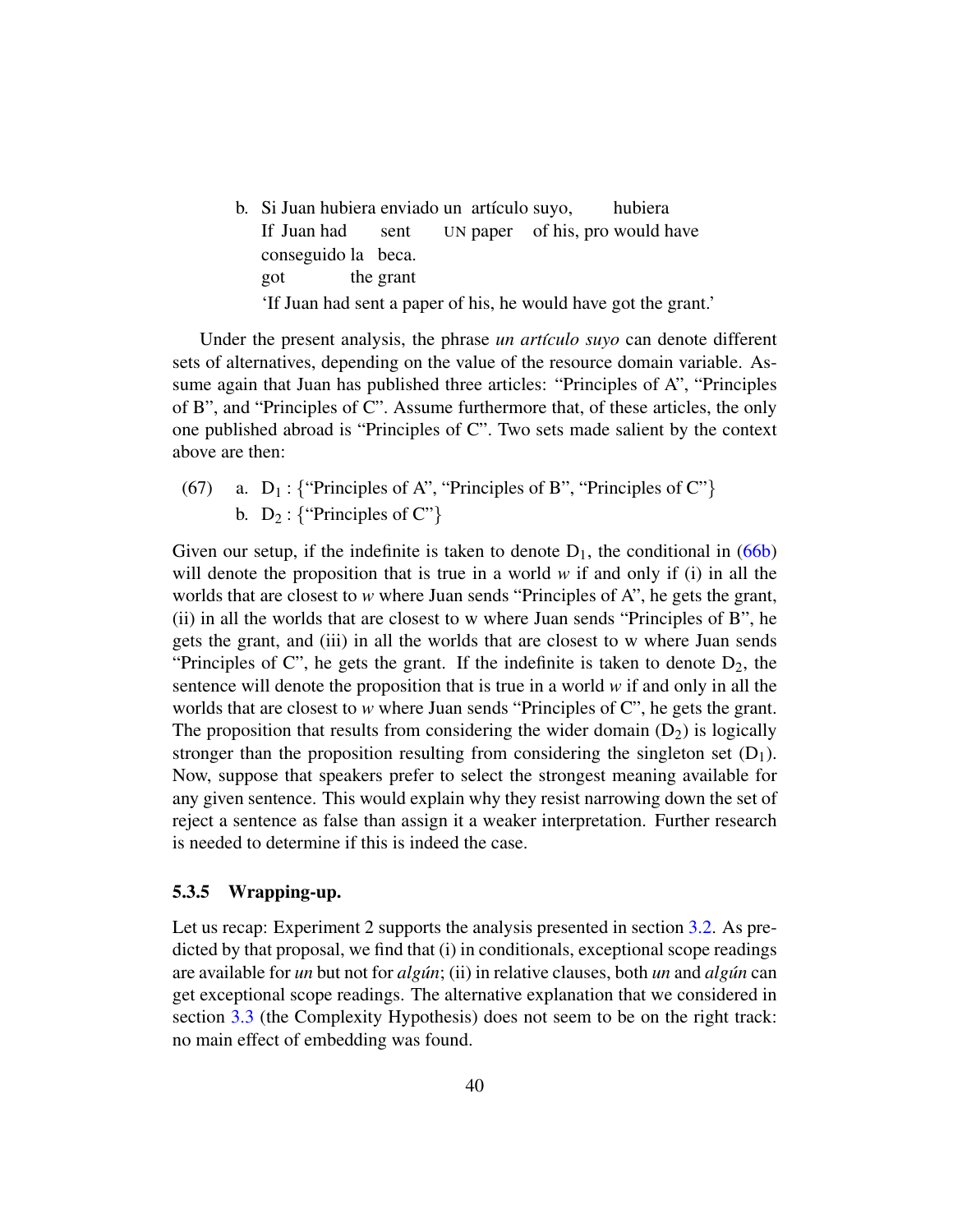Furthermore, this experiment provides evidence for the hypothesis that we put forward to explain the difference between *algun* and *un* in relative clauses (the Domain Widening Hypothesis). The difference between *un* and *algun* was roughly the same in the relative clause items as in the no-subordination items (with *algun´* being harder than *un* in both cases.) This is as predicted by the Domain Widening Hypothesis, according to which *algun* should be harder than *un* whenever these indefinites are in an upward entailing context.

# <span id="page-40-0"></span>6 Open Issues and Conclusion

Before concluding, we would like to point out an open issue for our analysis. Kratzer and Shimoyama distinguish between non-selective indefinites, which can associate with any operator (e.g., Japanese indeterminate pronouns) and selective indefinites, which impose restrictions in the type of operator they associate with. Both *un* and *algun* are selective, as illustrated by [\(68a\)](#page-40-1) and [\(68b\)](#page-40-2) below. The sentence in [\(68a\)](#page-40-1) shows that neither indefinite can be interpreted under the direct scope of sentential negation. In the current framework, this means that the alternatives they introduce cannot be captured by the negation operator. The sentences in [\(68c](#page-40-3)[-68d\)](#page-40-4) show that neither *un* nor *algun´* can get an interrogative reading —they cannot associate with the question operator.

- <span id="page-40-3"></span><span id="page-40-2"></span><span id="page-40-1"></span>(68) a. pro not read NINGÚN book No leyó ningún libro. 'She didn't read any book.'
	- b. pro not read ALGÚN book No leyó algún libro There is some book he didn't read. / \*He didn't read any book.
	- c. pro read UN book ¿Leyó un libro? Did he read a book? / \*What book did he read? d. ¿Leyó algún libro?
	- pro read ALGÚN book Did he read any book? / \* What book did he read?

<span id="page-40-4"></span>However, according to our analysis, *un* and *algun* are not completely selective either: we have assumed that the alternatives they introduce can combine with the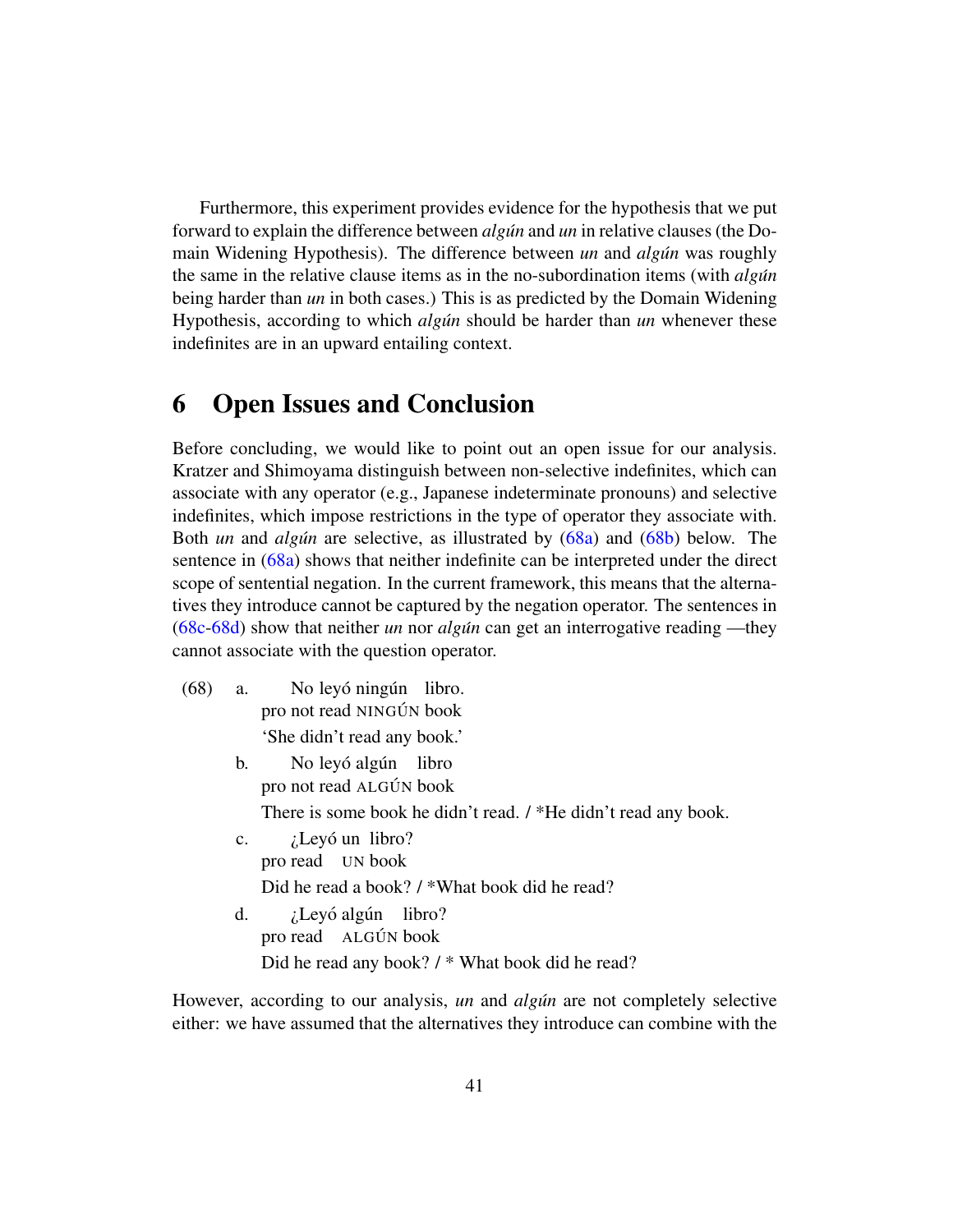existential operator in [\(69a\)](#page-41-0) (in relative clauses) and with the universal operator in [\(69b\)](#page-41-1) (in conditionals).

<span id="page-41-0"></span>(69) Where  $A$  is a set of propositions,

a. 
$$
\llbracket [\forall] \rrbracket^{w,g}(\mathbb{A}) = \{ \lambda w'. \forall p[p \in \mathbb{A} \rightarrow p(w') \}
$$
  
b. 
$$
\llbracket [\exists] \rrbracket^{w,g}(\mathbb{A}) = \{ \lambda w'. \exists p \in \mathbb{A} \& p(w') \}
$$

<span id="page-41-1"></span>This would mean that *un* and *algun* are partially selective Hamblin indefinites.<sup>[22](#page-0-0)</sup>As we discussed in section 2, [Kratzer and Shimoyama](#page-54-0) [2002](#page-54-0) analyze the selectivity of Hamblin indefinites as morphological agreement. Casting the partial selectivity of *un* and *algún* in terms of agreement does not seem straightforward. We will have to leave this issue open.

Let us sum up. This paper brings into the arena new experimental data that should inform our theories of indefinites. The main empirical contribution is that indefinites may display different scope possibilities depending on the type of island: in conditionals, exceptional scope readings are impossible for *algun*, and possible (but hard) for *un*; in relative clauses, intermediate scope readings are available for both indefinites, but are harder for *algun*.

These results show that both the type of indefinite and the type of island may have an effect on the availability of exceptional scope readings. The contrast between different types of islands is challenging for most theories of scope, which predict any indefinite to have the same scopal properties across islands. We have presented an analysis of this puzzling data that makes crucial use of the Hamblin Semantics put forward in [Kratzer and Shimoyama](#page-54-0) [\(2002\)](#page-54-0).

We have proposed that *un* and *algun* are Hamblin indefinites, which introduce sets of propositional alternatives into the semantic derivation. Furthermore, we

- (i) a. Un estudiante {siempre, normalmente, nunca} tiene dinero UN student {always, usually, never} has money 'All, most, no students have money.'
	- b. Algún estudiante {siempre, normalmente, nunca} tiene dinero. ALGÚN student {always, usually, never} has money 'Some student always, normally, never has money.'

<sup>&</sup>lt;sup>22</sup>With adverbs of quantification, *un* shows quantificational variability effects, but *algún* has constant existential force, as illustrated below:

This is still compatible with both items having existential force: in the analysis of adverbs of quantification entertained in [von Fintel](#page-52-6) [1994](#page-52-6) and [von Fintel](#page-52-10) [1995,](#page-52-10) indefinites always have existential force in these contexts, even in cases like (ia) above.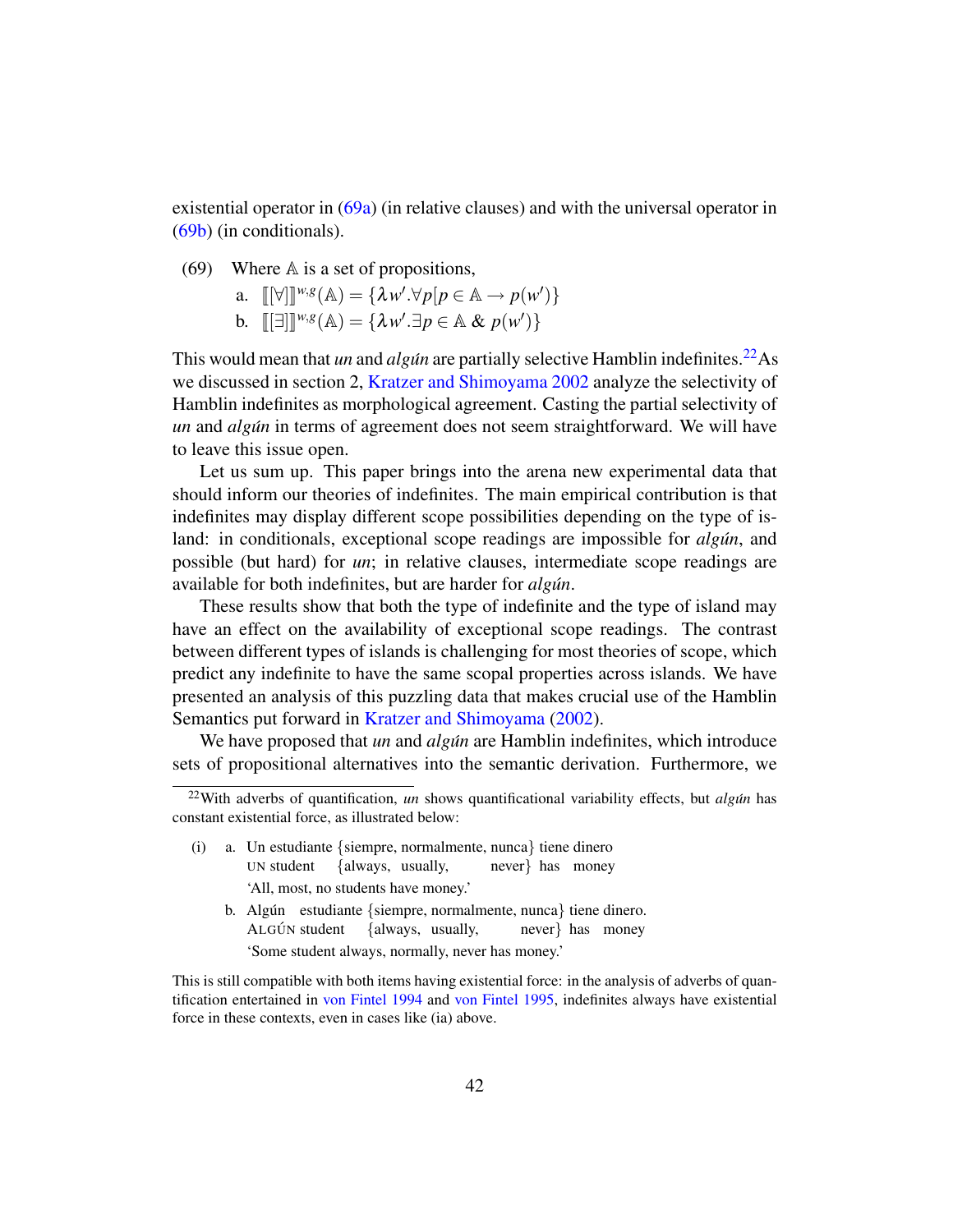have claimed that the two indefinites differ in the size of the set of alternatives that they introduce: *algun* is a domain widener, and *un* a domain shrinker.<sup>[23](#page-0-0)</sup>

*If*-clauses introduce a universal propositional operator that stops alternativeexpansion [\(Alonso-Ovalle,](#page-51-0) [2006\)](#page-51-0). This will block exceptional scope readings unless the domain of alternatives introduced by the indefinites can be narrowed down to a singleton. *Algun´* is a domain widener and, thus, it cannot have exceptional scope readings in the antecedent of conditionals. In contrast, exceptional scope readings are available for *un*, which can be a singleton indefinite [\(Schwarzschild,](#page-55-0) [2002\)](#page-55-0). Our experimental results, however, indicate that these readings are hard for *un*. We have tentatively suggested that this might be explained by a general preference for strong meanings.

Relative clauses crucially differ from conditionals in that they do not block alternative expansion. This, combined with the hypothesis that Existential Closure is freely available up to interpretability, gives us the possibility of exceptional scope for both indefinites. *Algun* seems to be harder than *un* in this configuration. This was attributed to the fact that the domain widening induced by the former does not fulfill any role in an upward entailing context.

The results that we have presented raise the issue of whether there are other indefinites that might also be sensitive to different types of islands. We hope to be able to explore this possibility experimentally in future work. In the meantime, we hope that the generalizations that we have presented will help to define the full range of exceptional scope possibilities across languages, and that, therefore, they will contribute to the characterization of a semantic typology of natural language indefinites.

# Authors' Addresses

Luis Alonso-Ovalle <sup>Paula</sup> Menendez-Benito Department of Hispanic Studies Department of Linguistics McCormack 4-609 226 South College 100 Morrisey Boulevard 150 Hicks Way Boston, MA 02125-3393 Amherst, MA 01003-9274 [luis.alonso-ovalle@umb.edu](mailto:luis.alonso-ovalle@umb.edu) [paulamb@linguist.umass.edu](mailto:paulamb@linguist.umass.edu)

University of Massachusetts Boston University of Massachusetts Amherst

 $23$ This fits well with the program presented in [Matthewson](#page-54-3) [\(1999\)](#page-54-3), which treats determiners, in general, as elements that perform operations on domains of quantification.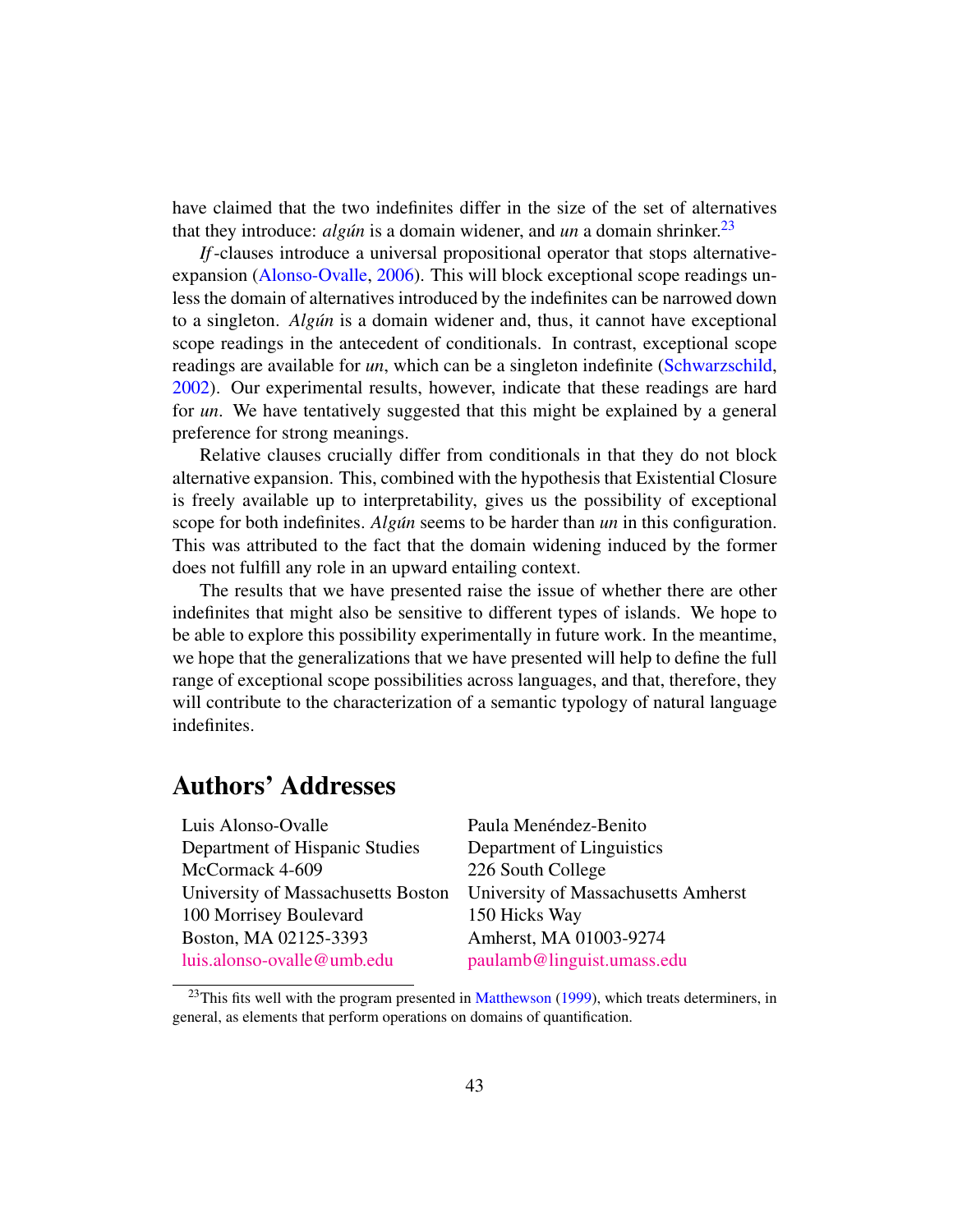# Acknowledgements

We would like to thank Jan Anderssen, Ana Arregui, Rajesh Bhatt, Kai von Fintel, Lyn Frazier, Danny Fox, Valentine Hacquard, Angelika Kratzer, Florian Schwarz and Anne-Michelle Tessier for long and extremely useful discussions, and the audience of the workshop on "Funny Indefinites" held in ZAS, Berlin, on July 6-7 2007 for challenging questions and helpful suggestions. Thanks also go to Jan Anderssen, Helen Majewski and Florian Schwarz for help with the data analysis, to Sandra Barriales for her help with the tedious task of entering experimental results in the database, to Francisco Conde, Leopoldo Abad Alcalá and Sebastián Royo for making it possible for us to run Experiment 1 in the University of San Pablo CEU (Madrid), to Susana Huidobro, Norberto Moreno, Manolo Perea and Manuel Carreiras for finding us subjects for Experiment 2, to Jonah Katz for letting us use his items as fillers, and to Patrick Brand for formatting the experimental materials and proof-reading help. Of course, all errors are our own. Our names are listed in alphabetical order. This project is funded by a Joseph P. Healey Research Grant from the University of Massachusetts Boston.

# Appendix A: Alonso-Ovalle (2006) on Disjunctive Conditionals

To illustrate the analysis of disjunctive conditionals presented in [Alonso-Ovalle](#page-51-0) [\(2006\)](#page-51-0), we will consider the semantic composition of the counterfactual in [\(70\)](#page-43-0).

<span id="page-43-0"></span>(70) If we had had good weather this summer or the sun had grown cold, (then) we would have had a bumper crop.

(A variation on an example in [Nute](#page-54-10) [1975\)](#page-54-10)

The analysis assumes that the domain of quantification of the modal in the consequent is determined by a propositional anaphor that is sometimes overtly realized as *then* [\(Iatridou,](#page-53-8) [1991b,](#page-53-8)[a,](#page-53-9) [1994;](#page-53-10) [von Fintel,](#page-52-6) [1994;](#page-52-6) [Hegarty,](#page-53-11) [1996\)](#page-53-11). The proposition expressed by the consequent of [\(70\)](#page-43-0), for instance, is the proposition *p* that is true in a world *w* if and only if the closest worlds in the proposition picked up by *then* are all worlds where we have a bumper crop.<sup>[24](#page-0-0)</sup>

 $^{24}$ For the formal properties of the ordering of worlds that need to be assumed to state the truthconditions of counterfactuals with the help of a class selection function, see [Lewis](#page-54-11) [1973.](#page-54-11)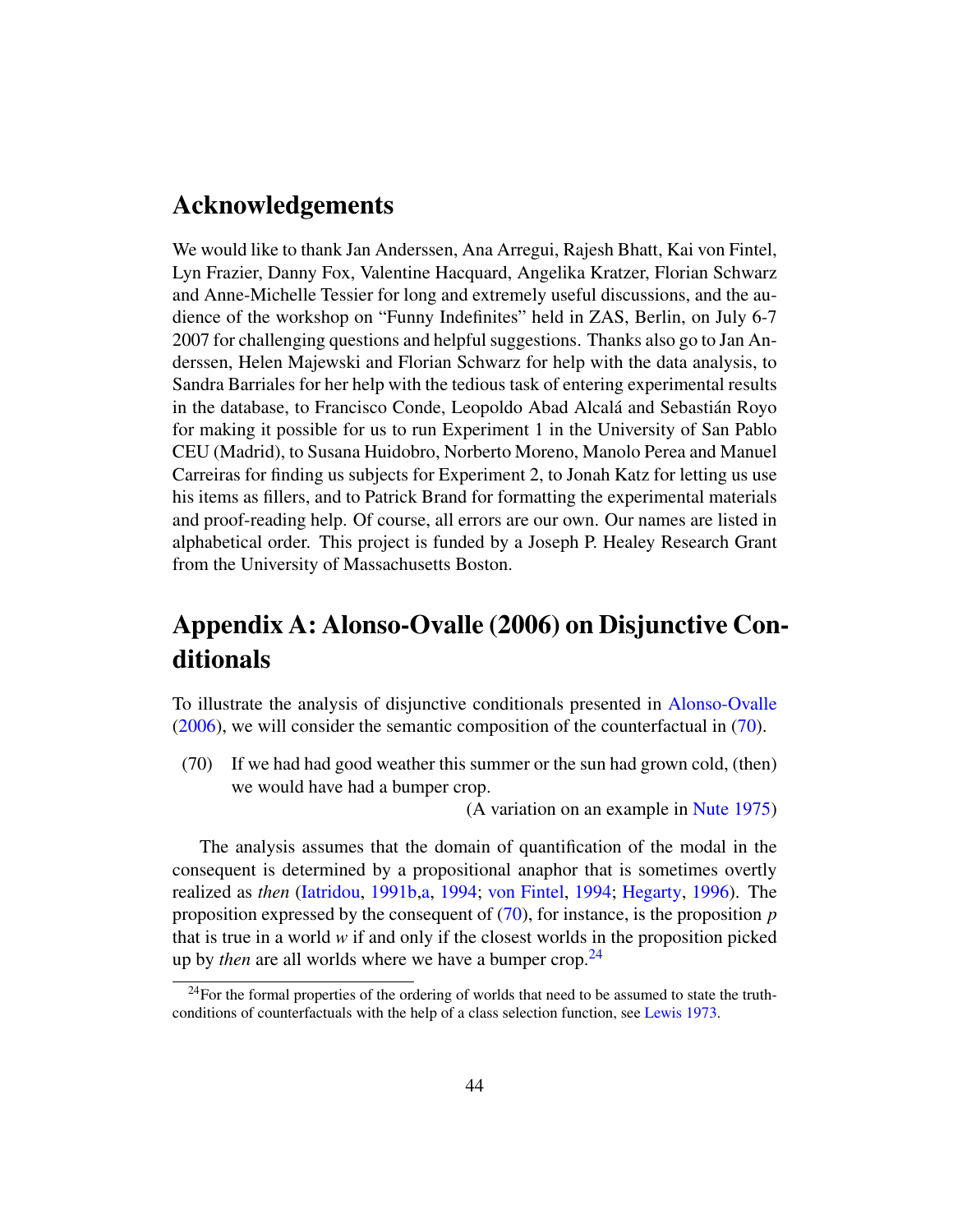(71) Where MAX is a class selection function (a function that given a world *w*, a proposition  $p$  and an ordering of worlds  $\leq$  returns a non-empty set of worlds that are the closest to *w* in which *p* is true), [would (then<sub>1<sub>(s,t)</sub></sub>)(we have a bumper crop)]<sup>g,≤</sup> =  $\{\lambda w'.\forall w''[\text{MAX}_{\leq,w'}(g(1_{\langle s,t\rangle}))(w'')\rightarrow \textbf{good-crop}_{w''}(\textbf{we})]\}$ 

Conditionals are correlative constructions [\(Bhatt and Pancheva,](#page-51-6) [2006\)](#page-51-6), and [Alonso-](#page-51-0)[Ovalle](#page-51-0) [\(2006\)](#page-51-0) assumes that the semantic composition of conditionals mimics the semantic composition of correlatives. In the semantics for correlatives presented in [Dayal](#page-51-9) [1996,](#page-51-9) the antecedent of a correlative is a generalized quantifier, which takes as an argument the property that results from abstracting over a pronoun in the main clause, as illustrated below with a plural correlative.

(72) a. jo lakkiyaaN khakii haiN  
which girls standing be-PR they tall be-PR  
'Which girls are standing, they are tall.' (Dayal, 1996, 192)  
b.  

$$
IP: \forall x [(\text{girl}(x) \& \text{stand}(x)) \rightarrow \text{tall}(x)]
$$
  

$$
CP_i: \lambda P_{\langle e,t \rangle}. \forall x [(\text{girl}(x) \& \text{stand}(x)) \rightarrow P(x)]
$$
  
which girls standing be-present  
they<sub>i</sub> tall be-present

Once *then* is analyzed as a propositional anaphor, the consequent of a conditional can be analyzed as denoting a property of propositions, much as the consequent of a correlative denotes a property of individuals. Consider, for instance, the consequent of the counterfactual in  $(70)$ . We will assume that  $(73)$  is its LF.

<span id="page-44-0"></span>

By abstracting over *then* in [\(73\)](#page-44-0), we end up with (a set containing) a function from propositions to propositions that maps any proposition *p* into the proposition that is true in a world *w* if and only if the *p*-worlds that come closest to *w* are all worlds where we have a bumper crop.<sup>[25](#page-0-0)</sup>

 $25$ We will assume that lambda abstraction is represented at LF by means of an index, as in [Heim](#page-53-12) [and Kratzer](#page-53-12) [1998.](#page-53-12)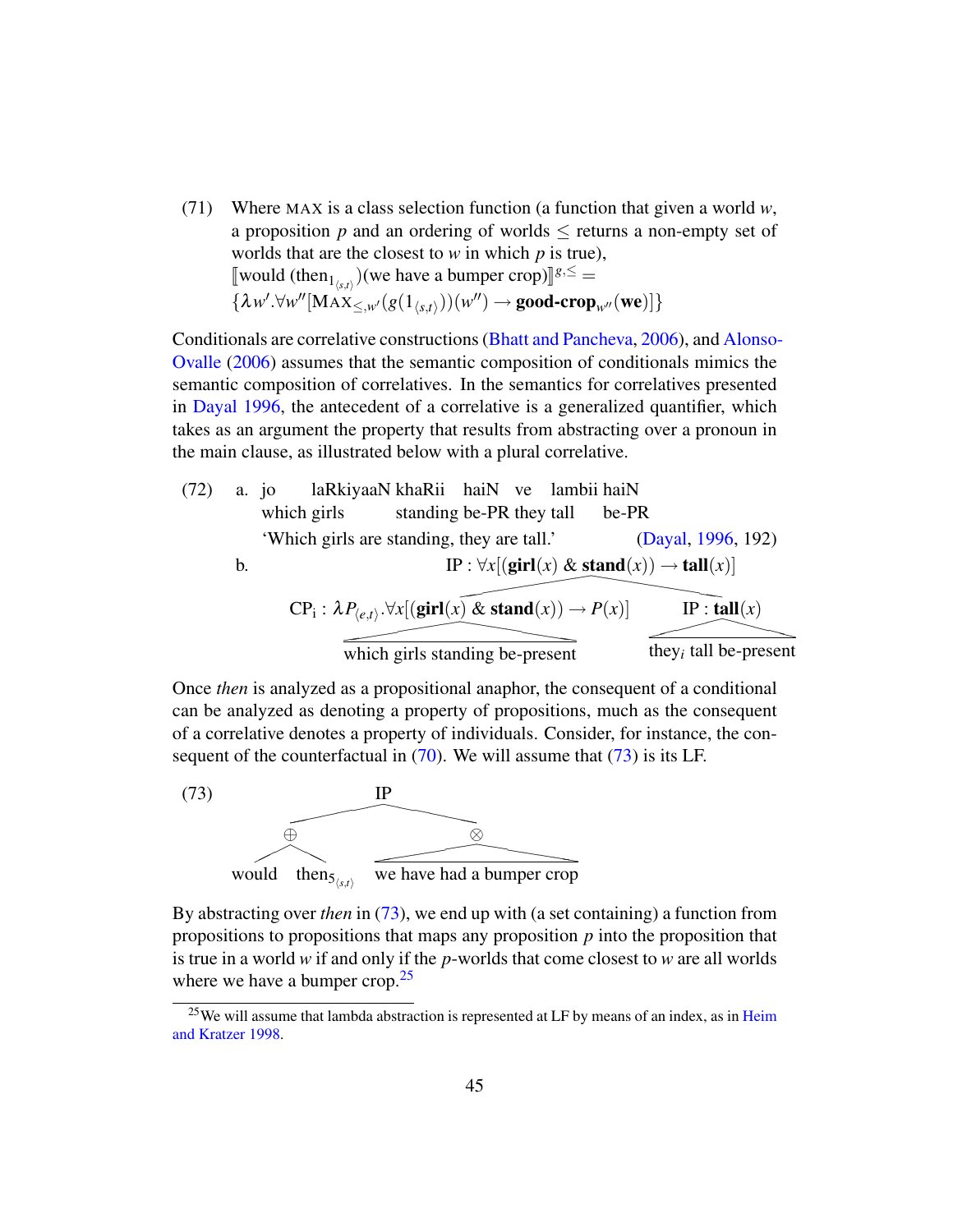<span id="page-45-1"></span>

We can now treat the *if*-clause in parallel to Dayal's analysis of correlatives. We can assume that it denotes a property of properties of propositions which holds of any property of propositions  $P_{\langle\langle s,t\rangle,\langle s,t\rangle\rangle}$  if and only if  $P_{\langle\langle s,t\rangle,\langle s,t\rangle\rangle}$  holds of every proposition in the set of propositional alternatives introduced by *or*.

<span id="page-45-0"></span>

The denotation of the whole conditional can be calculated by applying the denotation of the *if*-clause to the denotation of the consequent.

$$
(76) \quad [[(70)]^{\leq, g} = [[(75)]^{\leq, g}([[(74)]^{\leq, g})
$$

The universal quantifier conveys that the property of propositions denoted by the consequent is true of all propositions in the set denoted by the antecedent: for the counterfactual in [\(70\)](#page-43-0) to be true, it has to be the case that the closest worlds where we have a good summer are all worlds where we have a bumper crop, and that the closest worlds where the sun grows cold are too, thus capturing the intuition that the counterfactual is false in the actual world.

# Appendix B: Existential Closure and Relative Clauses

We present the computation of the wide and narrow scope interpretations of the sentence in  $(77)$ .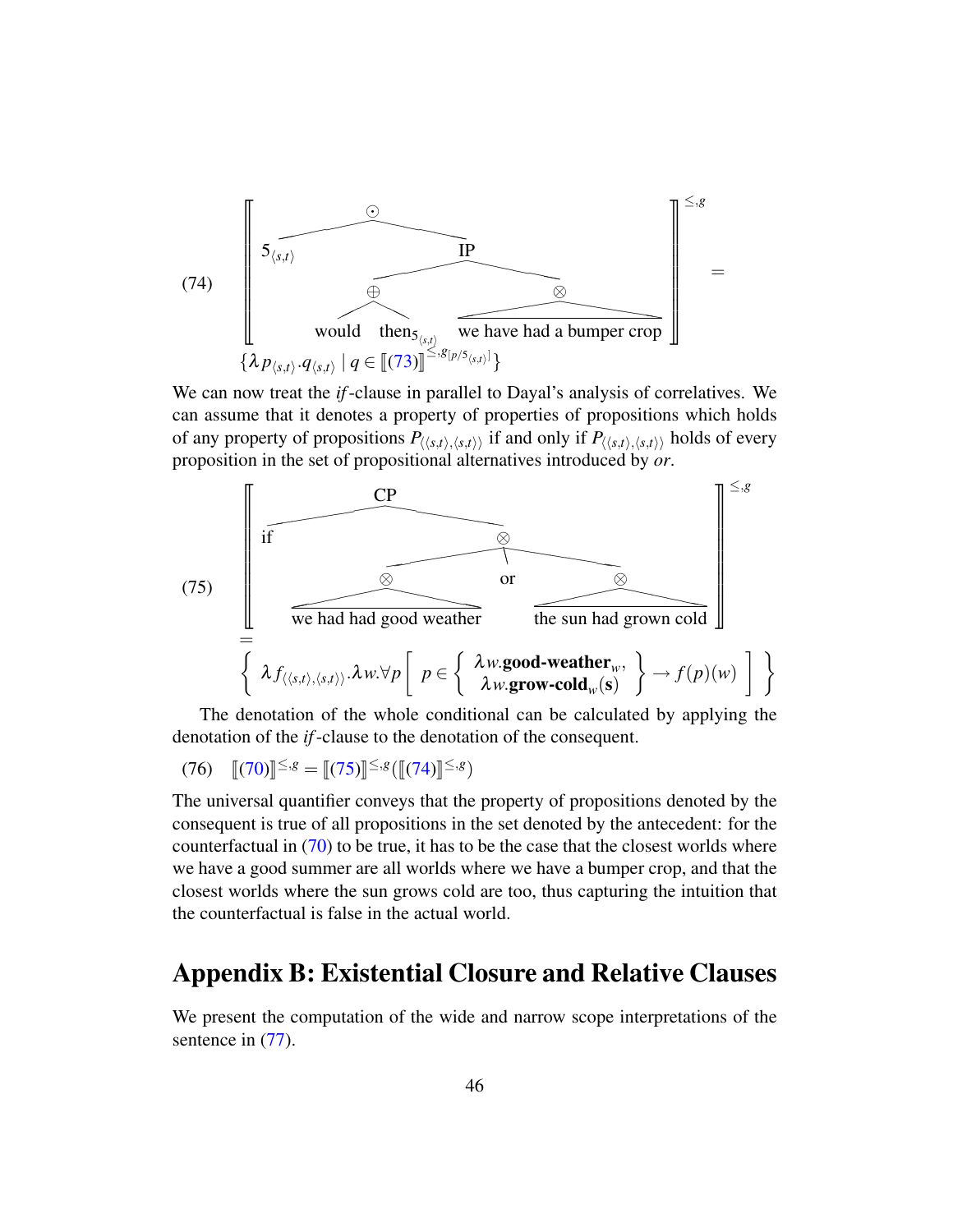<span id="page-46-0"></span>(77) Juan leyó todos los trabajos que le Juan read all the papers that TO-HIM had given había entregado algún **ALGÚN** estudiante suyo. student of his 'Juan read all the papers that a student of his had given to him.'

We have assumed that Existential Closure is freely available up to interpretability. There are two possible sites for the Existential Closure operator in the sentence in [\(77\)](#page-46-0): above the relative clause boundary, as in the LF in [\(78\)](#page-46-1), and at the topmost IP level, as in the LF in  $(79)$ .<sup>[26](#page-0-0)</sup>

<span id="page-46-1"></span> $(78)$  LF<sub>1</sub>:



<sup>&</sup>lt;sup>26</sup>As in [Heim and Kratzer](#page-53-12) [1998,](#page-53-12) we assume that relative pronouns introduce an index into the representation, which is interpreted as a lambda abstractor.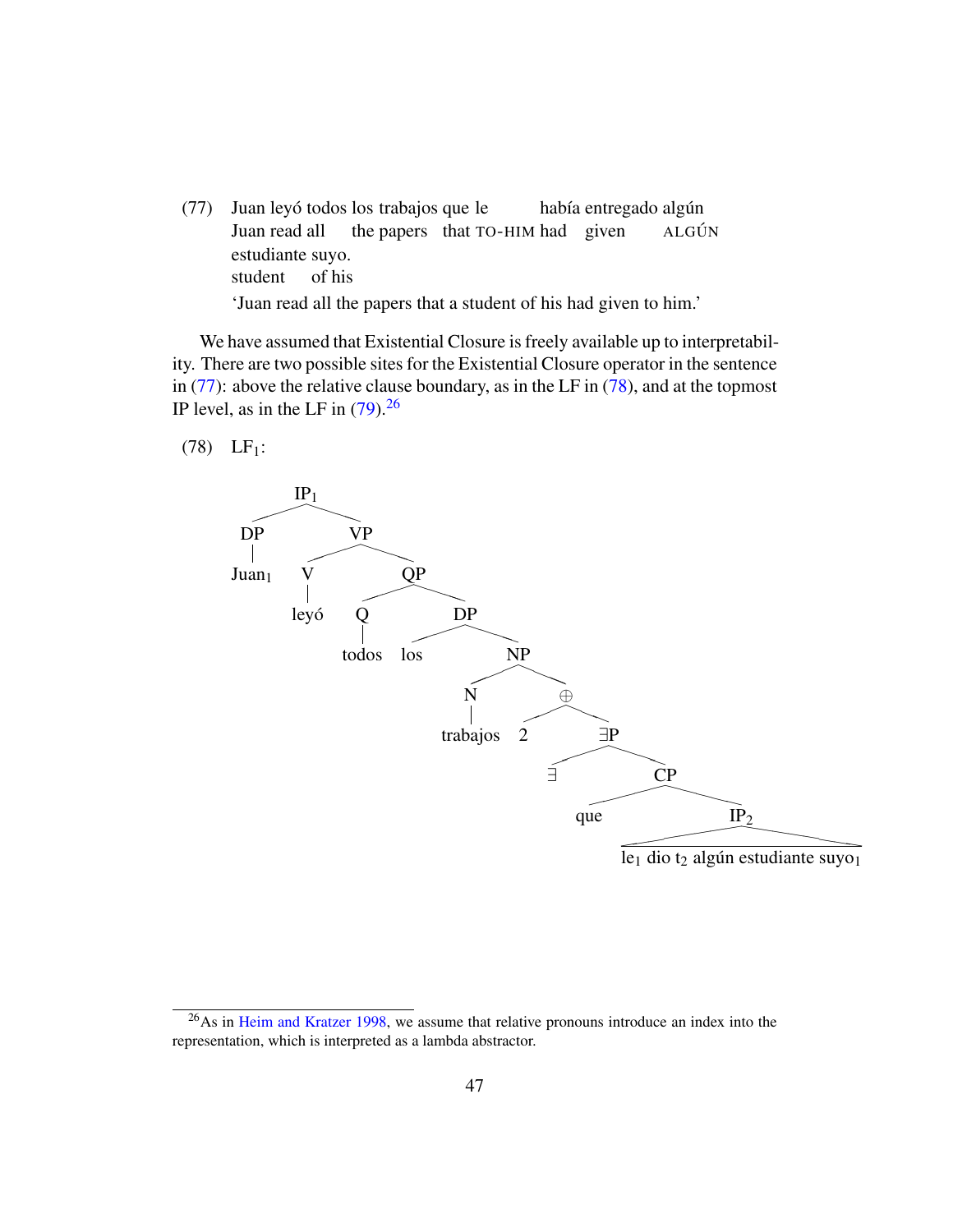<span id="page-47-0"></span>

 $1e_1$  dio t<sub>2</sub> algún estudiante suyo<sub>1</sub>

<span id="page-47-1"></span>Both LFs contain a quantifier in object position. We assume that, to prevent a type mismatch, the quantifier raises, leaving a trace of type *e* in object position. We also assume that this movement operation introduces an index (interpreted as a lambda abstractor) right below the position where the moved element lands [\(Heim](#page-53-12) [and Kratzer,](#page-53-12) [1998\)](#page-53-12).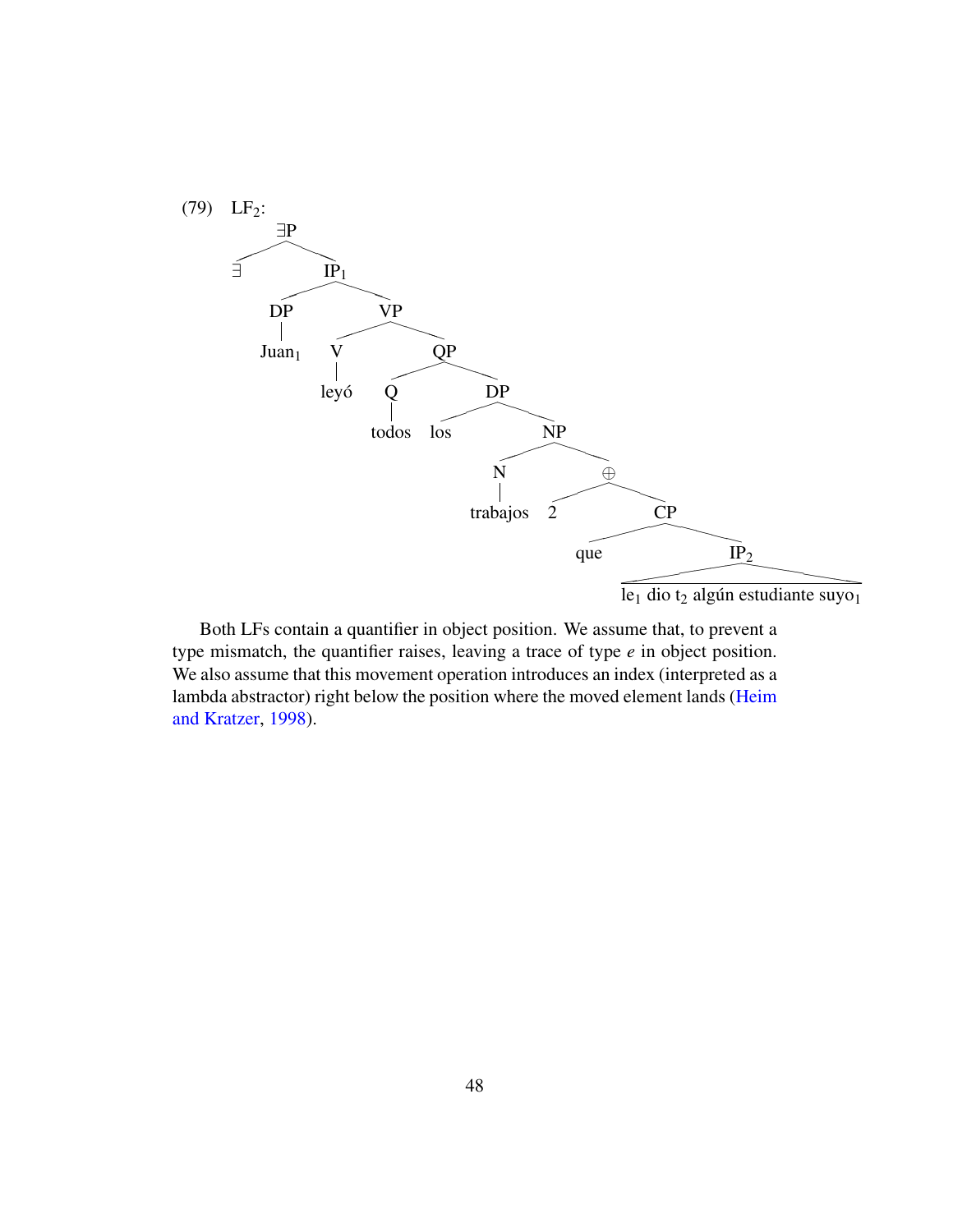<span id="page-48-0"></span>

For the sake of illustration, we will assume that the quantifier *todos* is a run-ofthe mill universal and that the definite determiner (*los*) is semantically invisible:[27](#page-0-0)

 $27$ Alternatively, we could assume that the set of individuals is closed under sum formation, that the definite determiner denotes the maximal sum of individuals satisfying the property that the NP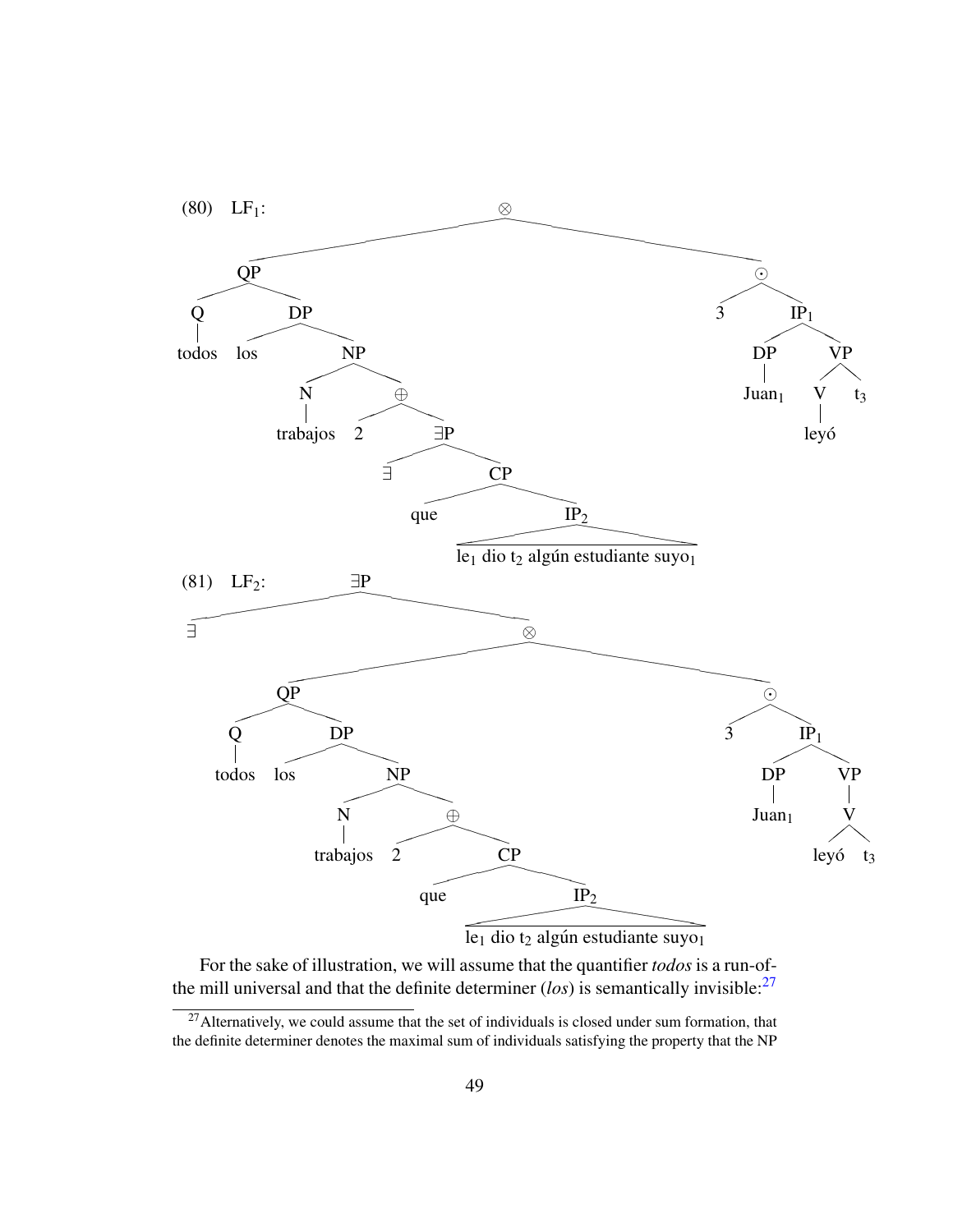(82) 
$$
\llbracket \text{today} \rrbracket^{w,g} = \{ \lambda P_{\langle e, st \rangle} . \lambda Q_{\langle e, st \rangle} . \lambda w' . \forall x [P(x)(w') \to Q(x)(w')] \}
$$

In [\(80\)](#page-47-1), the NP provides the first argument of *todos*, and the node labelled ' $\odot$ ' the second. To interpret the node labelled ' $\odot$ ' we will make use of the Predicate Abstraction rule in [Kratzer and Shimoyama](#page-54-0) [2002:](#page-54-0)

(83) If  $\alpha$  is a branching node whose daughters are an index *i* and  $\beta$ , where  $[\![\beta\]]^{w,g} \in D_{\sigma}$ , then  $[\![\alpha\]]^{w,g} = \{f | f \in D_{\langle e,\sigma \rangle} \& \forall a [f(a) \in [\![\beta\]]^{w,g_{[a/i]}}]\}$ 

The denotation of the node labelled ' $\odot$ ' is the singleton containing the function of type  $\langle e, st \rangle$  that yields, for any individual *a*, the proposition that is true in a world *w* if and only if Juan read *a* in *w*.

(84) 
$$
[\![\odot]\!]^{w,g} = {\lambda x. \lambda w'.\mathbf{read}_{w'}(\mathbf{Juan})(x)}
$$

Let us consider now the denotation of the NP. Suppose that Juan only has two students: Marta and Pedro. The indefinite phrase *algun estudiante suyo ´* will denote the set in [\(85a\)](#page-49-0) — assuming that the pronoun *suyo* is correferential with *Juan*. Combining the set in  $(85a)$  with the other elements in IP<sub>2</sub> by pointwise functional application, we get the set of propositional alternatives in [\(85b\)](#page-49-1) below.

<span id="page-49-1"></span><span id="page-49-0"></span>(85) a. [algún estudiante of his<sub>1</sub>]<sup>w,g</sup> = {Marta, Pedro}  
b. 
$$
\begin{cases} \lambda w'.\mathbf{gave}_{w'}(\mathbf{Marta})(x)(\mathbf{Juan}), \\ \lambda w'.\mathbf{gave}_{w'}(\mathbf{Pedro})(x)(\mathbf{Juan}) \end{cases}
$$

We assume that *que* is semantically vacuous. The denotation of the node ∃P is the singleton containing the proposition that is true if at least one of the propositions in the set in  $(85b)$  is true.

(86) 
$$
\mathbb{E} \mathbb{P} \mathbb{P}^{w,g} = \{ \lambda w'. \exists p \in (85b) \& p(w') \}
$$

The node labelled ' $\oplus$ ' in LF<sub>1</sub> denotes the set containing that function *f* of type  $\langle e, st \rangle$  that maps any individual *a* into the proposition that is true in a world *w* if and only if at least one of the propositions in  $(85b)$  is true in *w*, when  $x = a$ , i.e. the proposition that is true in a world *w* if and only if at least one student in {Marta, Pedro} gave *a* to John in *w*.

<span id="page-49-2"></span>
$$
(87) \quad \lbrack\!\lbrack \oplus \rbrack\!\rbrack^{w,g} = \{ f \in D_{\langle e, st \rangle} \, |\forall a[f(a) \in \lbrack \lbrack \exists P \rbrack\!\rbrack^{w,g_{[a/2]}}] \}
$$

(i)  $[\text{todos}]\{w, g\} = {\lambda x_e \cdot \lambda Q_{\langle e, st \rangle} \cdot \lambda w' \cdot \forall y[y \in x \rightarrow Q(y)(w')] }$ 

denotes, and that *todos* ranges over all parts of that sum, as in (i) below: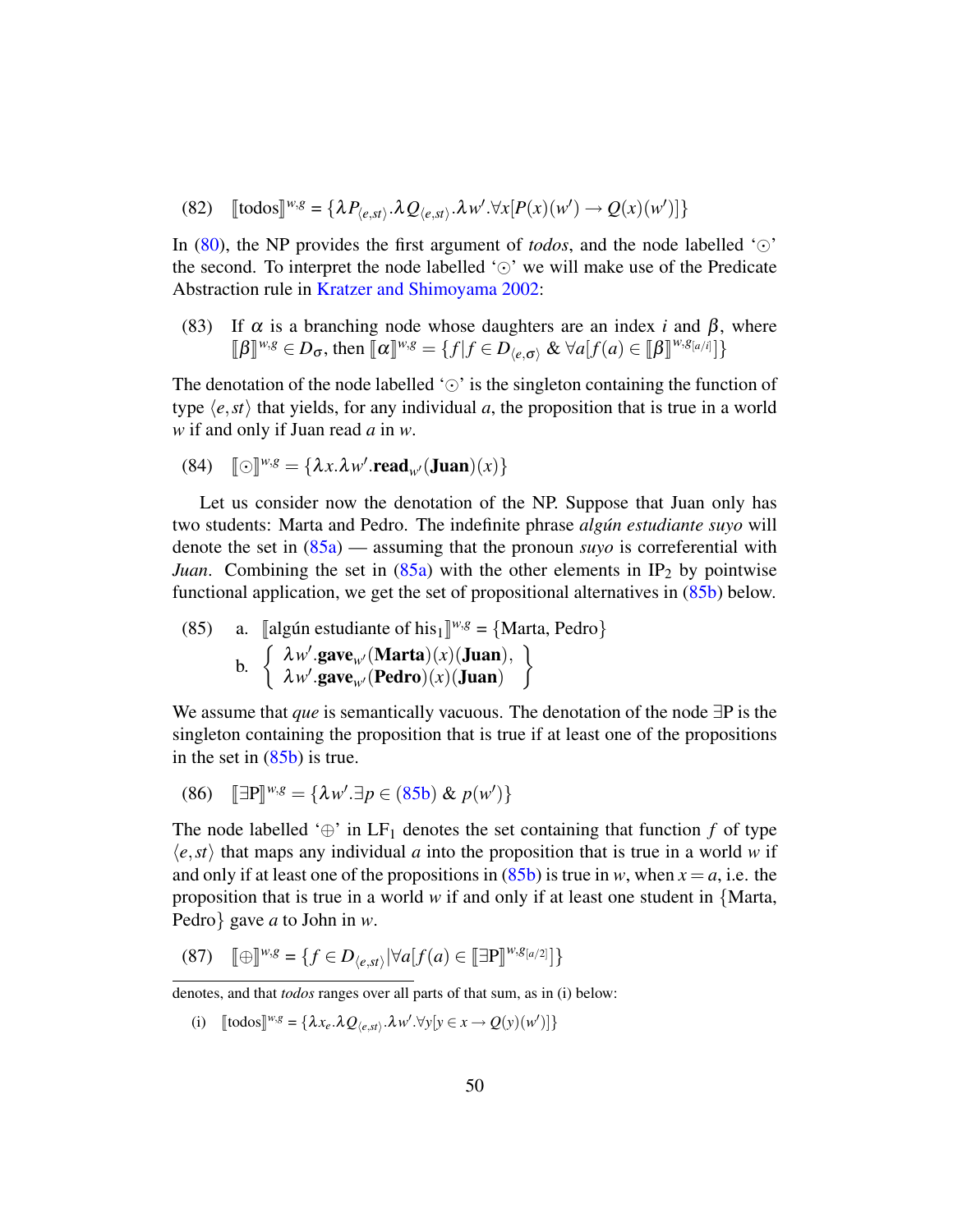We can now compute the denotation of the NP by combining the denotation of the N node in [\(88\)](#page-50-0) with the denotation of [\(87\)](#page-49-2) via Predicate Modification. We get the set in [\(89\)](#page-50-1), which contains the function of type  $\langle e, st \rangle$  that is true of an individual *a* in a world *w* if *a* is a paper and at least one student in {Pedro, Marta} gave *a* to Juan.

<span id="page-50-1"></span><span id="page-50-0"></span>(88) [papers] 
$$
^{w,g} = \{\lambda x. \lambda w'.paper_{w'}(x)\}
$$
  
\n(89) [NP]  $^{w,g} = \left\{\lambda x. \lambda w'.paper_{w'}(x) \& \begin{pmatrix} \text{gave}_{w'}(\text{marta})(x)(\text{juan}), \\ \vee \\ \text{gave}_{w'}(\text{pedro})(x)(\text{juan}), \end{pmatrix} \right\}$ 

The topmost IP denotes, therefore, the singleton containing the proposition that is true in *w* if and only if Juan read all of the papers that at least one individual in {Pedro, Marta} had given him. We get a narrow scope reading for the existential.

Consider now LF<sub>2</sub>, in [\(81\)](#page-48-0) above. The denotation of the node labelled ' $\odot$ ' is as before. The denotation of the NP node is not, because we do not have an Existential Closure operator now, and the alternatives introduced by the indefinite grow to the top. The denotation of the nodel labelled  $\oplus$  is now a set containing two functions of type  $\langle e, st \rangle$ , as illustrated below:

(90) 
$$
\llbracket \oplus \rrbracket^{w,g} = \left\{ \begin{array}{l} \lambda x. \lambda w'.\mathbf{gave}_{w'}(\mathbf{Pedro})(x)(\mathbf{Juan}), \\ \lambda x. \lambda w'.\mathbf{gave}_{w'}(\mathbf{Marta})(x)(\mathbf{Juan}) \end{array} \right\}
$$

To compute the meaning of the NP, we apply Predicate Modification pointwise. We get again a set containing two functions of type  $\langle e, st \rangle$ : the function that is true of any *x* in a world *w* if and only if *x* is a paper that Pedro gave to Juan, and the function that is true of any *x* in a world *w* if and only if *x* is a paper that Marta gave to Juan. Combining this set with the quantifier by pointwise Functional Application, we get the set of functions of type  $\langle \langle e, st \rangle, st \rangle$  below:

(91) 
$$
\begin{bmatrix} \mathbb{Q}P \end{bmatrix}^{w,g} = \begin{cases} \lambda Q_{(e, st)} \lambda w'. \forall x [\text{paper}_{w'}(x) \& \text{gave}_{w'}(\text{Pedro})(x)(J) \rightarrow Q(x)(w')] \\ \lambda Q_{(e, st)} \lambda w'. \forall x [\text{paper}_{w'}(x) \& \text{gave}_{w'}(\text{Marta})(x)(J) \rightarrow Q(x)(w')] \end{bmatrix}
$$

Applying these functions pointwise to the node labelled ' $\odot$ ' gives us a set containing two propositions: the proposition that Juan read every paper that Pedro gave to him, and the proposition that Juan read every paper that Marta gave to him. Existential Closure applies to this set of propositions and returns the (singleton containing) the proposition that is true in a world *w* if and only if there is at least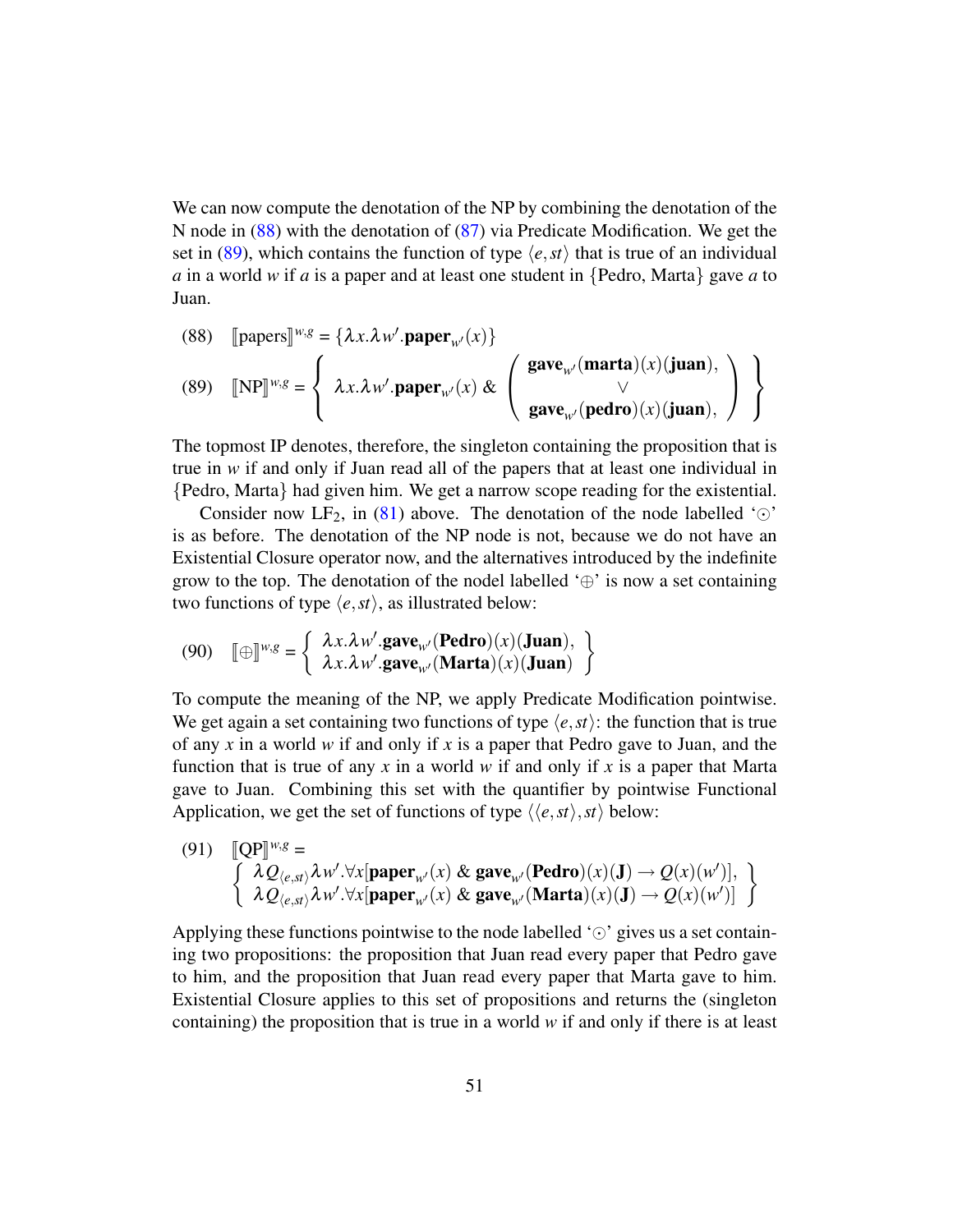one student *x* in the set  $\{$  Pedro, Marta $\}$  such that Juan read all papers that *x* gave to him. We get a wide scope reading.

We leave to the reader to verify that if we have a quantifier in subject position and we move it past the site of Existential Closure in  $LF<sub>2</sub>$ , we derive the required intermediate readings.

# References

- <span id="page-51-2"></span>ABUSCH, Dorit (1993-1994). The Scope of Indefinites. *Natural Language Semantics*, 2:83:135.
- <span id="page-51-7"></span>ALONI, Maria (2003). Free Choice in Modal Contexts. In Matthias Weisgerber (ed.), *Proceedings of the Conference "SuB7 – Sinn und Bedeutung". Arbeitspapier Nr. 114.* Konstanz: Universität Konstanz.
- <span id="page-51-8"></span>ALONSO-OVALLE, Luis (2004). Simplification of Disjunctive Antecedents. In Keir Moulton and Matthew Wolf (eds.), *Proceedings of the North East Linguistic Society*. Amherst, MA: GLSA.
- <span id="page-51-0"></span>ALONSO-OVALLE, Luis (2006). *Disjunction in Alternative Semantics*. Ph.D. thesis, University of Massachusetts, Amherst, MA.
- <span id="page-51-1"></span>ALONSO-OVALLE, Luis and MENÉNDEZ-BENITO, Paula (2003). Some Epistemic Indefinites. In Makoto Kadowaki and Shigeto Kawahara (eds.), *Proceedings of the North East Linguistic Society, 33*. Amherst, MA: GLSA, 1–12.
- <span id="page-51-5"></span>ALONSO-OVALLE, Luis and MENÉNDEZ-BENITO, Paula (2007). Uniqueness, Number, and the Free Choice Epistemic Effect. Ms. University of Massachusetts.
- <span id="page-51-4"></span>BEGHELLI, Filippo (1993). A Minimalist Approach to Quantifier Scope. In *Proceedings of NELS 23*. Amherst, MA: GLSA.
- <span id="page-51-6"></span>BHATT, Rajesh and PANCHEVA, Roumyana (2006). Conditionals. In *The Blackwell Companion to Syntax*, vol. I. Blackwell, 638–687.
- <span id="page-51-3"></span>CRESTI, D. (1995). *Indefinite Topics*. Ph.D. thesis, MIT, Cambridge, MA.
- <span id="page-51-9"></span>DAYAL, Veneeta (1996). *Locality in Wh-Quantification. Questions and Relative Clauses in Hindi*. Dordrecht: Kluwer.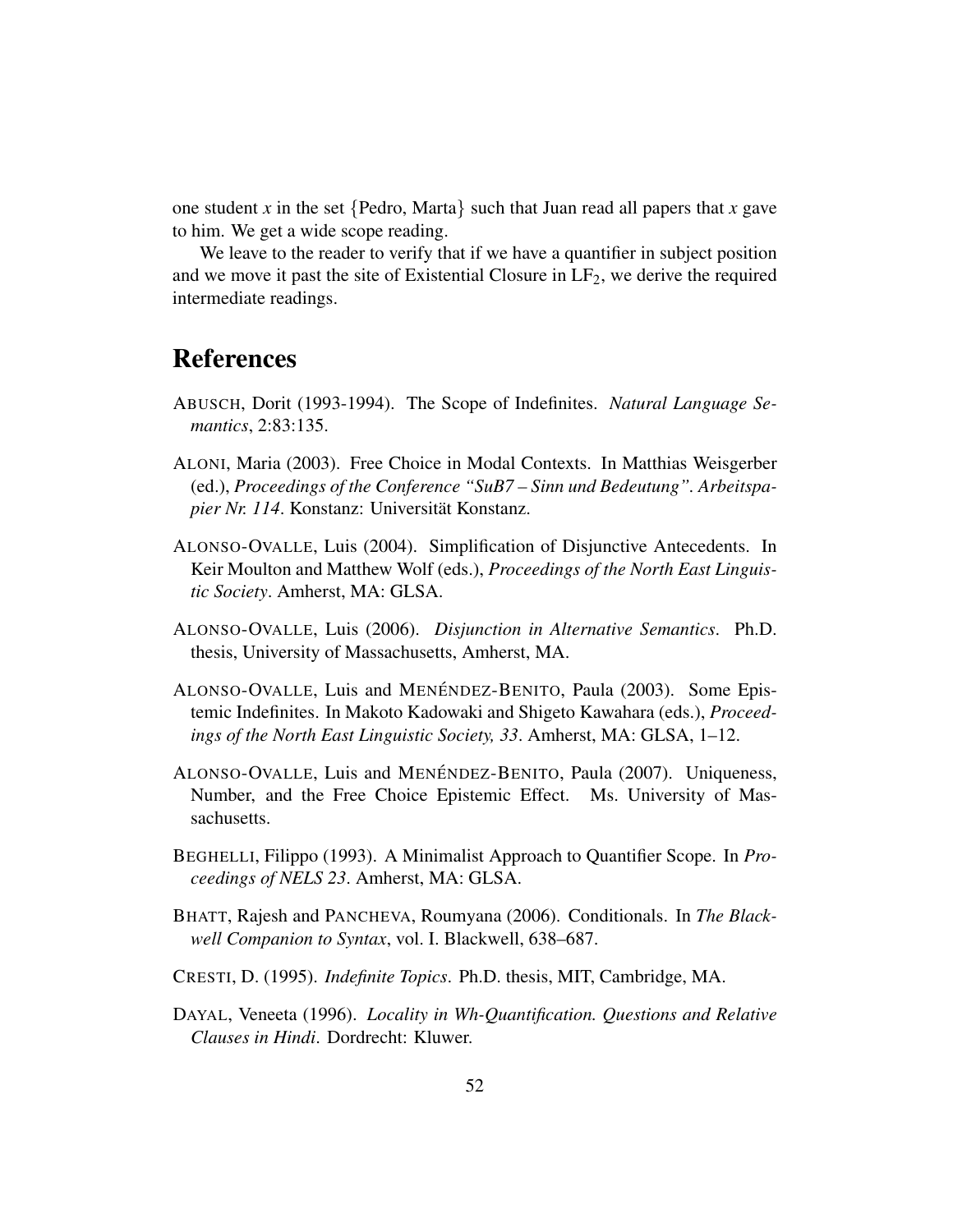- <span id="page-52-1"></span>FARKAS, Donka (1981). Quantifier Scope and Syntactic Islands. In Carrie Masek Roberta Hendrick and Mary Frances Miller (eds.), *Chicago Linguistics Society*, vol. 17.
- <span id="page-52-2"></span>FARKAS, Donka (2002). Extreme Non-Specificity in Romanian. In C. Beyssade et. al (ed.), *Romance Languages and Linguistic Theory 2002*. Amsterdam: John Benjamins.
- <span id="page-52-6"></span>VON FINTEL, Kai (1994). *Restrictions on Quantifier Domains*. Ph.D. thesis, University of Massachusetts, Amherst, MA.
- <span id="page-52-10"></span>VON FINTEL, Kai (1995). A Minimal Theory of Adverbial Quantification. In Barbara Partee and Hans Kamp (eds.), *Context Dependence in the Analysis of Linguistic Meaning: Proceedings of the Workshops in Prague, February 1995, Bad Teinach, May 1995*. 153–193.
- <span id="page-52-8"></span>VON FINTEL, Kai (1999). Quantifier Domain Selection and Pseudo-Scope. MIT manuscript.
- <span id="page-52-7"></span>VON FINTEL, Kai (2000). Singleton Indefinites (re. Schwarzschild 2000). Ms., MIT. URL <http://kaivonfintel.org/publications>
- <span id="page-52-0"></span>FODOR, Janet and SAG, Ivan (1982). Referential and Quantificational Indefinites. *Linguistics and Philosophy*, 5:355–398.
- <span id="page-52-3"></span>FRAZIER, Lyn and BADER, Markus (2007). Reconstruction, Scope, and the Interpretation of Indefinites. Ms. University of Massachusetts Amherst and University of Konstanz.
- <span id="page-52-9"></span>GROENENDIJK, Jeroen and STOKHOF, Martin (1984). *Studies on the Semantics of Questions and the Pragmatics of Answers*. Ph.D. thesis, University of Amsterdam.
- <span id="page-52-4"></span>GUTIÉRREZ-REXACH, Javier (1999a). Group Indefinites. In *Proceedings of the Western Conference on Formal Linguistics*, vol. 17. 250–264.
- <span id="page-52-5"></span>GUTIÉRREZ-REXACH, Javier (1999b). Spanish Indefinites and Type-Driven Interpretation. In Barbara Bullock J. Marc Authier and Lisa Reed (eds.), *Formal Perspectives on Romance Linguistics*. Amsterdam/Philadelphia: John Benjamins, 151–166.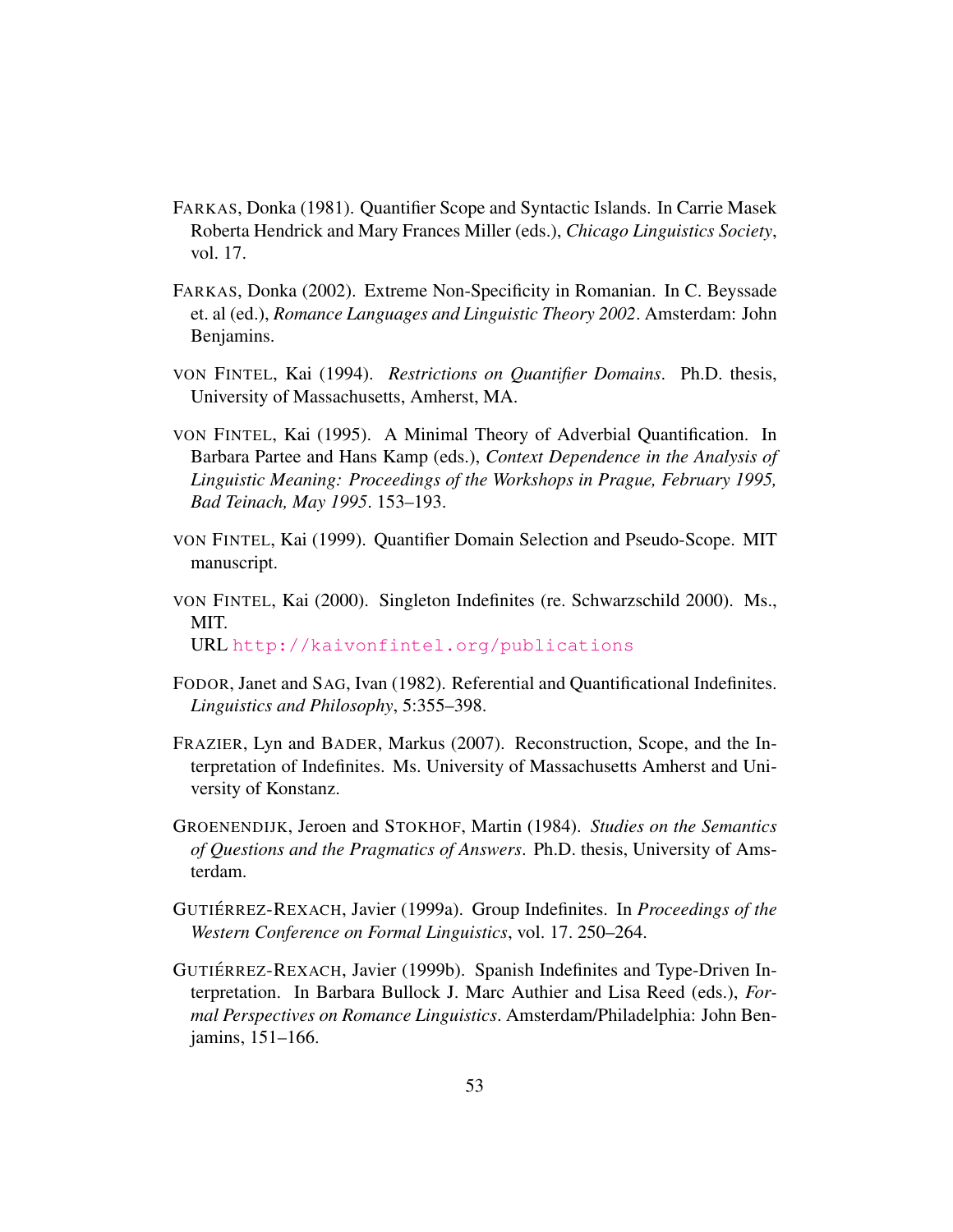- <span id="page-53-2"></span>GUTIÉRREZ-REXACH, Javier (2001). The Semantics of Plural Existential Determiners and the Dynamics of Judgment TYpes. *Probus*, 14:113–154.
- <span id="page-53-5"></span>HAMBLIN, C. L. (1973). Questions in Montague English. *Foundations of Language*, 10:41–53.
- <span id="page-53-11"></span>HEGARTY, M. (1996). The Role of Categorization in the Contribution of Conditional *Then*: Comments on Iatridou. *Natural Language Semantics*, 4(1):111– 119.
- <span id="page-53-3"></span>HEIM, Irene (1991). Artikel und Definitheit. In Arnim von Stechow and Dieter Wunderlich (eds.), *Semantik: Ein internationales Handbuch der zeigenossischen Forschung*. Berlin: Walter de Gruyter, 487–535.
- <span id="page-53-12"></span>HEIM, Irene and KRATZER, Angelika (1998). *Semantics in Generative Grammar*. Malden, MA: Blackwell.
- <span id="page-53-7"></span>HERBURGER, Elena and MAUCK, Simon (2007). (Disjunctive) Conditionals. Ms. Georgetown University.
- <span id="page-53-0"></span>HINTIKKA, Jaakko (1986). The Semantics of *A Certain*. *Linguistic Inquiry*, 17:331–336.
- <span id="page-53-9"></span>IATRIDOU, Sabine (1991a). If *Then*, Then What? *NELS*, 22:211–225.
- <span id="page-53-8"></span>IATRIDOU, Sabine (1991b). *Topics in Conditionals*. Ph.D. thesis, MIT, Cambridge, MA.
- <span id="page-53-10"></span>IATRIDOU, Sabine (1994). On the Contribution of Conditional *Then*. *Natural Language Semantics*, 2(3):171–199.
- <span id="page-53-6"></span>IZVORSKI, R. (1996). The Syntax and Semantics of Correlative Proforms. In K. Kusumoto (ed.), *Proceedings of NELS 26*. Amherst, Massachusetts: GLSA, 189–203.
- <span id="page-53-4"></span>KADMON, Nirit and LANDMAN, Fred (1993). Any. *Linguistics and Philosophy*, (16):353–422.
- <span id="page-53-1"></span>KIM, Ji-Yung (2004). *Scope: The View from Indefinites*. Ph.D. thesis, University of Massachusetts, Amherst, MA.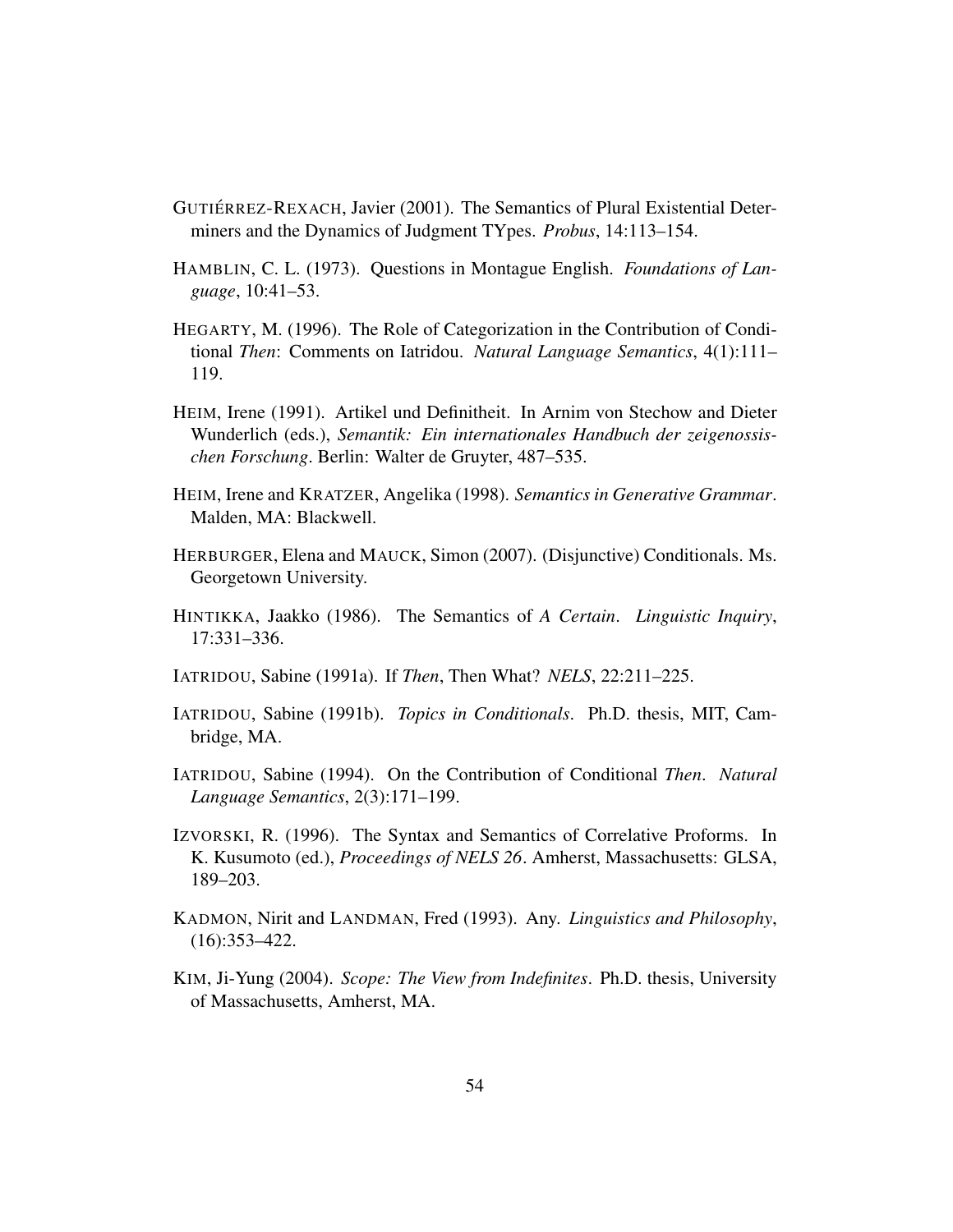- <span id="page-54-1"></span>KING, J. (1988). Are Indefinite Descriptions Ambiguous? *Philosophical Studies*, 53(3):417–440. URL [doi:10.1007/BF00353515](doi: 10.1007/BF00353515)
- <span id="page-54-2"></span>KRATZER, Angelika (1998). Scope or Pseudoscope? Are there Wide Scope Indefinites? In Susan Rothstein (ed.), *Events and Grammar*. Kluwer, 163–196.
- <span id="page-54-9"></span>KRATZER, Angelika (2005). LSA Summer Institute Course on Alternative Semantics. Class notes, Summer 2005, Harvard / MIT.
- <span id="page-54-0"></span>KRATZER, Angelika and SHIMOYAMA, Junko (2002). Indeterminate Phrases: The View from Japanese. In Yokio Otsu (ed.), *The Proceedings of the Third Tokyo Conference on Psycholinguistics*. Tokyo: Hituzi Syobo, 1–25.
- <span id="page-54-11"></span>LEWIS, David (1973). *Counterfactuals*. Oxford: Blackwell.
- <span id="page-54-12"></span>LEWIS, David (1977). Possible-World Semantics for Counterfactual Logics: A Rejoinder. *Journal of Philosophical Logic*, 6:359–363.
- <span id="page-54-5"></span>LIN, Jo-Wang (2004). Choice Functions and Scope of Existential Polarity Wh-Phrases in Mandarin Chinese. *Linguistics and Philosophy*, 27(4):451–491. URL <doi:10.1023/B:LING.0000024407.76999.f7>
- <span id="page-54-4"></span>LIU, F. H. (1997). *Scope and Specificity*. Amsterdam: John Benjamins.
- <span id="page-54-8"></span>MART´I, Luisa (2003). *Contextual Variables*. Ph.D. thesis, University of Connecticut, Storrs, CT.
- <span id="page-54-7"></span>MARTÍ, Luisa (2005). Donald Duck is Back and He Speaks Spanish. In P. Dekker and M. Franke (eds.), *Proceedings of the 15th Amsterdam Colloquium*. Universiteit van Amsterdam: Institute for Logic, Language and Computation, 143– 148.
- <span id="page-54-6"></span>MART´I, Luisa (2007). Restoring Indefinites to Normalcy: An Experimental Study on the Scope of Spanish *Algunos*. *Journal of Semantics*, 24(1):1–25. URL <doi:10.1093/jos/ffl010>
- <span id="page-54-3"></span>MATTHEWSON, Lisa (1999). On the Interpretation of Wide-Scope Indefinites. *Natural Language Semantics*, 7(1):79–134.
- <span id="page-54-10"></span>NUTE, Donald (1975). Counterfactuals and the Similarity of Worlds. *Journal of Philosophy*, 72:773–778.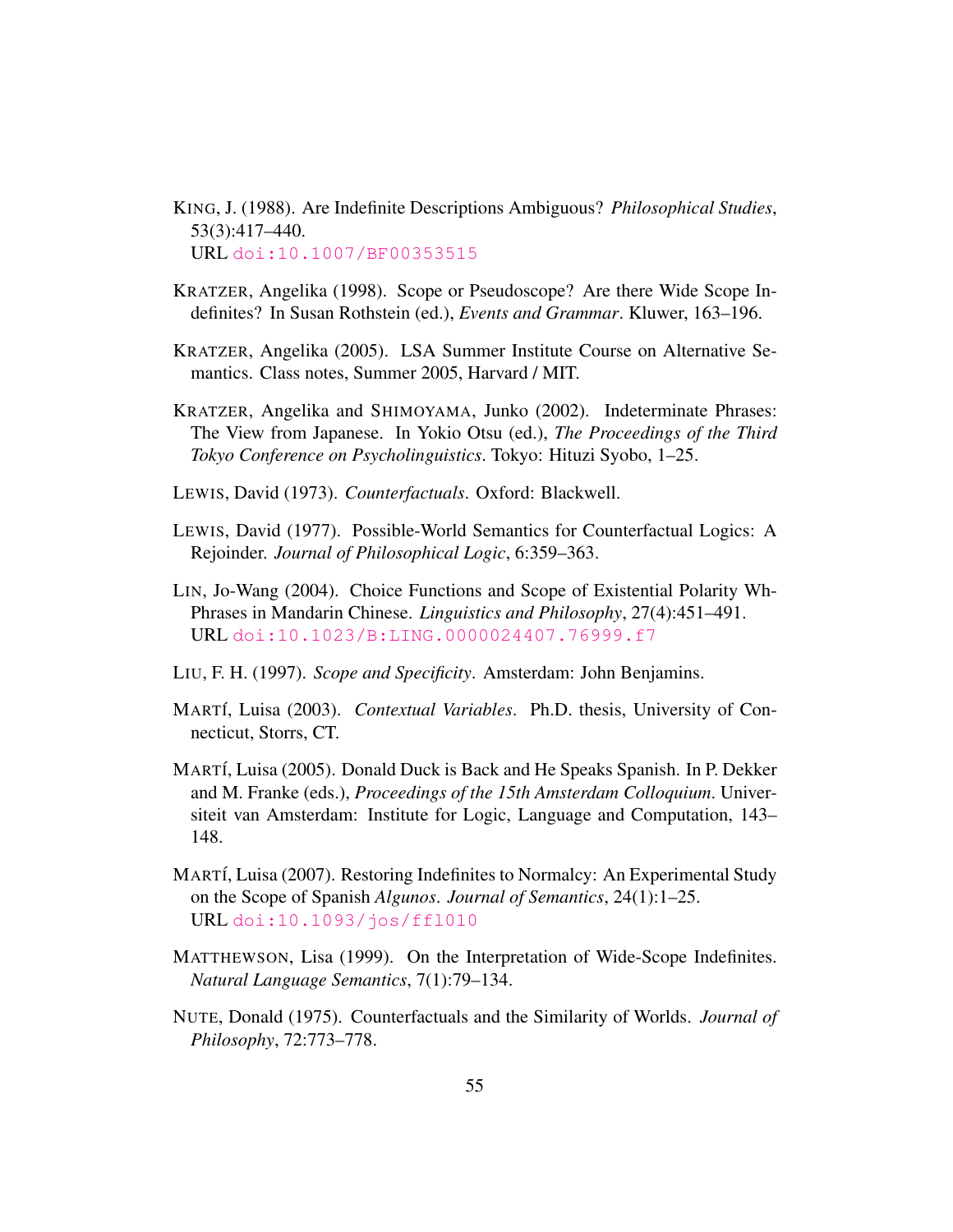- <span id="page-55-8"></span>NUTE, Donald (1984). Conditional Logic. In D. Gabbay and F. Guenthner (eds.), *Handbook of Philosophical Logic*, vol. II. Dordrecht: Reidel, 387–439.
- <span id="page-55-1"></span>REINHART, Tanya (1995). Interface Strategies. OTS, University of Utrecht.
- <span id="page-55-2"></span>REINHART, Tanya (1997). Quantifier Scope: How Labor is Divided between QR and Choice Functions. *Linguistics and Philosophy*, 21(1):95–115.
- <span id="page-55-11"></span>VAN ROOIJ, Robert (2006). Free Choice Counterfactual Donkeys. *Journal of Semantics*, 23(4):383–402.
- <span id="page-55-3"></span>RUYS, E. G. (1992). *The Scope of Indefinites*. Ph.D. thesis, Utrecht.
- <span id="page-55-9"></span>SCHLENKER, Philippe (2004). Conditionals as Definite Descriptions (a Referential Analysis). *Research on Language and Computation*, 2(3):417–462.
- <span id="page-55-0"></span>SCHWARZSCHILD, Roger (2002). Singleton Indefinites. *Journal of Semantics*, 19(3):289–314.
- <span id="page-55-10"></span>SIMONS, Mandy (2005). Dividing Things Up: The Semantics of *Or* and the Modal*Or* Interaction. *Natural Language Semantics*, 13:271–316.
- <span id="page-55-7"></span>STANLEY, Jason and SZABÓ, Zoltán Gendler (2000). On Quantifier Domain Restriction. *Mind & Language*, 15(2 & 3):219–261. URL <doi:10.1111/1468-0017.00130>
- <span id="page-55-5"></span>SZABOLCSI, Anna (1995). On Modes of Operation. In Paul Dekker and M. Stokhof (eds.), *Proceedings of the 10th Amsterdam Colloquium*.
- <span id="page-55-4"></span>WINTER, Y. (1997). Choice Functions and the Scopal Semantics of Indefinites. *Linguistics and Philosophy*, 20(4):399–467.
- <span id="page-55-6"></span>YANOVICH, Igor (2005). Choice-Functional Series of Indefinite Pronouns and Hamblin Semantics. In Effi Georgala and Jonathan Howell (eds.), *Proceedings of SALT XV*. Ithaca, NY: CLC Publications.